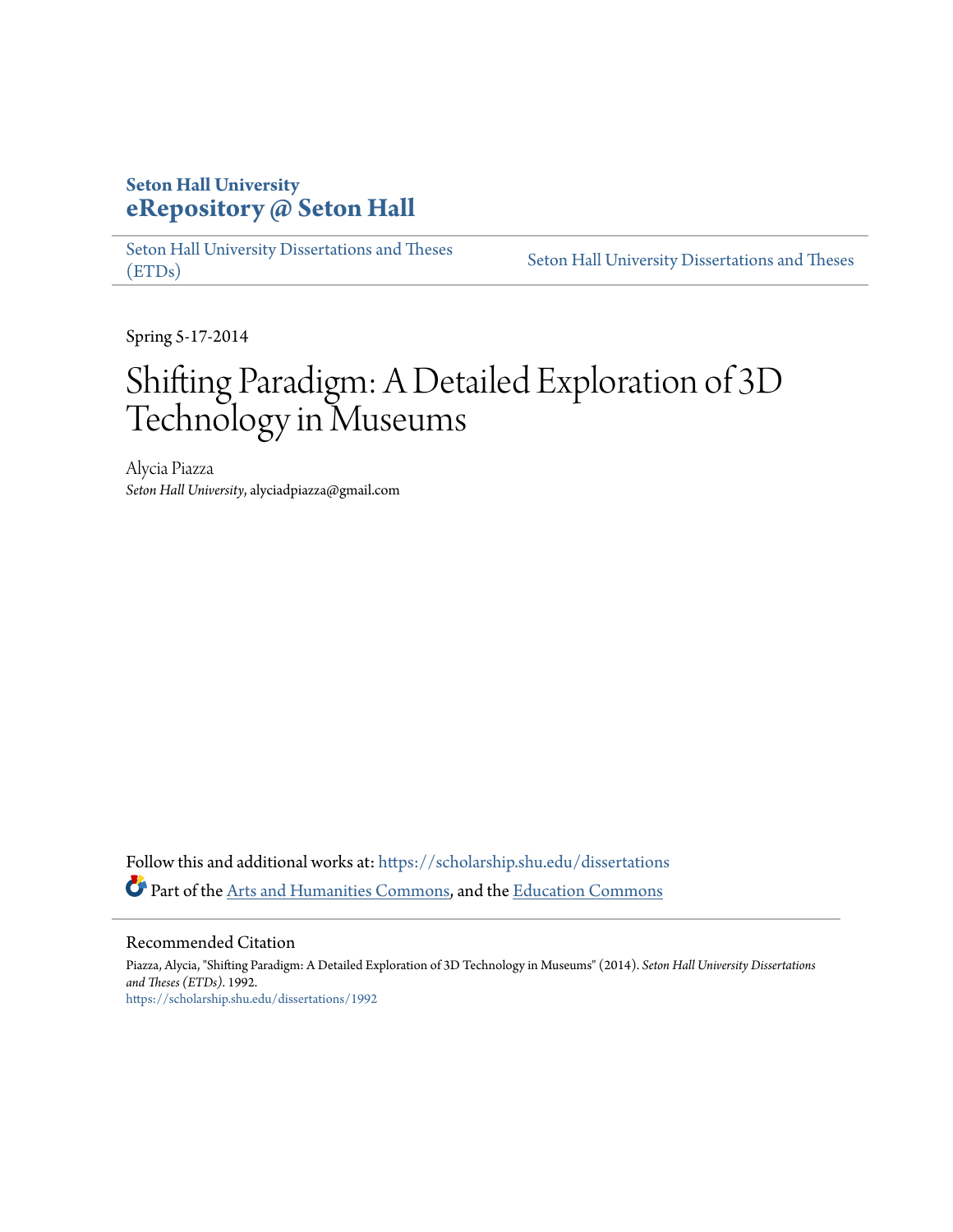## Shifting Paradigm: A Detailed Exploration of 3D Technology in Museums

Alycia Piazza Seton Hall University May 2014

Submitted in partial fulfillment of the requirements for the degree of Master of Arts in Museum Professions

> Seton Hall University May 2014

Jüergen Heinrichs, Ph.D., Faculty Adviser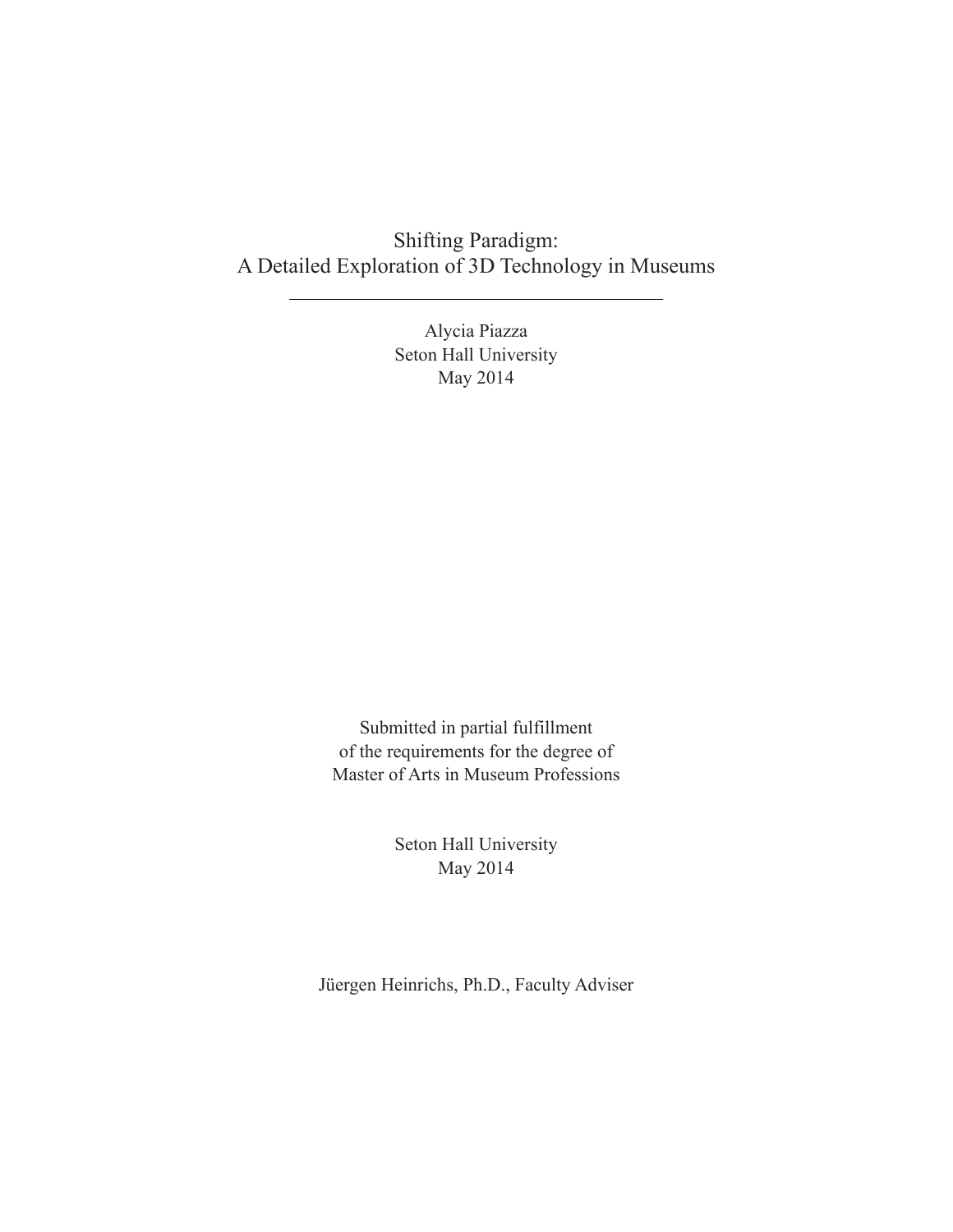## SETON HALL UNIVERSITY College of Arts & Sciences Office of Graduate Studies

#### APPROVAL FOR SUCCESSFUL DEFENSE

Master of the Arts Candidate, Alycia Piazza, has successfully defended and made the required modifications to the text of the master's thesis for the MA during this Spring Semester 2014.

DISSERTATION COMMITTEE (please sign and date beside you name)

Mentor: Jüergen Heinrichs, Ph.D.,

fügen Heinibus 7/9/14

The mentor and any other committee members who wish to review revisions will sign and date this document only when revisions have been completed. Please return this form to the Office of Graduate Studies, where it will be placed in the candidate's file and submit a copy with your final dissertation.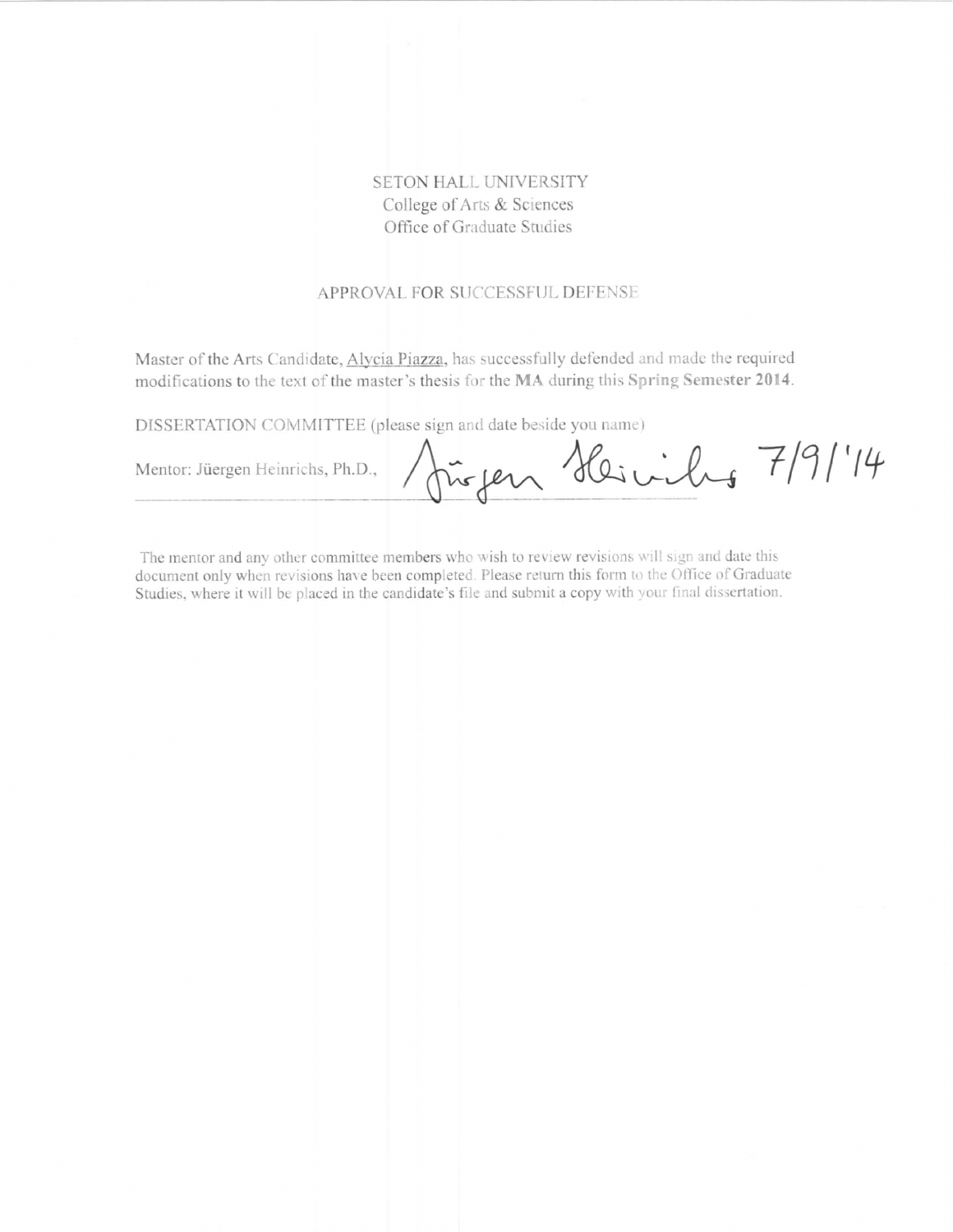#### **Abstract**

This thesis explores the impact of 3D technology on the overall museum experience. Detailed analysis of the current utilization of 3D scanning and printing in the areas of exhibition, conservation, research, accessibility, education, and programming, has yielded informed findings on the potential advantages and distractions this technology creates. The information discussed raises important questions and opens the doors to critical discourse; it provides museum professionals with valuable insight and theoretical suggestions on how to best incorporate this technology within the museum setting, with careful consideration to its capabilities for both the present and future.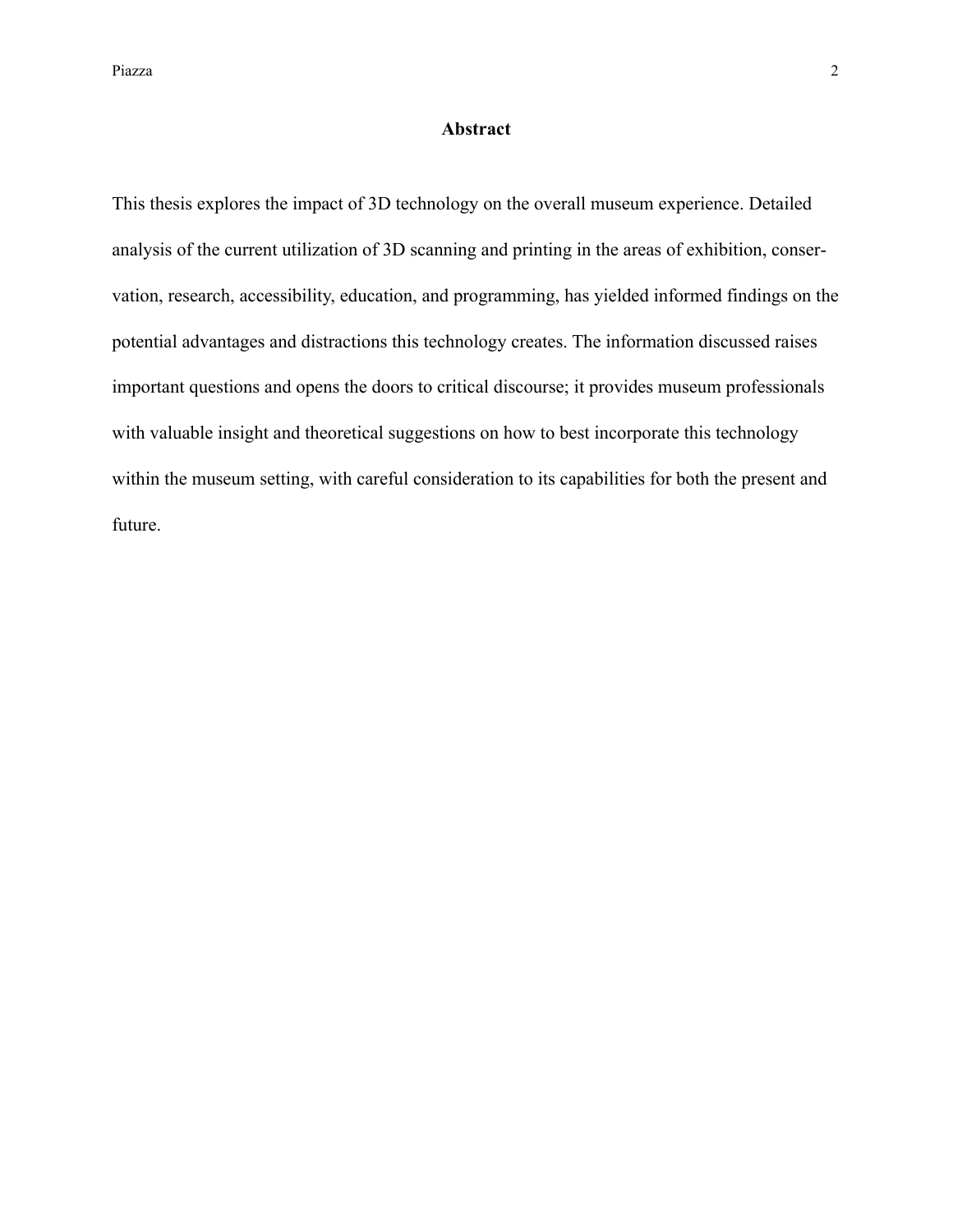## **Table of Contents**

| <b>Introduction</b>                                                              |  |
|----------------------------------------------------------------------------------|--|
|                                                                                  |  |
|                                                                                  |  |
|                                                                                  |  |
| IV. Concluding Thoughts: Reflecting on the Present, Looking Towards the Future43 |  |
|                                                                                  |  |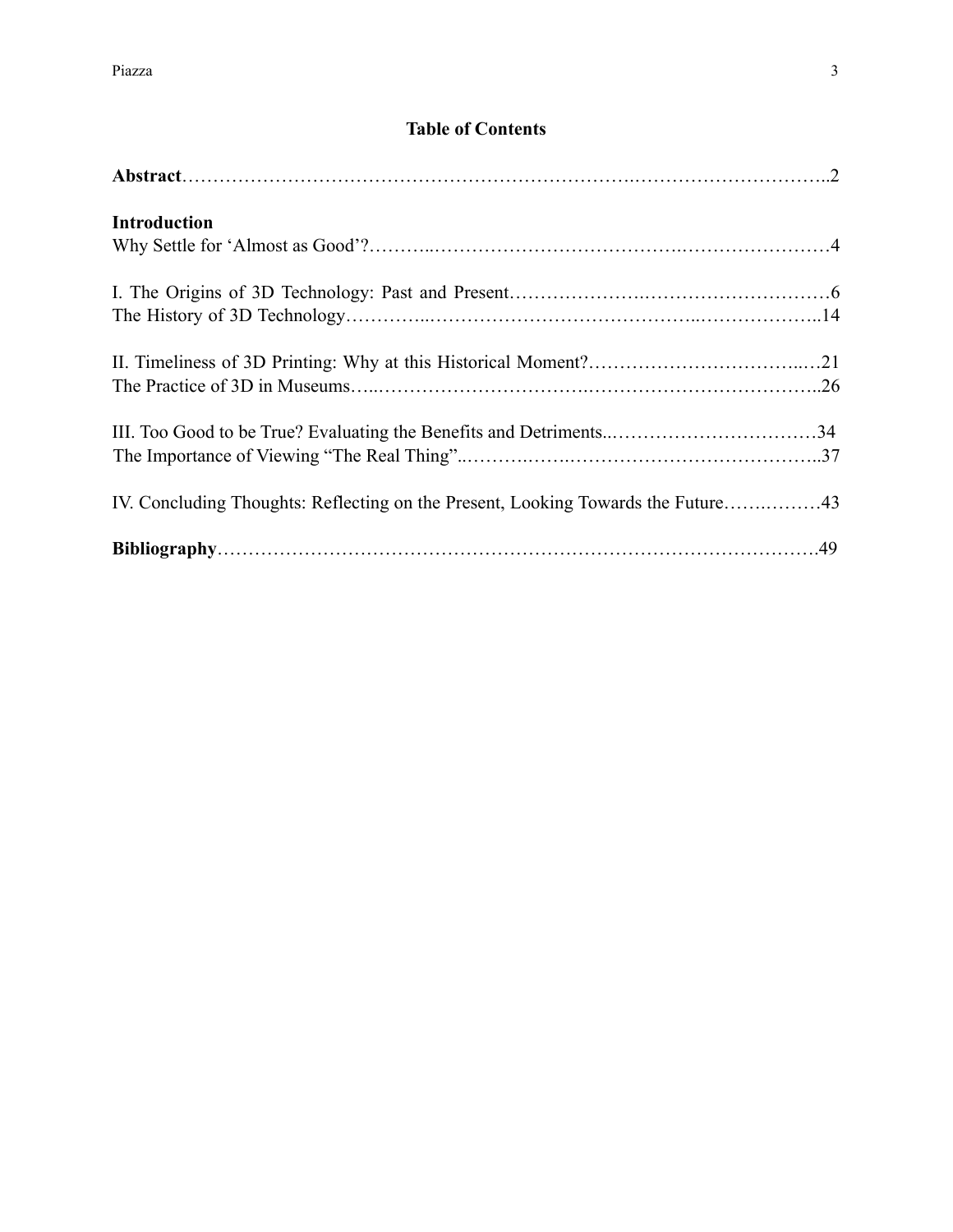#### **Introduction**  Why Settle for 'Almost as Good'?

 Judith H. Dobrzynski of the *New York Times* and *Arts Journal* wrote about a project that photographed a set of sculptures three-dimensionally. The project was done for a traveling exhibition known as "The Mourners" lasting from 2010-2012, which displayed fourteenth and fifteenth century tombs of the Dukes of Burgundy. The tombs on view included alabaster figures of monks and clerics circulating around the lower register of the tomb, as if it were a cloister; these carefully carved figures are known as "The Mourners."<sup>1</sup> With the help of FRAME, the French Regional American Museum Exchange, this exhibition traveled to seven U.S cities before it returned to Europe. During the exhibition's stay at the Dallas Art Museum, an ad hoc photo studio was created to capture 3D images of the tombs, paying close attention to "The Mourners" that surrounded them. The purpose of taking these photos was for a website to support the traveling exhibition, and best illustrate what these gothic style sculptures looked like to the greater public.

 Reflecting upon the exhibition, Dobrzynski states, "right now, you can go there to get close-ups, with zoom-in capability of each of the Mourners—and you can rotate them, 360 degrees. It's not quite, but almost, as good as being there."<sup>2</sup> While capturing 3D photographs of these sculptures was a once-in-a-lifetime opportunity, and being able to share them with a larger audience is greatly beneficial, the fact that these images are "almost as good as being there" is alarming for the future of the museum experience.

<sup>&</sup>lt;sup>1</sup> "About the Mourners," FRAME 2010, [http://www.themourners.org/about.html.](http://www.themourners.org/about.html)

<sup>&</sup>lt;sup>2</sup> Judith H. Dobrzynski, "The Exquisite Mourners, with a Website to (Almost) Match," *Arts Journal Blog*, March 22, 2010, [http://www.artsjournal.com/realcleararts/2010/03/the\\_mourners.html](http://www.artsjournal.com/realcleararts/2010/03/the_mourners.html)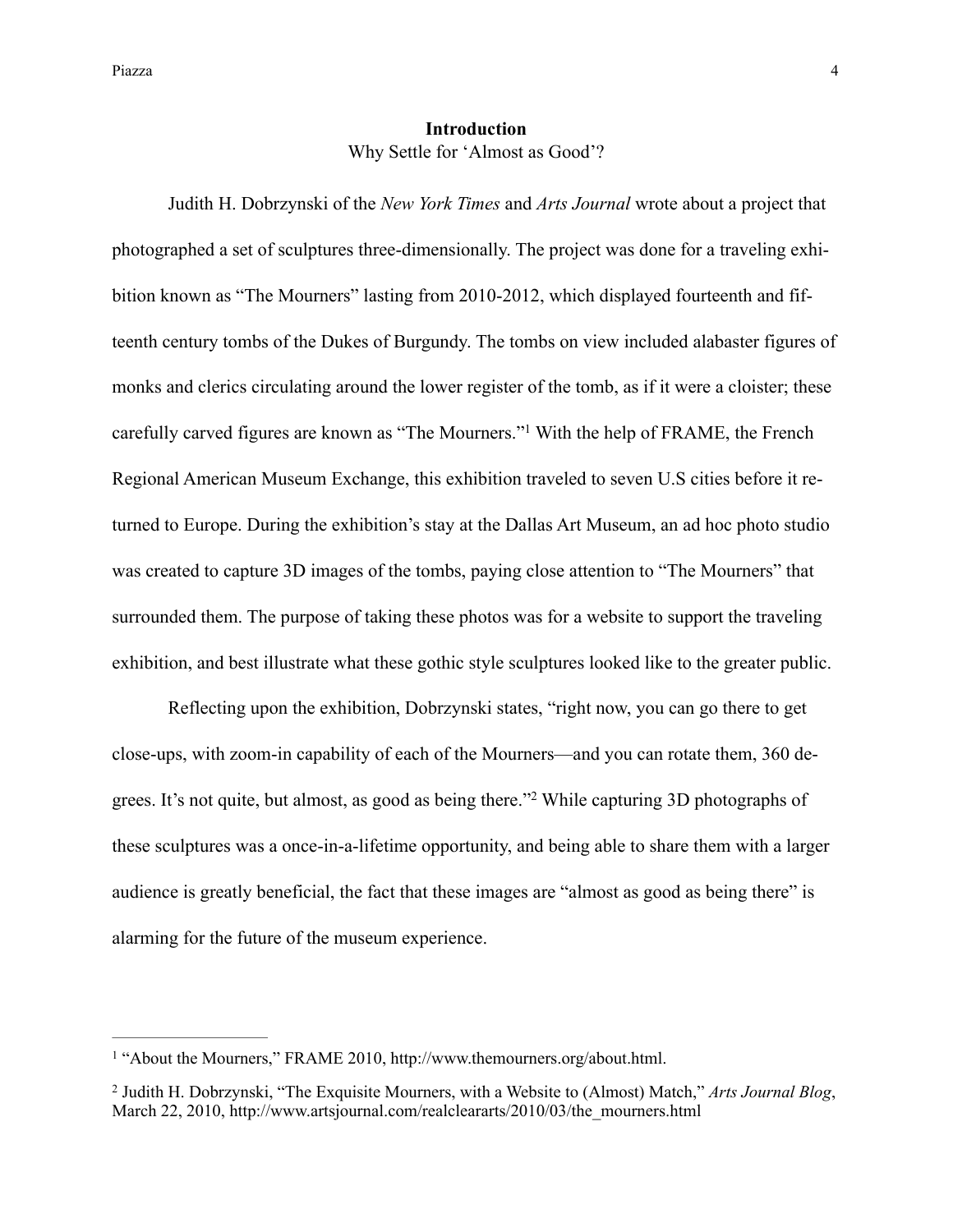With museum applications available in 3D, and similarly, augmented and virtual reality, the way we look at objects in museums has drastically changed form the traditional approach of viewing objects inside glass cases. As technology continues to evolve rapidly, I have concerns regarding how powerful technology's presence can be in museums. By implementing 3D technology into a museum setting, those glass cases are then lifted, providing the visitors a different way to view and interact with the object. This technology raises many important questions, and the upcoming chapters will assess 3D from multiple perspectives to provide a comprehensive understanding of its function and purpose.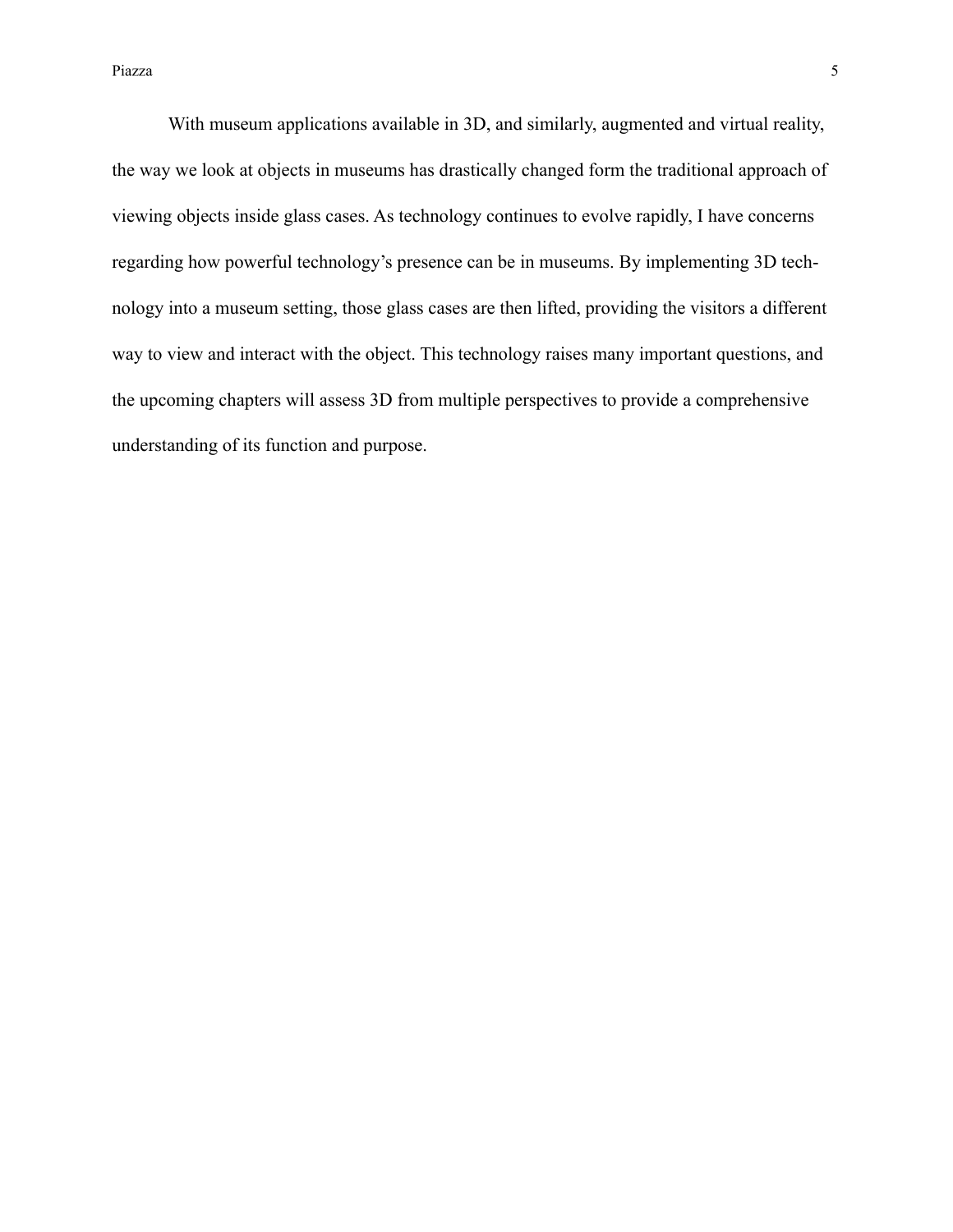### I. The Origins of 3D Technology: Past and Present

3D printing is projected to be as big as the steam engine, computer or even the internet <sup>3</sup> and according to the *Harvard Business Review*, it will "change how the world leans."<sup>4</sup> While the hype around 3D technology is currently at an all-time high, the technology is nothing new to the general public as it has been seen most commonly in movies, television, games, medicine, and animation. Previously, 3D printers were used to produce prototypes for various medical, automotive, and aerospace industries.<sup>5</sup> Within the last decade, this technology has taken on various areas of industrial design, healthcare, education, art, architecture, manufacturing, fashion, culinary arts, and the list goes on.

 The ways in which 3D technology can be used in medicine are being discovered daily, currently the advancements made from 3D technology in healthcare can be seen in orthopedics, dentistry, implants, prosthetic limbs, and cellular printing. These new developments have inspired companies such as Organovo to focus on bioprinting, which creates living, functional human tissue.<sup>6</sup> Additionally, the new developments impact how pharmaceutical companies and

<sup>&</sup>lt;sup>3</sup> Rolfe Winkler, " Reading the Fine Print on 3D Systems" *Wall Street Journal*, September 5, 2013 accessed September 29, 2013, http://online.wsj.com/article/ [SB10001424127887323893004579057284020672944.html](http://online.wsj.com/article/SB10001424127887323893004579057284020672944.html)

<sup>&</sup>lt;sup>4</sup> Richard A. D'Aveni, "3D Printing Will Change the World," *Harvard Business Review*, March 2013, accessed August 2, 2013, <http://hbr.org/2013/03/3-d-printing-will-change-the-world/>

<sup>&</sup>lt;sup>5</sup> "Print Me a Stradivarius," *The Economist*[, February 10, 2011, accessed July 29, 2013 www.economist.](http://www.economist.com/node/18114327)com/node/18114327

<sup>&</sup>lt;sup>6</sup> ["3D Human Tissues," 2013-2014 Organovo Holdings Inc. accessed on November 15, 2013, http://](http://www.organovo.com/company/about-organovo) www.organovo.com/company/about-organovo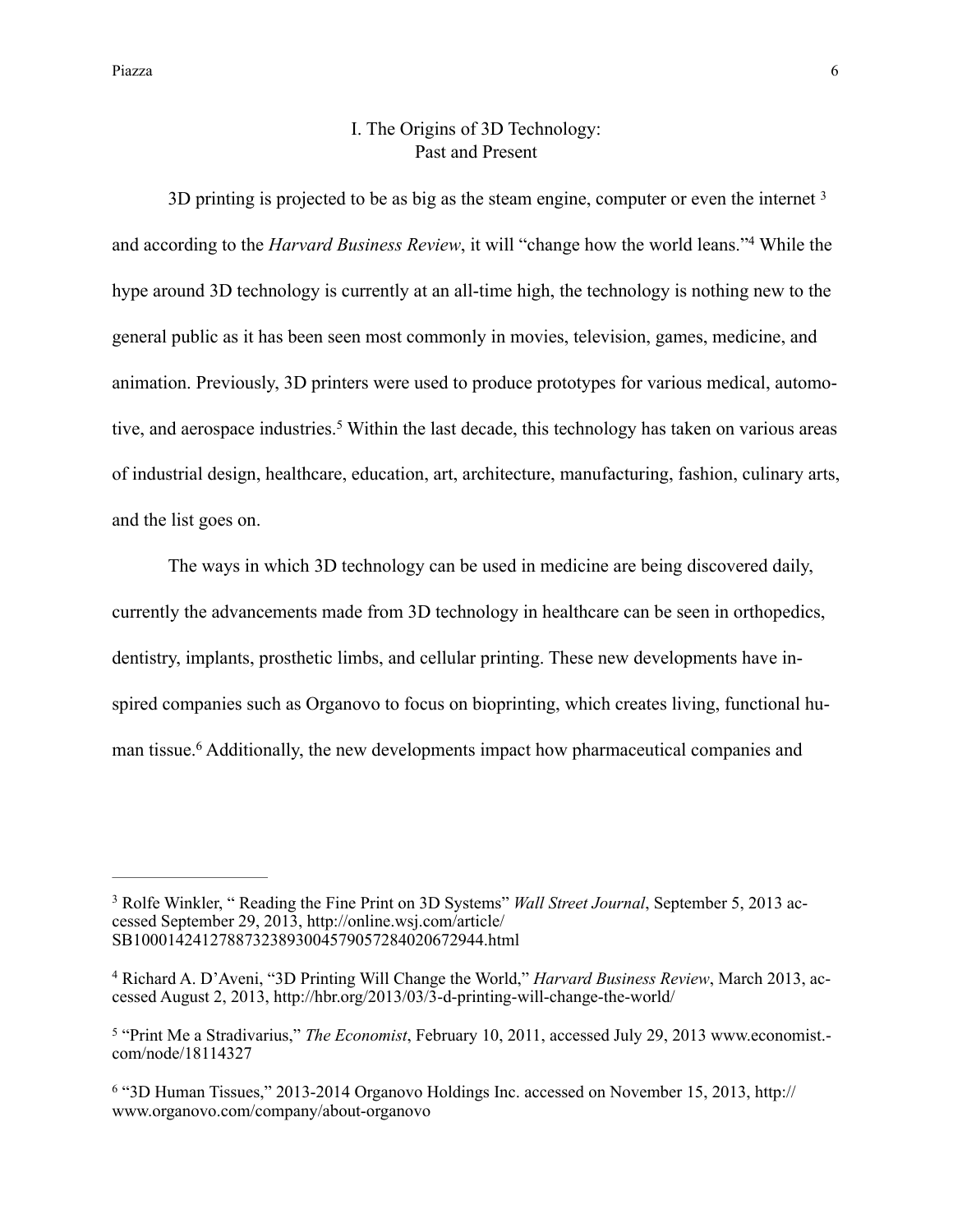medical professionals conduct research; by providing researchers with more accurate results, giving them the skills to better inform drug companies and the public about failed drugs.<sup>7</sup>

 Furthermore, Science, Technology, Engineering, and Mathematics, otherwise known as STEM, classes have been included into curricula around the United States. STEM allows students to work and experiment with 3D technology to develop original projects in Computer Aided Design (CAD) software and print their designs using the 3D printer. As I mentioned earlier, 3D printing affects ways in which research is conducted, it does the same for how we learn—and establishes new problem-solving skills. According to Lizabeth Arum, Education Coordinator at Makerbot Industries, "the process of modeling and printing is not just about creating a solid, watertight form—one has to think about how that model can be printed. Students are creating out of constraints, and these limitations are forcing them to think creatively. Because the printer allows students to make their ideas tangible, they are inspired by their results to work at a design until it meets their expectations. This process engages their attention and encourages perseverance."<sup>8</sup> Instituting this type of informal learning allows the students to see the process of developing an object from the initial design phases through the production, to completion, and welcomes creative inquiry along the way.

 3D technology provides manufacturers, inventors, designers, and artists a new medium to work with. Manufacturers such as Boeing are able to print devices used to build and maintain

Cady Thompson, "How 3D Printers Are Reshaping Medicine," *CNBC*, October 10, 2012, accessed May 7 19, 2013, <http://www.cnbc.com/id/49348354>

<sup>&</sup>lt;sup>8</sup> Barry Joseph, "How 3D Printers Advance Museum-based Learning: Interview with MakerBot's Founder, Bre Pettis, and education lead, Lizabeth Arum," *Moosha Moosha Mooshme Blog*, May 13, 2013, [accessed June 1, 2013, http://www.mooshme.org/2013/05/how-3d-printers-advance-museum-based-learn](http://www.mooshme.org/2013/05/how-3d-printers-advance-museum-based-learning-interview-with-makerbots-founder-bre-pettis-and-education-lead-lizabeth-arum/)ing-interview-with-makerbots-founder-bre-pettis-and-education-lead-lizabeth-arum/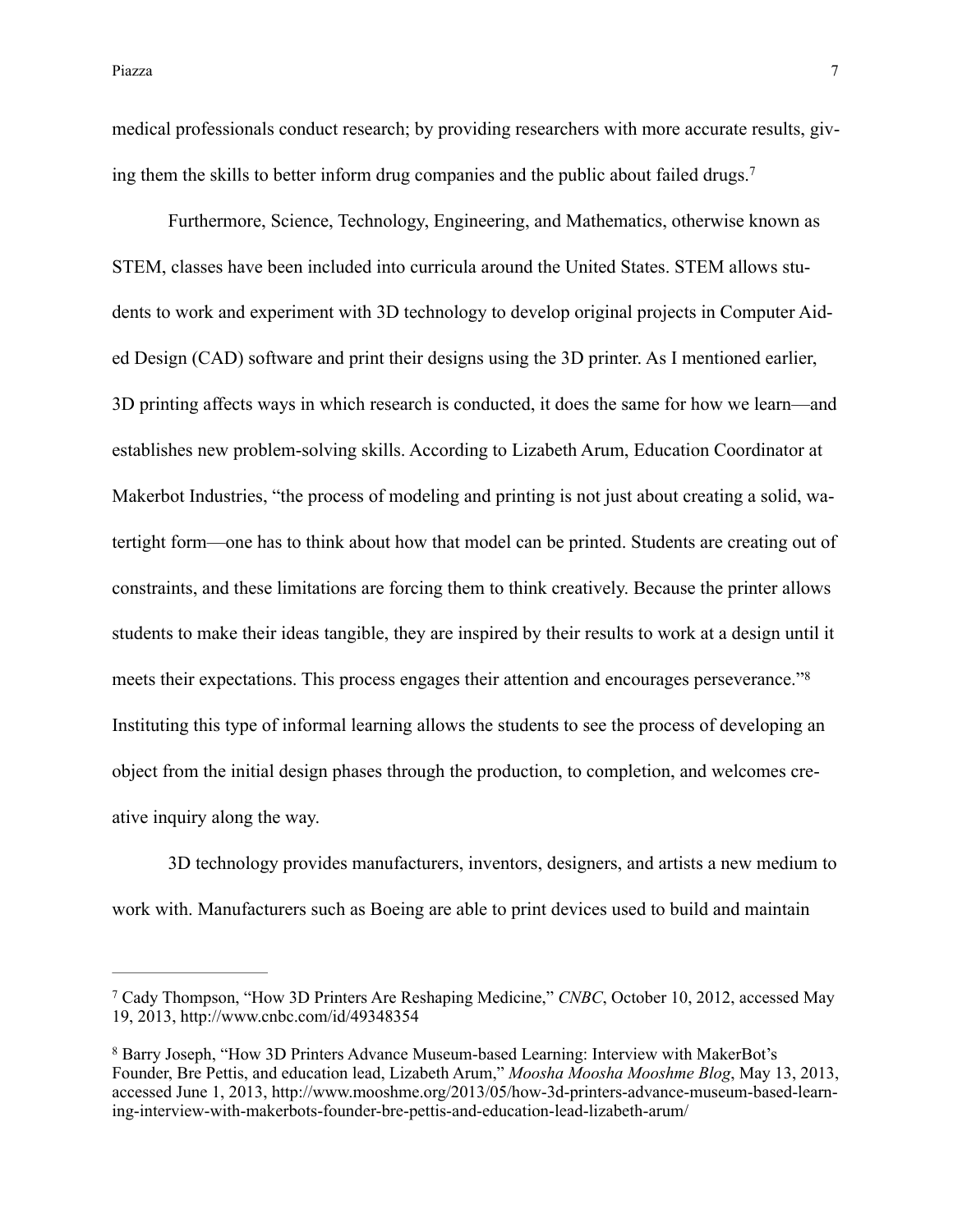aircrafts, print on demand, and customize specific items without raising the cost.<sup>9</sup> Fashion designers and architects can manipulate the structure and design of everyday objects. The material they use can differ from nylon to concrete. In the culinary world, this material used in the printer can include various food pastes, to print anything from pasta to meatloaf.10

While this technology continues to flourish, I want to look at how it is affecting the world around us, what it is capable of, its advantages and disadvantages, and most importantly do so within the context of a museum setting. Is 3D printing a gimmick? Or is it the way of the future? Technology has become a common staple in our everyday lives and routines. An iPhone audioguide or museum map from Google Maps, is convenient and accommodates the needs of the museum's visitors. However, I wonder if the inclusion of 3D technology in museums is just a marketing wow-factor; used to draw audiences in through the door, but will fade with time after this technology has been exhausted.

 Liz Neely and Miriam Langer, authors of the conference paper "Please Feel the Museum: The Emergence of 3D Printing and Scanning" from the 17th Annual Museum and the Web Conference, remind us "the emergence of a 3D production ecosystem that is broadly accessible both in cost and ease of use makes this technology of particular and immediate interest to museums."<sup>11</sup> Each day the possibilities of 3D technology continue to develop. In this essay I will

Thomas Campbell, Christopher Williams, Olga Ivanova, Banning Garrett, "Could 3D Printing Change 9 the World?" The Atlantic Council: Strategic Foresight Report, October 2011, accessed August 10, 2013, [http://www.atlanticcouncil.org/images/files/publication\\_pdfs/403/101711\\_ACUS\\_3DPrinting.PDF](http://www.atlanticcouncil.org/images/files/publication_pdfs/403/101711_ACUS_3DPrinting.PDF)

<sup>&</sup>lt;sup>10</sup> A.J.Jacobs, "Dinner is Printed," *New York Times*, September 21, 2013, accessed on September 25, 2013, http://www.nytimes.com/2013/09/22/opinion/sunday/dinner-is-printed.html?src=recg&r=0

 $11$  Liz Neely and Miriam Langer, "Please Feel the Museum: The Emergence of Printing and Scanning," (Paper presented at the annual conference of Museums and the Web, Portland, Oregon, April [17-20, 2013\) http://mw2013.museumsandtheweb.com/paper/please-feel-the-museum-the-emergence](http://mw2013.museumsandtheweb.com/paper/please-feel-the-museum-the-emergence-of-3d-printing-and-scanning/)of-3d-printing-and-scanning/.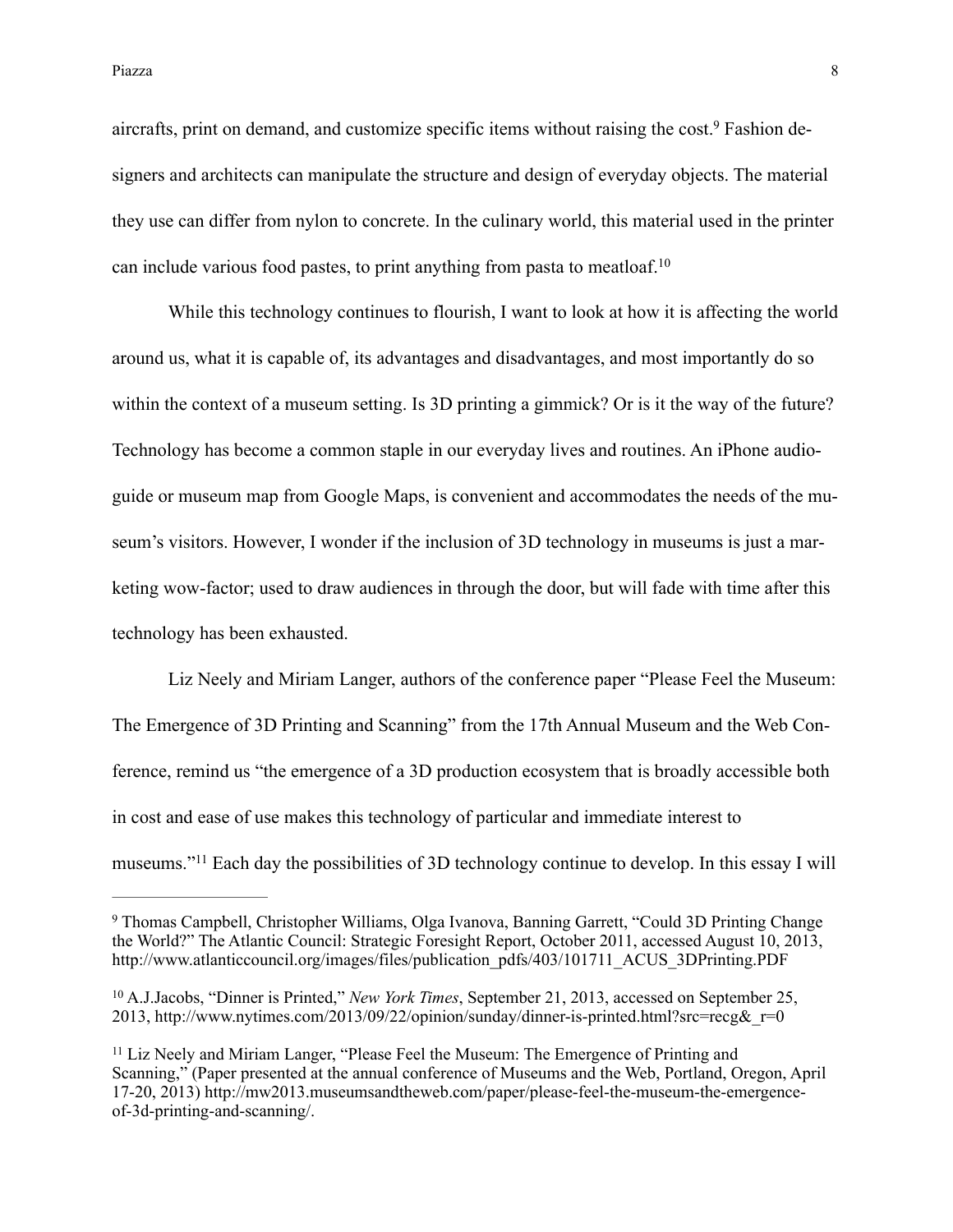explore how this technology affects, changes, and modifies the museum experience. While this is a rapidly emerging and constantly evolving technology, this research will have to be continued. I realize that upon completion—this could be outdated, but I believe the issues explored provide a solid foundation for future research efforts and provide museum staff a better understanding for this technology; the uses, applications, benefits, and issues that arise.

 3D technology can be used in a number of ways, scanning and printing are the core functions being applied in museums. Before getting into detail about the ways in which 3D technology is being introduced and used in museums, let us first define the term "3D." According to Leonard Steinbach, author of "3D or Not 3D? Is that a Question?" 3D is "defined by the three axes of height, width and depth."<sup>12</sup> Adam Metallo and Vince Rossi, 3D digitization coordinators currently working on a 3D digitization project at the Smithsonian, define 3D as being very broad with a meaning that can change depending on the context, but note that it is "digitally capturing the geometry of an object most often in the form of high-density 'point clouds.' These point clouds may then be processed further." Metallo and Rossi go on to say "once an object is captured in 3D, you have the ingredients for anything from a Hollywood-style-pop-out-of-the-screen experience, to a scientifically reliable dataset used for research and education."<sup>13</sup> This definition is valuable because it provides a comprehensive understanding of what 3D technology is capable of. To scan and print an object, capturing the geometry of an object, its height, width, and depth is the first step in doing so.

<sup>&</sup>lt;sup>12</sup> Leonard Steinbach, "3D or Not 3D? Is that a Question?" *Curator: The Museum Journal* 54, no. 1 (January 2011): 42.

<sup>&</sup>lt;sup>13</sup> Adam Metallo and Vince Rossi, "The Future of Three-Dimensional Imaging and Museum Applications," Curator: *The Museum Journal* 54, no. 1 (January 2011): 63.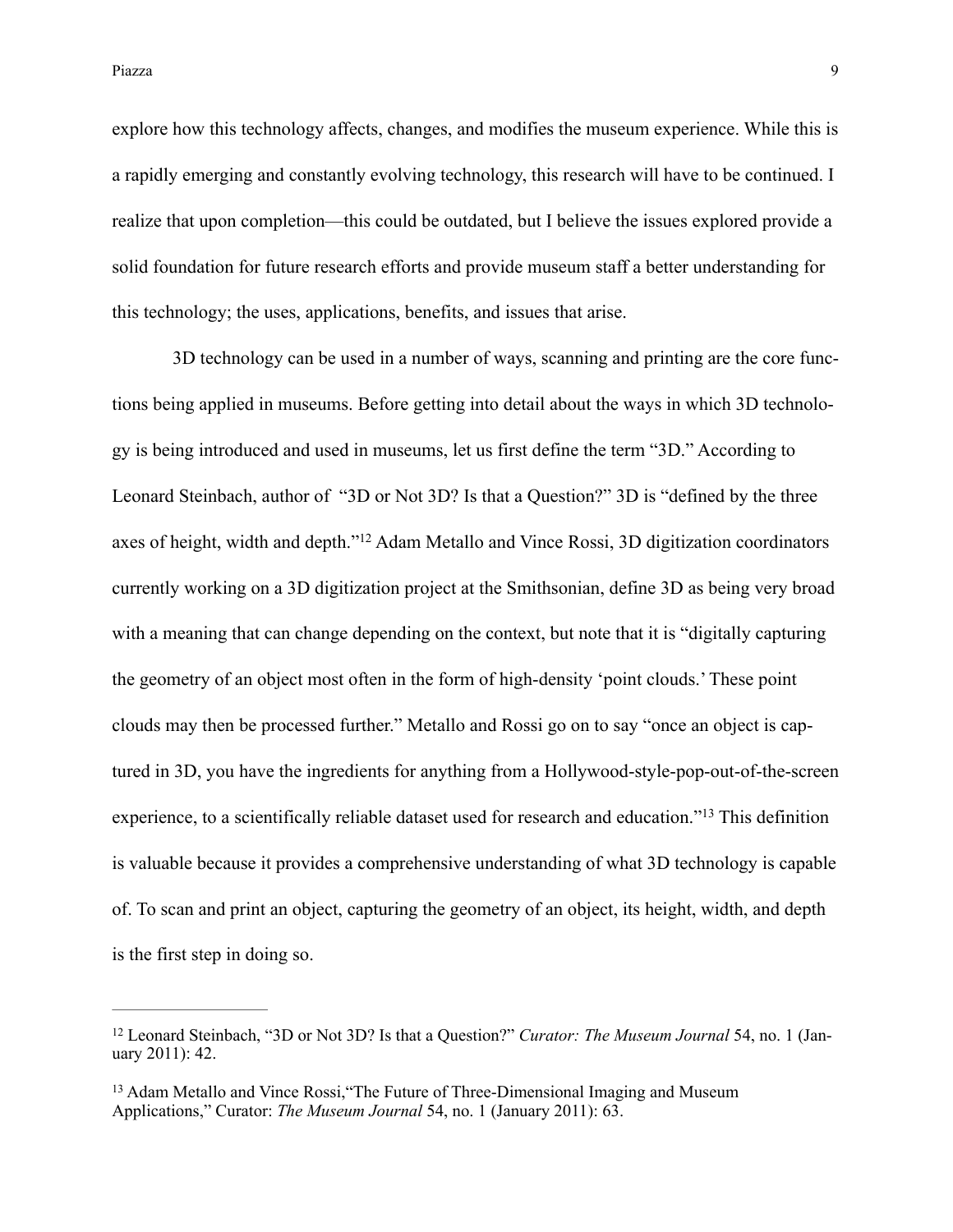3D printing is an example of additive manufacturing, which builds an object layer by layer using a 3D printer. According to the American Alliance of Museum's TrendsWatch 2013,"instead of removing excess stuff," with 3D printing you can "build an object bit by bit, either by extruding materials from a nozzle or solidifying particles of organic or inorganic raw materials. Whatever the specific printing technology, digital information is translated into a series of physical cross-sections, which the printer lays down in successive layers of liquid or powder and fuses to form a solid object."<sup>14</sup> This process is different from subtractive manufacturing, a more traditional technique, which begins with a raw material and cuts away at it, to create the desired object. Constructing an object through additive manufacturing uses a CAD sketch, or computeraided design. This sketch, is a digital drawing or blueprint that the printer reads to create the object.<sup>15</sup> The CAD holds all information about the object and the model can be used if the object was scanned or not; as these designs replace the need to physically design prototypes, because it can be done through the software.<sup>16</sup>

 MakerBot's Thingiverse, is an online community that fosters creating 3D printed objects. One of the ways MakerBot gets users involved is by creating a forum to share the files produced from the computer-aided design program, so anyone can print an object from anywhere. Under

Elizabeth E. Merritt and Philip M. Katz, "TrendWatch 2013: Back to the Future," *American Alliance of* <sup>14</sup> *Museums* (2013): 14.

<sup>&</sup>lt;sup>15</sup> Satwant Kaur, "How is 'Internet of the 3D Printed Products' Going to Change our Lives?" *IETE Technical Review* 29, no. 5 (Sept-Oct 2012): 360.

<sup>&</sup>lt;sup>16</sup> Michael Weinberg "It Will Be Awesome If They Don't Screw It Up: 3D Printing, Intellectual Property, and the Fight Over the Next Great Disruptive Technology" *Public Knowledge*, November 2010, accessed [on July 25, 2013, http://www.publicknowledge.org/news-blog/blogs/it-will-be-awesome-if-they-dont](http://www.publicknowledge.org/news-blog/blogs/it-will-be-awesome-if-they-dont-screw-it-up-3d-printing)screw-it-up-3d-printing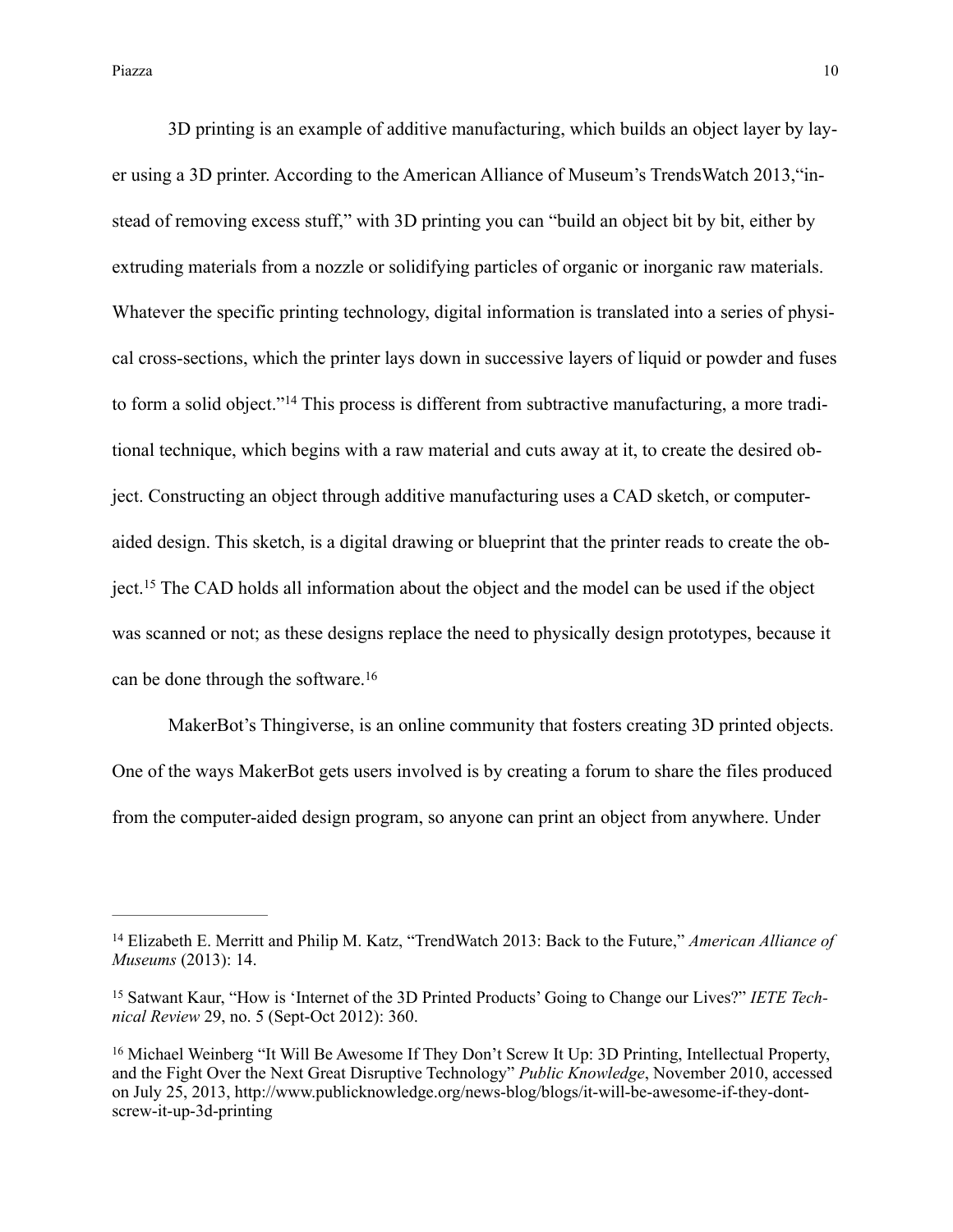Piazza **11** anno 11 anno 11 anno 12 anno 12 anno 12 anno 12 anno 12 anno 12 anno 12 anno 12 anno 12 anno 12 anno 12

the Creative Commons license, users are able to not only print the design but alter or change it. 17 This site gets independent 3D printer users involved within a greater community and encourages experimentation. Museums have started to post objects from its collection, in a 3D format, onto Thingiverse for users to print. On the site you can find the Art Institute of Chicago's 5th-6th century Horse, various ancient Roman and Greek Busts, fertility figures, and busts of Egyptian Pharaohs. As 3D printing welcomes invention and creativity, museums must find a way to make this resource meaningful. In the upcoming chapters I will delve deeper into the importance and benefits of museums sharing files, and how that ultimately affects the visitor and their experience.

 As mentioned above, the process of 3D printing begins with the creation of a computeraided design (CAD). A CAD can come from the scan of an existing object or an original design. This model or blueprint that is created dissects the information into cross sections, allowing the printer to print in layers; therefore producing an STL file captures the object's geometry. STL or Standard Tessellation Language, "renders surfaces in the CAD design as a mesh of triangles. The number and size of the triangles determine how accurately curved surfaces are printed."<sup>18</sup> This is beneficial for a museum's collection because it records the exact geometrical dimensions of an object. If the object were damaged, for example, this file would help reconstruct its complete dimensions. Now that the STL file is completed, it can be sent to the printer and the printing process can begin.

<sup>&</sup>lt;sup>17</sup> "About Thingiverse" MakerBot Thingiverse, 2014<http://www.thingiverse.com/about>

<sup>&</sup>lt;sup>18</sup> "CAD to STL," Stratasays, Ltd 2013<http://www.stratasys.com/customer-support/cad-to-stl>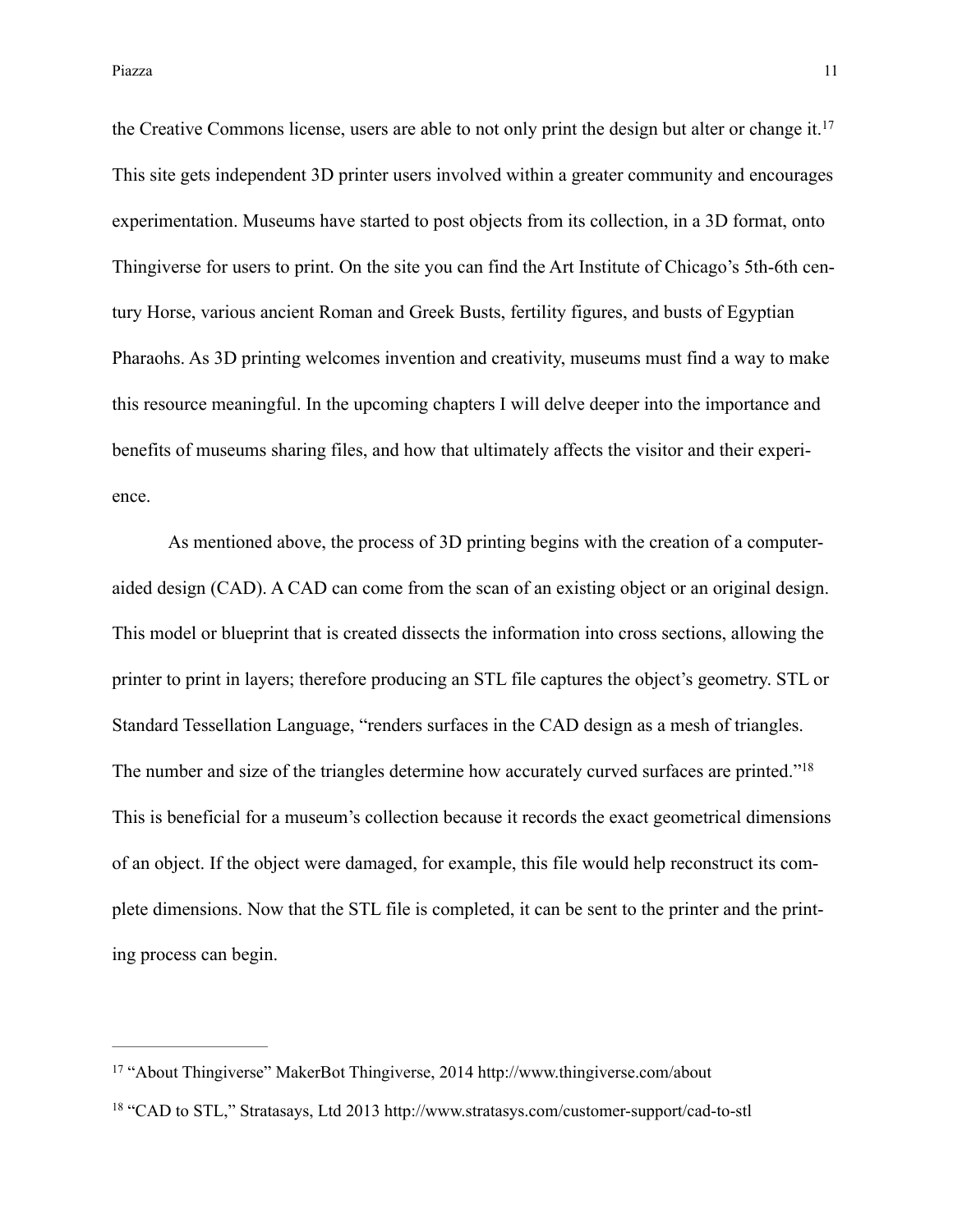Furthermore, additive manufacturing is beneficial for creating more detailed items and has not yet gone mainstream due to high cost, slow production, and failure to reach high quality standards. Currently, 3D printing lends itself more to the inventor, artist, or small business owner in their efforts to build custom designed products. With that being said, museums have adapted this technology because it is customizable, meeting each institution's specific needs; whether that be in exhibitions, research, accessibility, conservation, programming, or education.

 One of the ways in which 3D technology is currently being used in museums is for scanning, digitizing, and printing objects. This is the case at the Smithsonian, which is undergoing a project to three-dimensionally digitize 10% of the collection, this percentage consists of 137 million objects.<sup>19</sup> Adam Metallo and Vince Rossi are the two people working to complete this daunting task, and first came to the Smithsonian as model makers. They are now heading the 3D digitization project and aim to "digitize these huge collections in 3D—everything from insects to aircraft. Our day-to-day job is essentially trying to figure out how to actually accomplish that. How do we take 3D digitization and take it to the Smithsonian scale? We're at the ground floor of trying to understand that." $20$  The tech savvy duo began by brainstorming how this technology could be used to assist in their daily duties at the museum, originally asking the question "how can we use it to make better exhibits?"<sup>21</sup> They soon realized the full potential and the benefits that 3D technology brings to the various departments of a museum. Rossi and Metallo started "to apply

 $19$  Gunter Waibel, "About Smithsonian X 3D" Smithsonian Institute: Digitization Program Office, accessed on November 1, 2013, <http://3d.si.edu/about>

<sup>&</sup>lt;sup>20</sup> Sam Pfeifle, "Scanning at the Smithsonian," Spar *Point Group*, February 1, 2012, accessed on June 6, 2013, <http://www.sparpointgroup.com/News/Vol10No5-Scanning-at-the-Smithsonian/>

<sup>&</sup>lt;sup>21</sup> "Interview with Smithsonian X 3D Team about 3D Printing Initiative" *On 3D Printing Blog*, November [20, 2013, accessed on December 10, 2013 http://on3dprinting.com/2013/11/20/interview-smithsonian](http://on3dprinting.com/2013/11/20/interview-smithsonian-x-3d-team-3d-printing-initiative/)x-3d-team-3d-printing-initiative/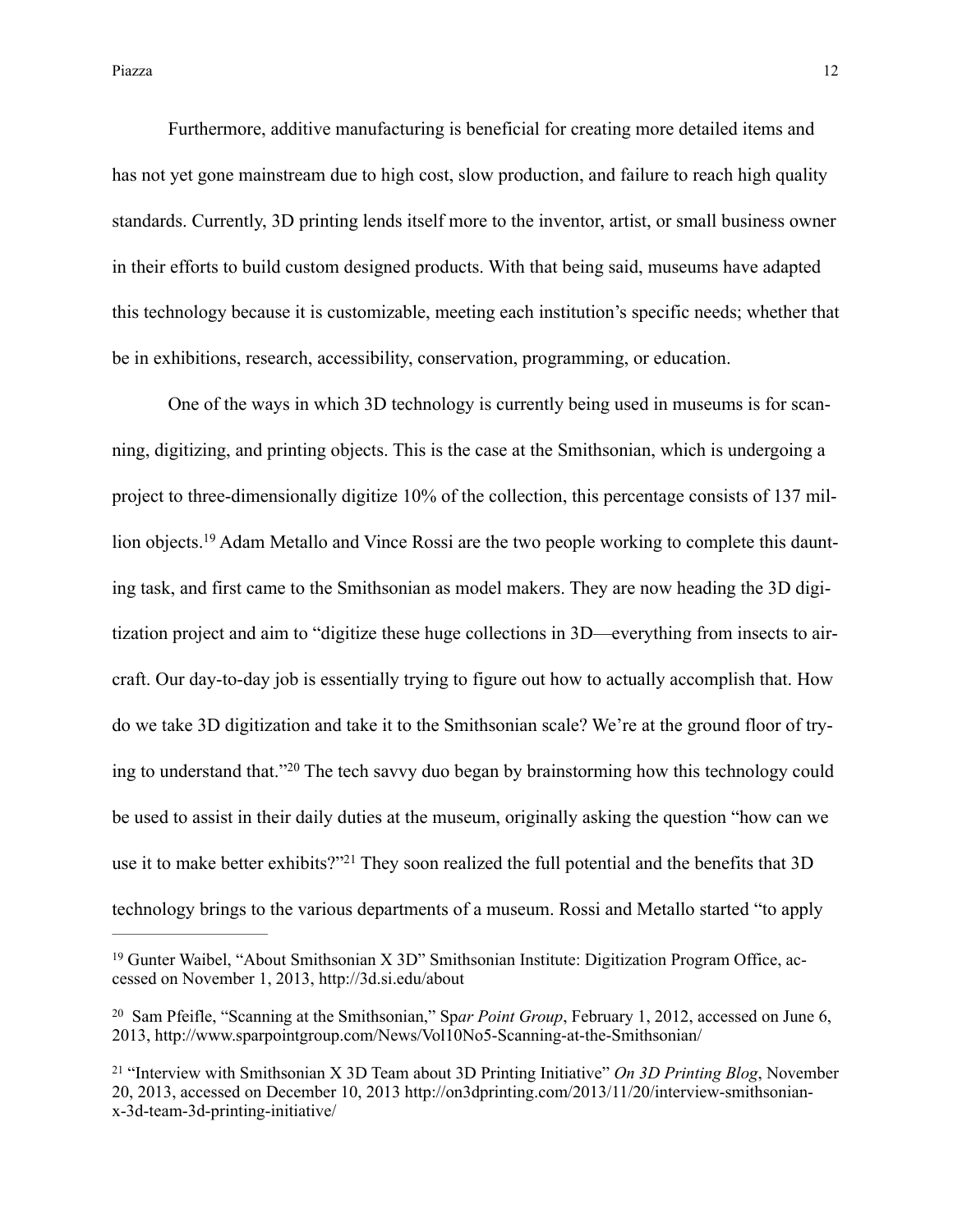Piazza a na 13 ha analisis na katalana a 13 ha analisis na katalana a 13 ha an am am am am am am am am am am a

the tech towards research, conservation and collections applications. Our motivation is manyfold, but ultimately we want to use this technology to help tell stories about our collection and share our knowledge beyond our physical museum walls."<sup>22</sup> Since the Smithsonian's collection is so extensive, only 1% is shown in the galleries and exhibitions to the public. With creating a digital archive and replicas, this collection, which has previously not been utilized to the fullest, can be shared with a global audience.

 In 2012 the 3D System's Corporation partnered up with the Smithsonian in a multi-year agreement to provide the technology and printing services for the project. According to 3D Systems, the agreement "supports a Smithsonian-wide effort to strengthen collections stewardship and ensure the accessibility of its vast and diverse collections through exploring the possibilities of 3D representations."<sup>23</sup> Abe Reichental, President and CEO of 3D Systems continued to say, "we are honored and excited to be part of this visionary Smithsonian initiative, to increase the visibility and accessibility of our national treasures for all. The Smithsonian has shown both foresight and technological leadership in embracing the potential of 3D printing to preserve and showcase today's and tomorrow's collections, making them readily available to a global audience while demonstrating the power of 3D content-to-print in a compelling and meaningful way."24

 $22$  Ibid.

 $24$  Ibid.

<sup>&</sup>lt;sup>23</sup> 3D Systems Corporation 2013, "3D Systems Partners with the Smithsonian on Landmark 3D Digitization Project,"3D Systems Press Release, September 24, 2012, accessed on November 15, 2013, http:// [www.3dsystems.com/press-releases/3d-systems-partners-smithsonian-landmark-3d-digitization-project](http://www.3dsystems.com/press-releases/3d-systems-partners-smithsonian-landmark-3d-digitization-project)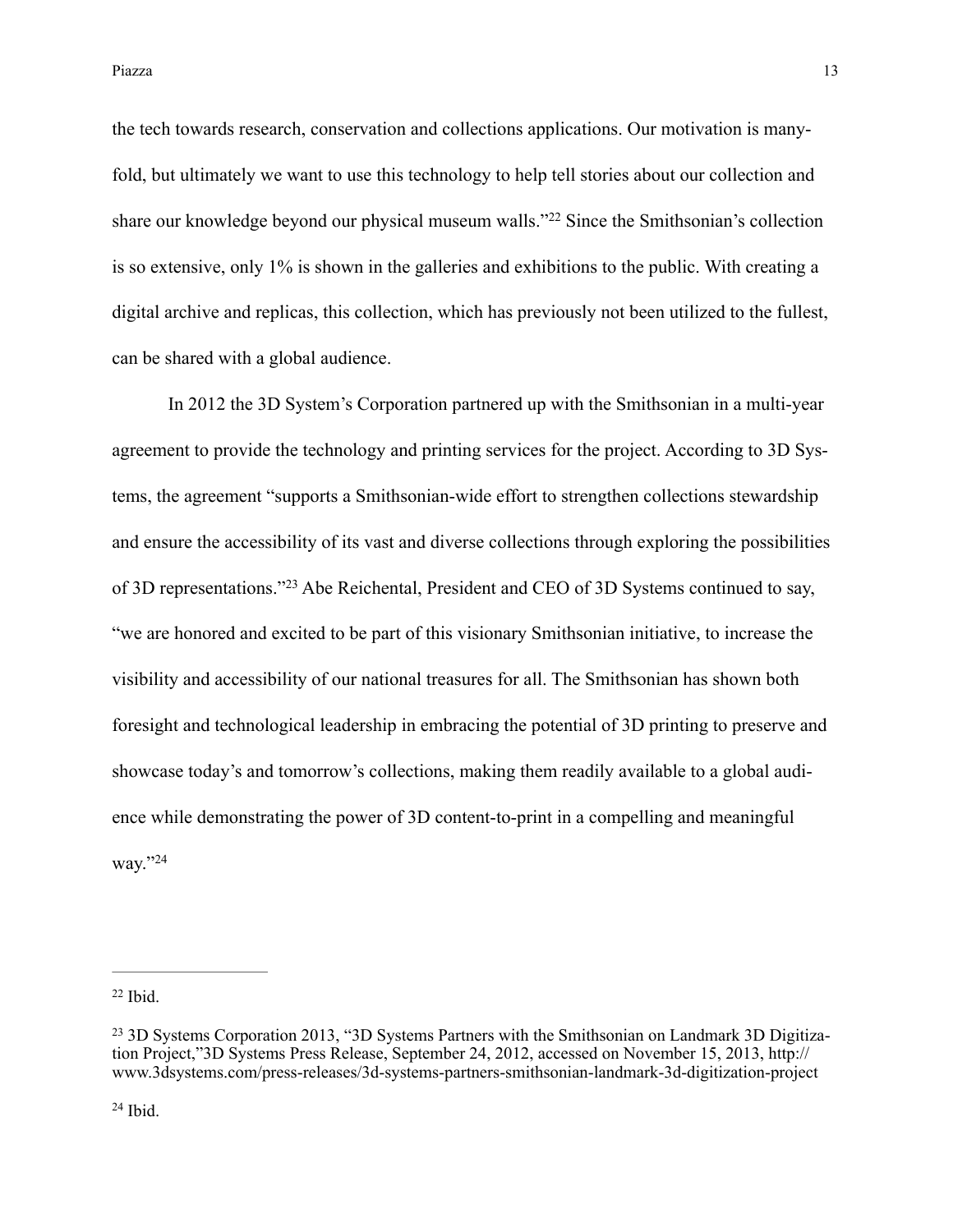Piazza a chine a chine a chine a chine a chine a chine a chine a chine a chine a chine a chine a chine a chine a chine a chine a chine a chine a chine a chine a chine a chine a chine a chine a chine a chine a chine a chine

 While the initial intent of the scanning project was to make better models, now that Metallo and Rossi have started building the digital archive of 3D images, they have the ability to repurpose this information for avenues beyond just printed models. This information can be translated and made available online to researchers, students, and the public; $^{25}$  which is a remarkable advancement in sharing a museum's collection, especially considering only 1% of the Smithsonian's collection is normally seen by visitors. This also gives online users more than just a static image—they can interact with the 3D asset by turning it, zooming, and carefully examining it from any angle. Additionally, implementing this technology is not only a great way to share the Smithsonian's extensive collection, but it also serves as an excellent method of preservation. Objects that are too fragile to be put on display can be preserved in a 3D image and shared with the public.

#### The History of 3D Technology

 The concept of stereography was introduced to photography during the early 1800s, giving viewers a sense of scale and likeness on a two dimensional plane. The stereograph, or stereogram, is defined as a "double photograph or printed image paired in such a matter that, when viewed with a stereoscope, it appears as a three-dimensional or solid image."<sup>26</sup> This concept was further examined in 1838 by Charles Wheatstone, when he published a paper that provided the scientific support for stereography; "showing that the brain unifies the slightly different two-di-

<sup>&</sup>lt;sup>25</sup> "Smithsonian Turns to 3D to bring Collection to the World," *CNET*, February 24, 2012, accessed on [October 20, 2012, http://news.cnet.com/8301-13772\\_3-57384166-52/smithsonian-turns-to-3d-to-bring](http://news.cnet.com/8301-13772_3-57384166-52/smithsonian-turns-to-3d-to-bring-collection-to-the-world/)collection-to-the-world/

<sup>&</sup>lt;sup>26</sup> William C. Darrah, *The World of Stereographs*, (Gettysburg, PA 1977), 1.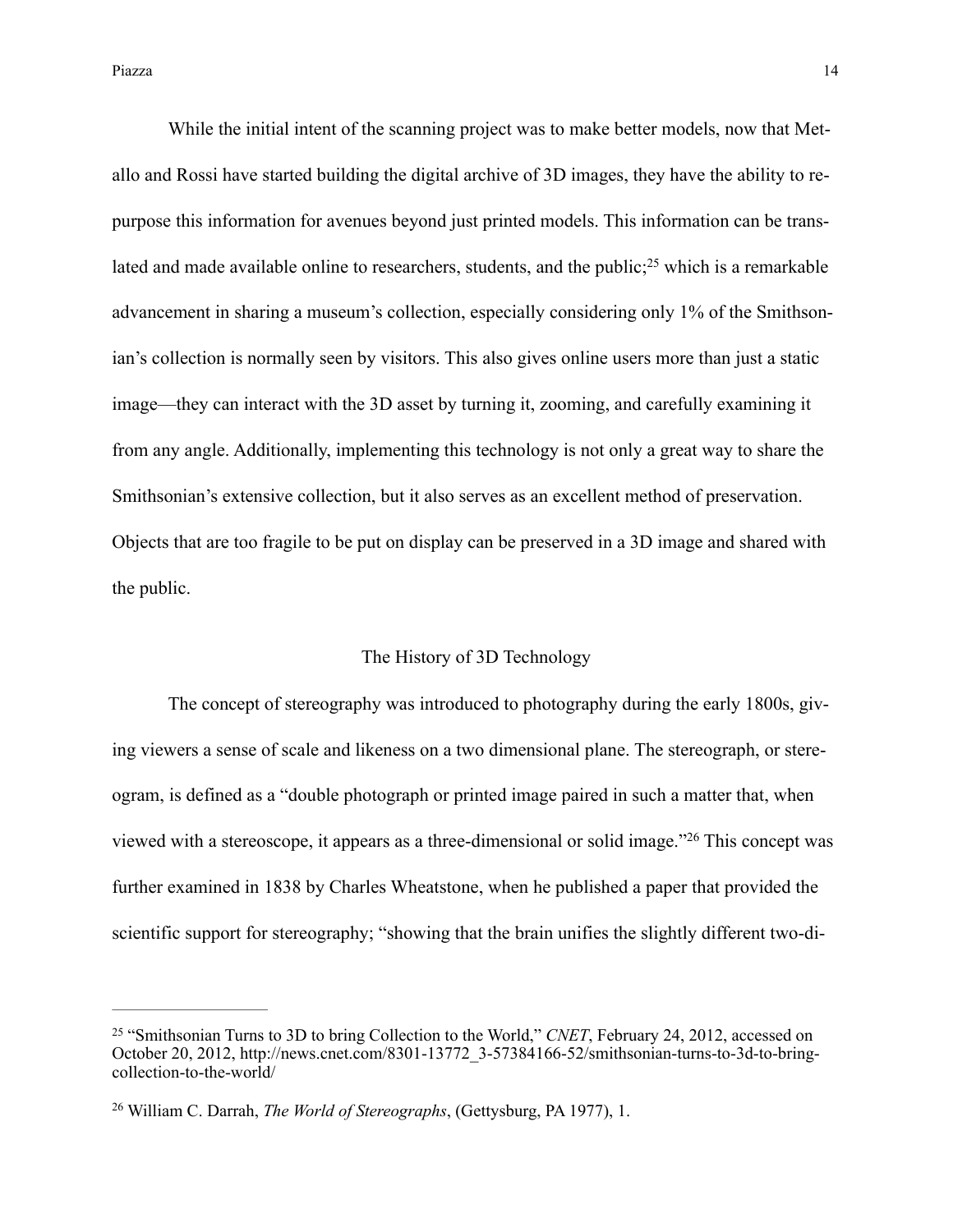mensional images from each eye into a single object of three dimensions."<sup>27</sup> Wheatstone first experimented by drawing two images and placing them side by side, this practice then became replaced by displaying a double photograph. To view the stereograph, Wheatstone made a stereoscope to view the two images, which were each at a slightly different angle, placed on either side of a wooden bar.<sup>28</sup> This obstruction between the images aided in creating an illusion solidity and depth.

 In the mid 1800s William Brewster invented the lenticular stereoscope, and as a result the popularity of the stereograph grew. The fact that this device was lens-based differed from Wheatstone's plans. The lenticular stereoscope is a "closed box with one or two openings for light; two lenses are located on the top and enable the viewer to see a 3D image on the floor of the box."<sup>29</sup> It was a lenticular stereoscope, on display at the Great Exhibition of 1851, that caught the attention of the Queen. At this time, the demand for stereographs increased and by the late 1800s stereoscopes were manufactured for public sale. Brewster's stereoscope was the main design for about 25 years, until the hand held stereoscope was designed.<sup>30</sup> This invention improved previous design functions, while also offering the user convenience and mobility. Nevertheless, what was it about this technology that intrigued and enthralled users?

 The answer lies in the stereograph's involvement in, and promotion of, the exploration of geographies—entertaining, educating, and engaging viewers about travel. Pauline Stakelon wrote

<sup>29</sup> Spiro, "A Brief History of Stereographs and Stereoscopes," [http://cnx.org/content/m13784/1.5/.](http://cnx.org/content/m13784/1.5/)

<sup>&</sup>lt;sup>27</sup> Lisa Spiro, "A Brief History of Stereographs and Stereoscopes,"*OpenStax-CNX*, October 30, 2006, accessed November 2, 2013, [<http://cnx.org/content/m13784/1.5/](http://cnx.org/content/m13784/1.5/)>

<sup>&</sup>lt;sup>28</sup> Sarah Atkinson, "Stereoscopic- 3D Storytelling- Rethinking the Conventions, Grammar and Aesthetics of a new Medium,"*Journal of Media Practice* 12, no. 2 (September 5, 2011): 139, 140.

<sup>&</sup>lt;sup>30</sup> Darrah, *The World of Stereographs*, 2-3.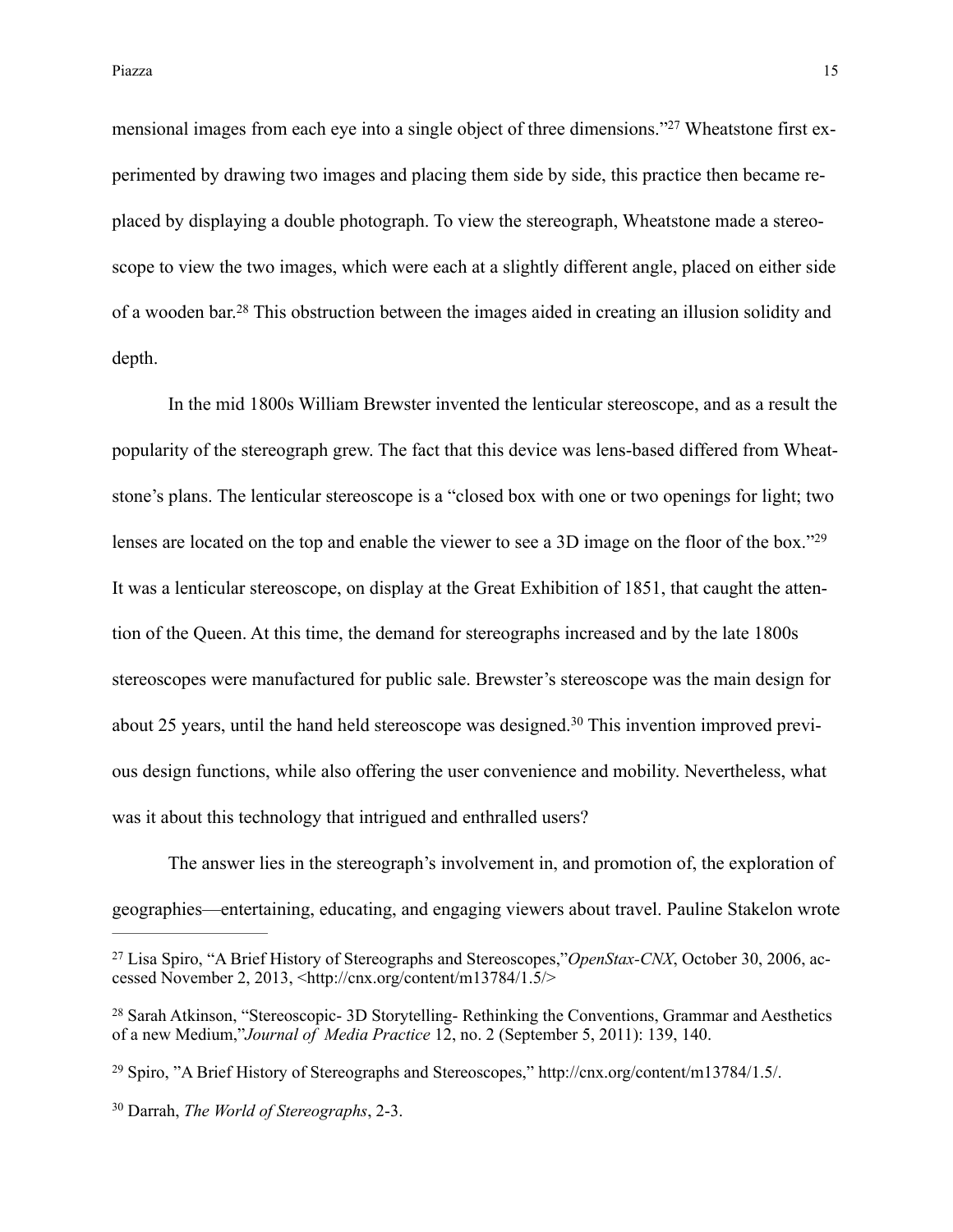Piazza a chine di controllato di controllato di controllato di controllato di controllato di controllato di co

about the purpose of the stereograph, how it "sought to offer an enhanced visual experience of reality through creating the illusion of three-dimensionality in photographs and drawings."<sup>31</sup> Stereographs provided the public with different ways to see and then learn about different regions and cultures. Largely used for educational purposes, stereographs were utilized for tourism, as people visiting different places would take a stereograph home as a souvenir. By keeping this item, it became an important part of revisiting memories thus making them more meaningful. John Falk includes anthropologist Clifford Geertz's definition of meaning, recalling it is "our mind's way of making sense of the world; the translation of existence into conceptual form."<sup>32</sup> These stereographs, created a strong connection to the viewer and their memories. Something that continued to build meaning long after they had left the destination photographed, for example.

 The increased interest of travel and exploration was made possible through the investigation of these areas of interest—often captured by various photographers: architecture, still life, sculpture, natural scenery, and the group.<sup>33</sup> Architecture from cities around the world were depicted in stereoviews, along with the ruins from Rome, Naples, Athens, Egypt, and the Holy Land. The views taken were from both the exterior as well as the interior of buildings and cathedrals, to reveal the stained glass, vaulted ceilings, and stylistic differences between the Renaissance, Baroque, Gothic, and so on. Still life stereoviews captured "ingenious arrangements to

<sup>&</sup>lt;sup>31</sup> Pauline Stakelon, "Travel Through the Stereoscope: Movement and Narrative in Topographic Stereoview Collections of Europe" *Media History*, 16, no. 4 (2010): 408.

<sup>&</sup>lt;sup>32</sup> John Falk, *Identity and the Museum Visitor Experience*, (Left Coast Press, 2009), 137.

Darrah, *The World of Stereographs*, 16. 33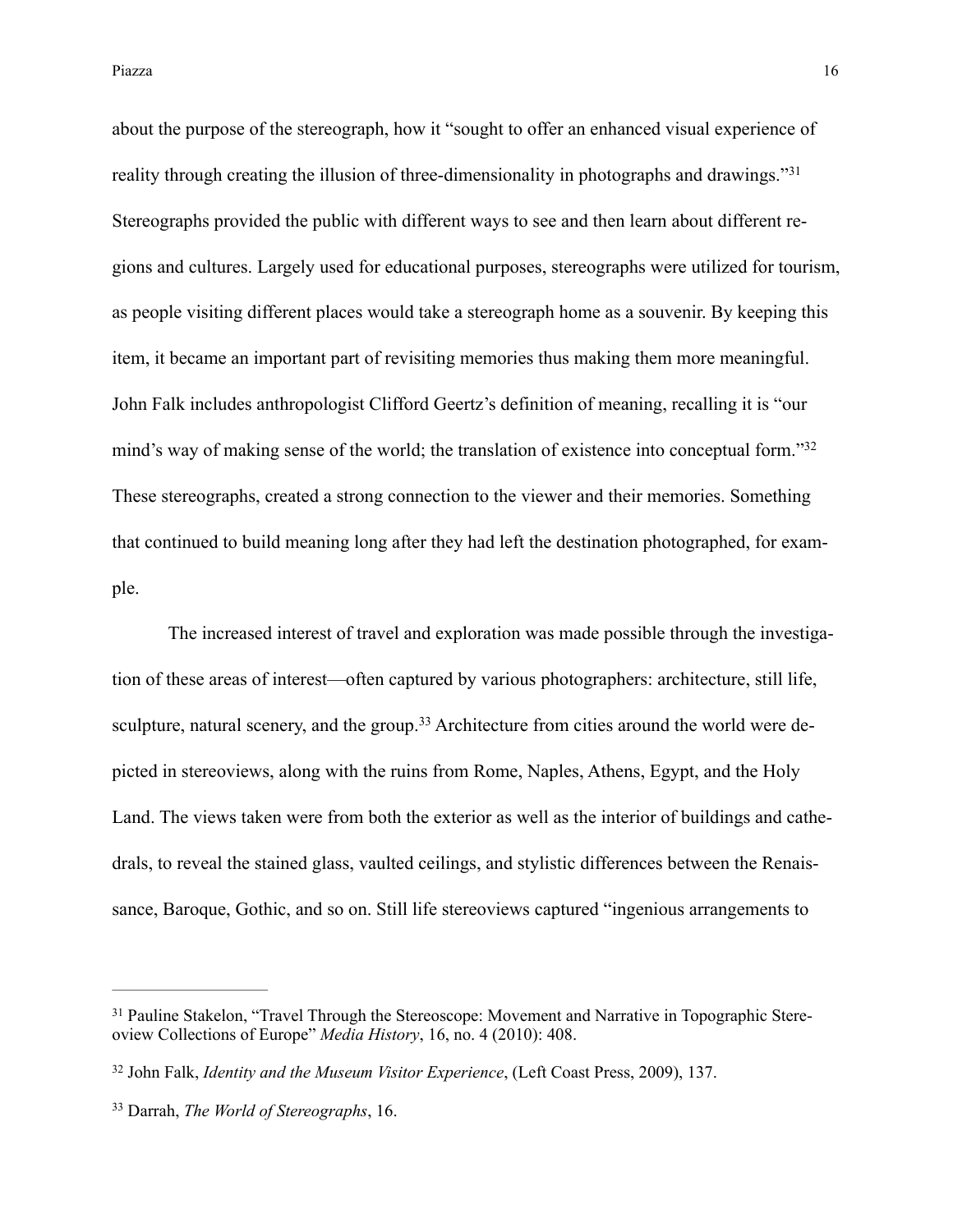exploit detail, create graceful spacial parameters, and achieve artistic appeal."<sup>34</sup> Photographers developed enthralling compositions full of unusual objects to draw the viewer in for further study and examination. Reproducing sculptures gave photographers the opportunity to scour through prominent museum collections such as the Louvre, Vatican, and British Museum for material. This not only was used for educational purposes but it also allowed the museum to reach a wider audience and gain exposure.

 Scenic stereoviews captured both natural and romantic shots of landscapes from around the world; this varied from rural scenery, seascapes, to images of the Swiss Alps. Photographers experimented with the angles to produce a sharper image, often referred to as an "instantaneous" shot. This technique called for a quick shutter time, yielding a shorter exposure. Depending on the landscape of the stereoscope the image would show qualities of movement, therefore creating an illusion of travel. Lastly, group views included two or more people in the frame. The objective of the group shot, was "to be pictorial, the effect being achieved by staging and enhancing by a wide variety of printed backgrounds and stage properties."<sup>35</sup> Furthermore, it was the photographer who also added nuances to enhance the image to fit either a nostalgic, sentimental, moralistic, allegorical, humorous, risqué or erotic theme.<sup>36</sup> The stereograph was a breakthrough invention which allowed viewers to interact and connect with an image. It altered the qualities of the photograph to reproduce the experience in a more immersive way, with the inclusion of another di-

<sup>36</sup> Ibid, 18.

 $34$  Ibid, 17.

<sup>&</sup>lt;sup>35</sup> Ibid, 19.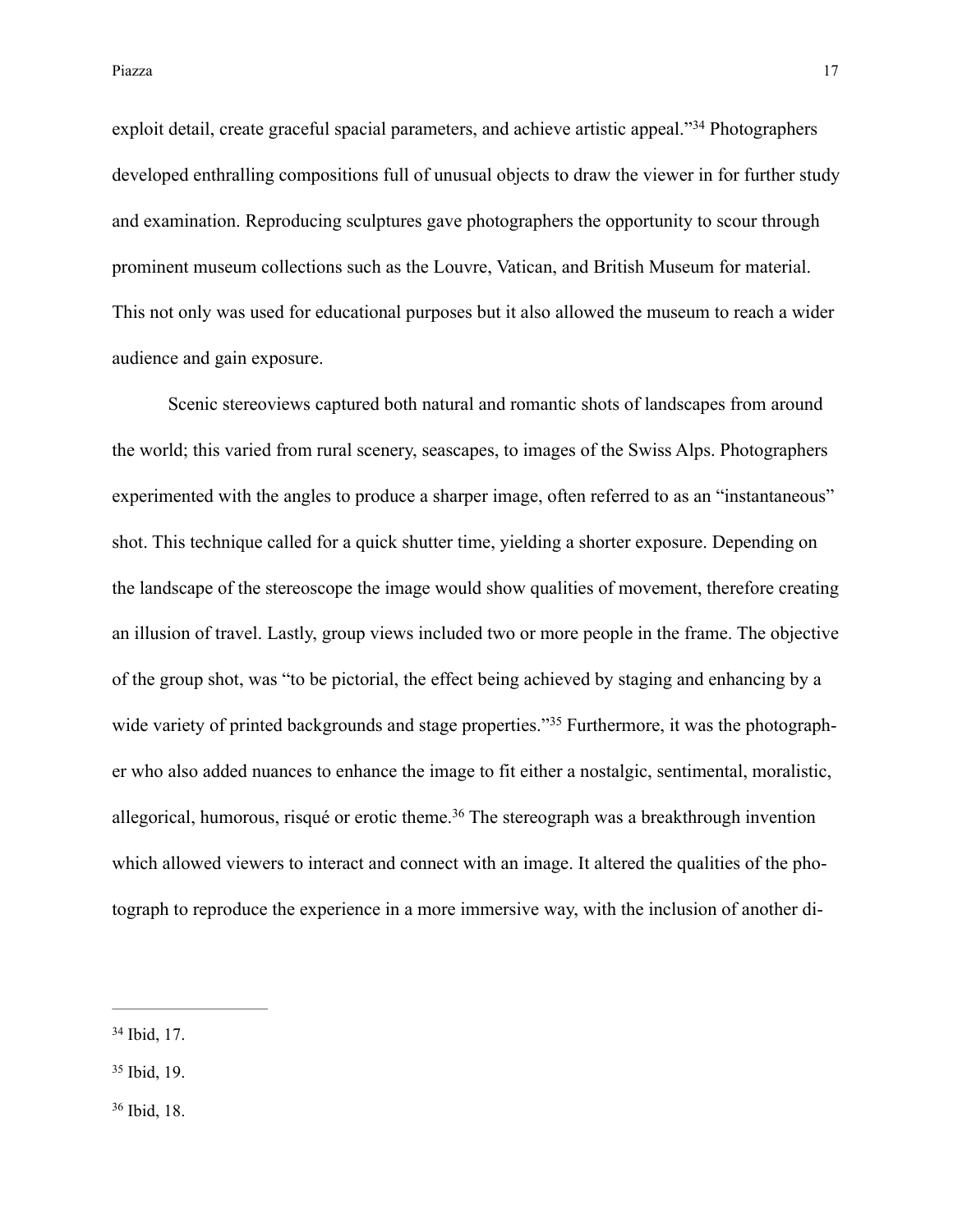mension and movement. This basic idea of recreating human vision has grown and morphed since the eighteenth century and remains the foundation of 3D technology today.

 The history could not be complete without mentioning the use and importance of casts. People have been creating casts of objects and full plaster casts of monuments since the fifteenth century; as it was a popular way to share the knowledge of art. While the process of creating the mold may have evolved, the intentions have stayed the same. David Bearman recalls the importance of casts at the Victoria and Albert Museum. Formerly known as the Kensington Museum which opened in 1873, the museum displayed "replicas of famous sculptures from around the world, made by leading artisans of the day and certified by national agencies in the countries of origin, were exhibited for popular and scholarly study."<sup>37</sup> The technical process of plaster casting is best described by the Victoria and Albert Museum stating:

The first stage in the production of a cast is the taking of plaster moulds from the original, using a separating agent to prevent the plaster sticking to the surface. Since all sculpture, other than that executed in very low relief, has projections and undercutting these moulds were invariably made in many pieces. The piece moulds would then be enclosed in an outer casing, the interior coated with a separating agent and the wet plaster poured in. The divisions between the piece moulds produces a network of casting lines on the completed plaster cast. As the number of these lines shows, the casting process demanded

<sup>&</sup>lt;sup>37</sup> David Bearman, "3D Representations in Museums," *Curator: The Museum Journal* 54, no. 1 (January 2011), 57.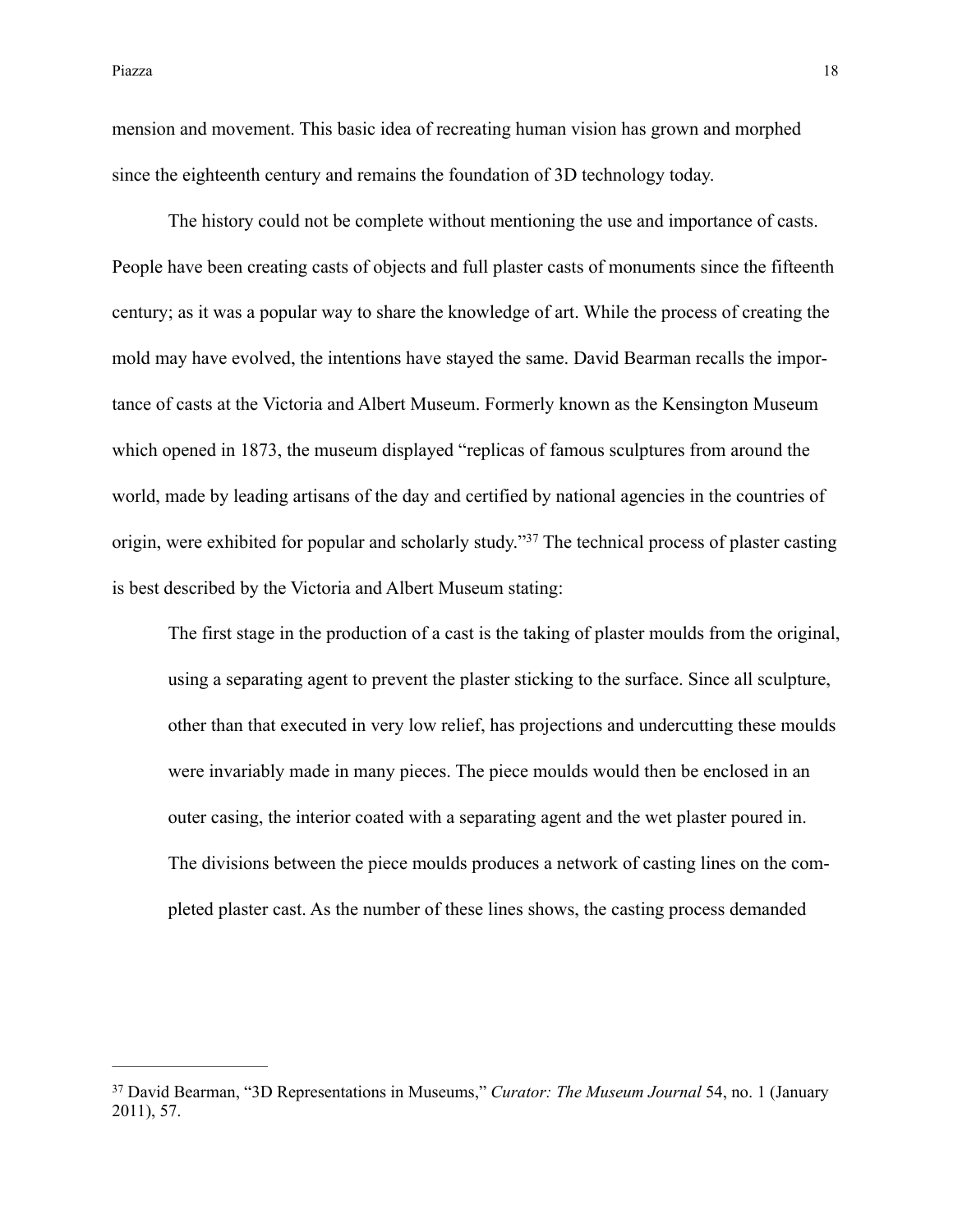the London firm of Brucciani, represents a formidable technical achievement.<sup>38</sup> The ways in which plaster casts were used throughout Antiquity up to the Renaissance yield similar results to the ways in which 3D copies and replicas are used today. Plaster casts, at the time, were the cheapest way to produce precise replications that could be distributed amongst the greater population. Museums and private collectors could fill in gaps of their collection, while educating the public as well as artists. Creating 3D replicas by scanning and printing objects affords similar outcomes. As 3D printing becomes more affordable than it has in the past, museums can continue to share their collections with museums around the world, and the public can print their own museum objects, to create a personal collection. The main difference with creating casts and 3D replicas is that the object or sculpture has to be physically moved or touched; creating a 3D replica uses laser scanning and the object barely has to be moved. The object can be printed using various materials such as metals, plastics, and glass. The desired material is layered one piece at a time until the object is formed in its entirety, using a computer-driven machine. This process keeps the object out of harm's way, the risk of damaging the original during the casting process is negated.

Edna Harris, author of "Plaster Casts" published in 1899, explains the importance of well made casts to educate the masses. Harris states:

 Of course, authentic casts, made with care, are more valuable than marbles or bronzes, not in material, but in what counts for more than that, in workmanship and understanding.

<sup>&</sup>lt;sup>38</sup> Baker, Malcolm. "The History of the Cast Courts," *Masterpiece Series*, Victoria and Albert Museum, [1982, Revised in 2007. Accessed on October 20, 2012. http://www.vam.ac.uk/content/articles/t/the-cast](http://www.vam.ac.uk/content/articles/t/the-cast-courts/)courts/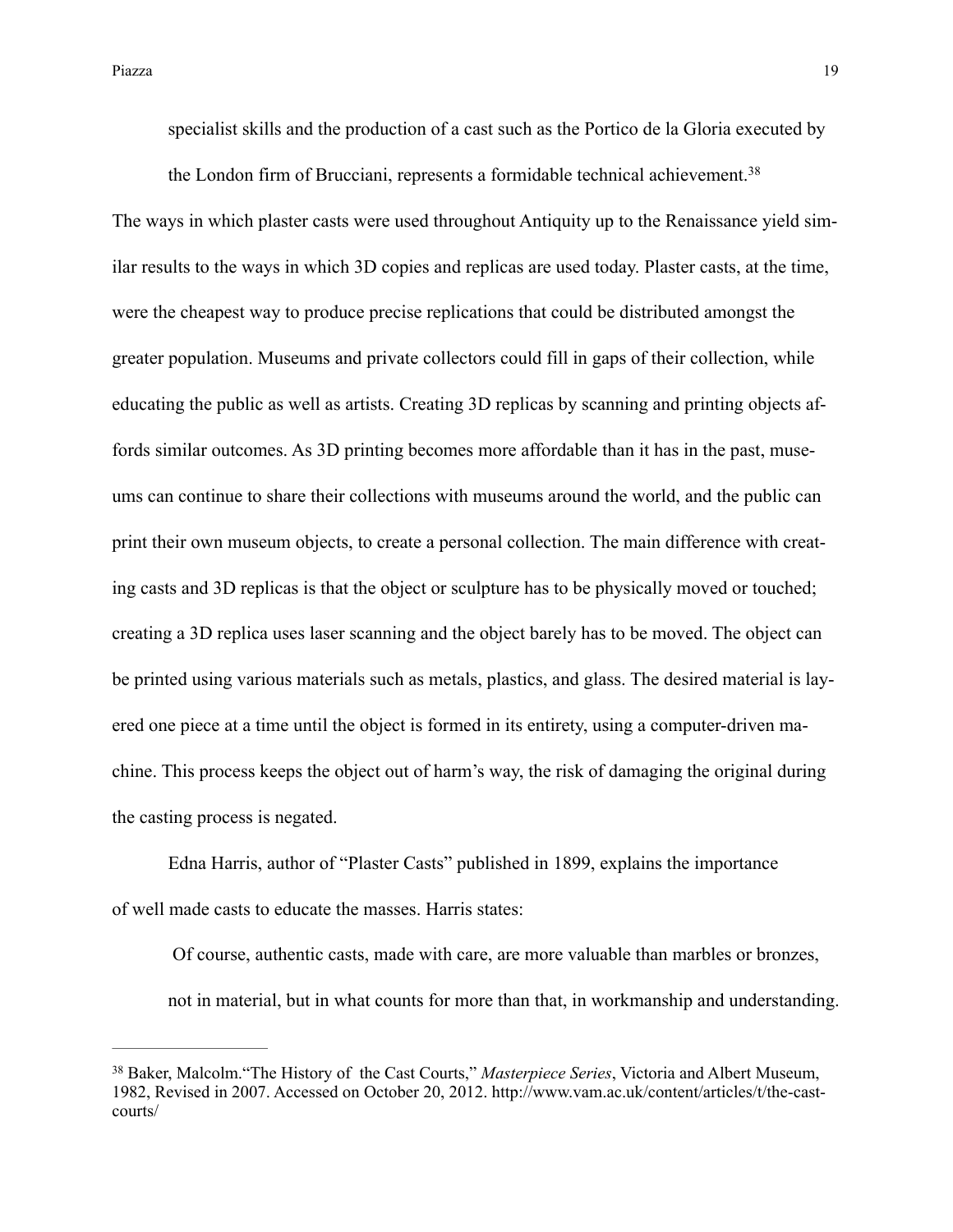Examine a good cast care fully; you see it has no seams (poor ones have none, either, for they have been merely papered off); but more than that, you see the tense muscle, the curve of the neck, the carelessly falling drapery, just as in the original work. Then this will be the end of this art (may we call it so?), to reproduce and preserve the works of great masters of all times for the enlightenment and education of the world.39

This passage reminds us of the importance plaster casts have to offer, and how crucial it is to effectively replicate the object. While creating plaster casts of objects is something of the past, 3D printing revitalizes this practice, purpose, and ultimately provides us with similar results. 3D technology, such as scanning and printing, allows us to go further than before—and offers more opportunity for learning about and studying objects.

 By understanding the history of 3D technology, how it derived and flourished from concepts of stereography and casting techniques, we are able to see its impact and possible path. The same needs, wants, and ideas of which founded stereographs and casts can be seen in the ways 3D scanning and printing is used today. Now that the foundation has been set for describing what 3D technology is, where it originated, and how it developed into what we know today, the upcoming chapters will explain the technical aspects of 3D scanning and printing with current museum examples as to how it is being used, along with the advantages and disadvantages that arise.

<sup>&</sup>lt;sup>39</sup> Edna Harris, "Plaster Casts," Brush And Pencil 5, no. 2 (November 1899): 59.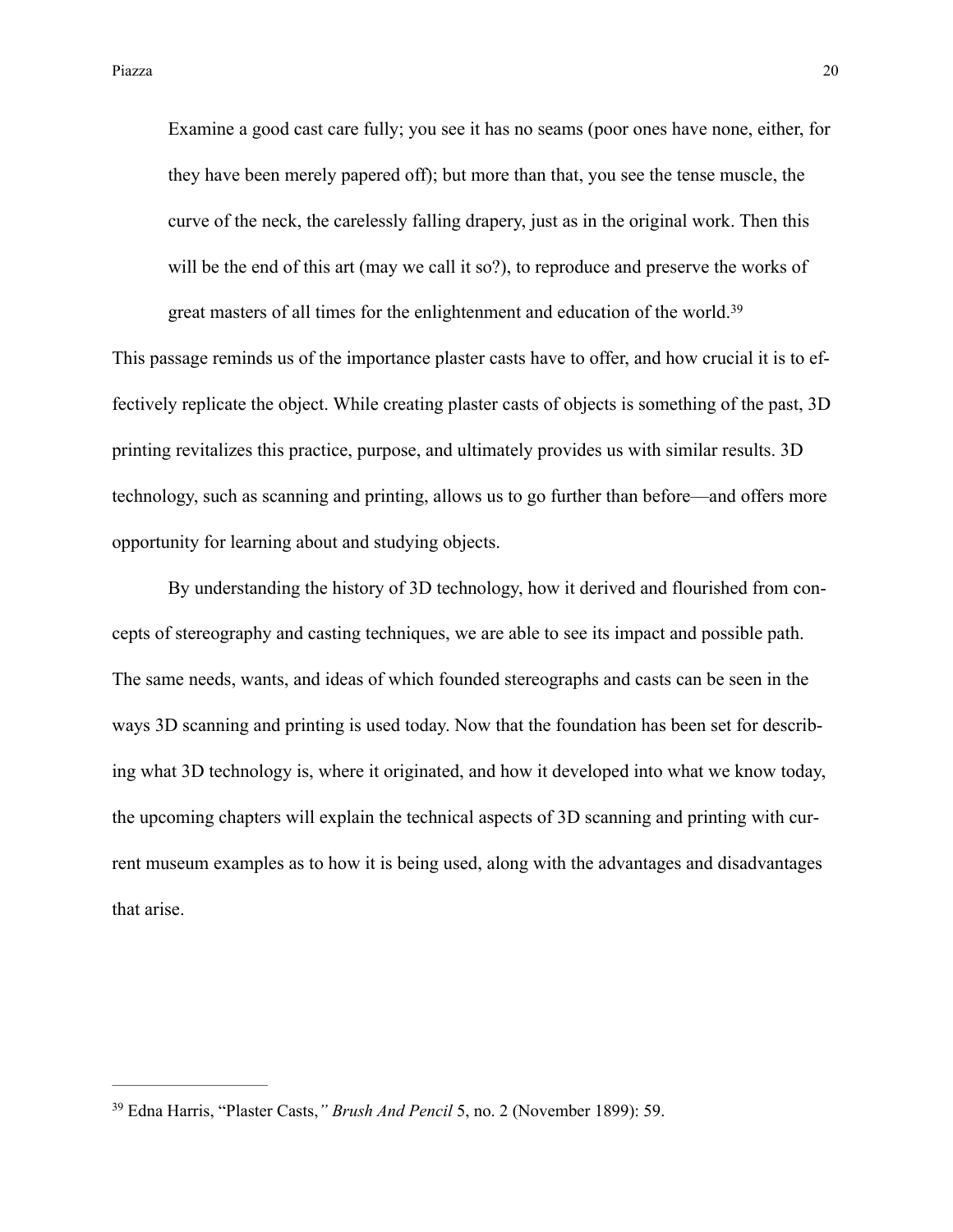### II. Timeliness of 3D Printing: Why at this Historical Moment?

 In 2009, President Obama presented his campaign "Educate to Innovate" to the public. With a goal to strengthen American students skills and proficiency in math and science, the president hopes to move these students from average to above par over the next decade. During the launch, President Obama declared, "students will launch rockets, construct miniature windmills, and get their hands dirty. They'll have the chance to build and create—and maybe destroy just a little bit—to see the promise of being the makers of things, and not just the consumers of things." $40$  3D technology has been a crucial element for the public transition from consumers to makers. Before we further discuss the direct impact 3D technology has on museums with specific examples, it is important to understand why this technology trend has come to fruition. In 2008 the American Association of Museums published "Museums & Society 2034: Trends and Potential Futures," forecasting an upcoming "creative renaissance." The essay pulls research from James Chung, Susie Wilkening, and Sally Johnstone's Reach Advisors national survey, compiling information from young adults on issues outside of museums. The survey indicates "the emergence of a cultural shift that may prove to be a full-blown creative renaissance. The result will be a generation of adults with more extensive creative pursuits than any other generation. This generation grew up with a broad palate of digital tools and creative resources; as a re-

<sup>&</sup>lt;sup>40</sup> Devin Dwyer, "Obama Calls for Annual Science Fair: Achievement Should be Recognized like NCAA Championship Win" *ABC News*, November 23, 2009, accessed on January 5, 2014, http://abcnews.go. [com/blogs/politics/2009/11/obama-calls-for-annual-science-fair-achievement-should-be-recognized-like](http://abcnews.go.com/blogs/politics/2009/11/obama-calls-for-annual-science-fair-achievement-should-be-recognized-like-ncaa-championship-win/)ncaa-championship-win/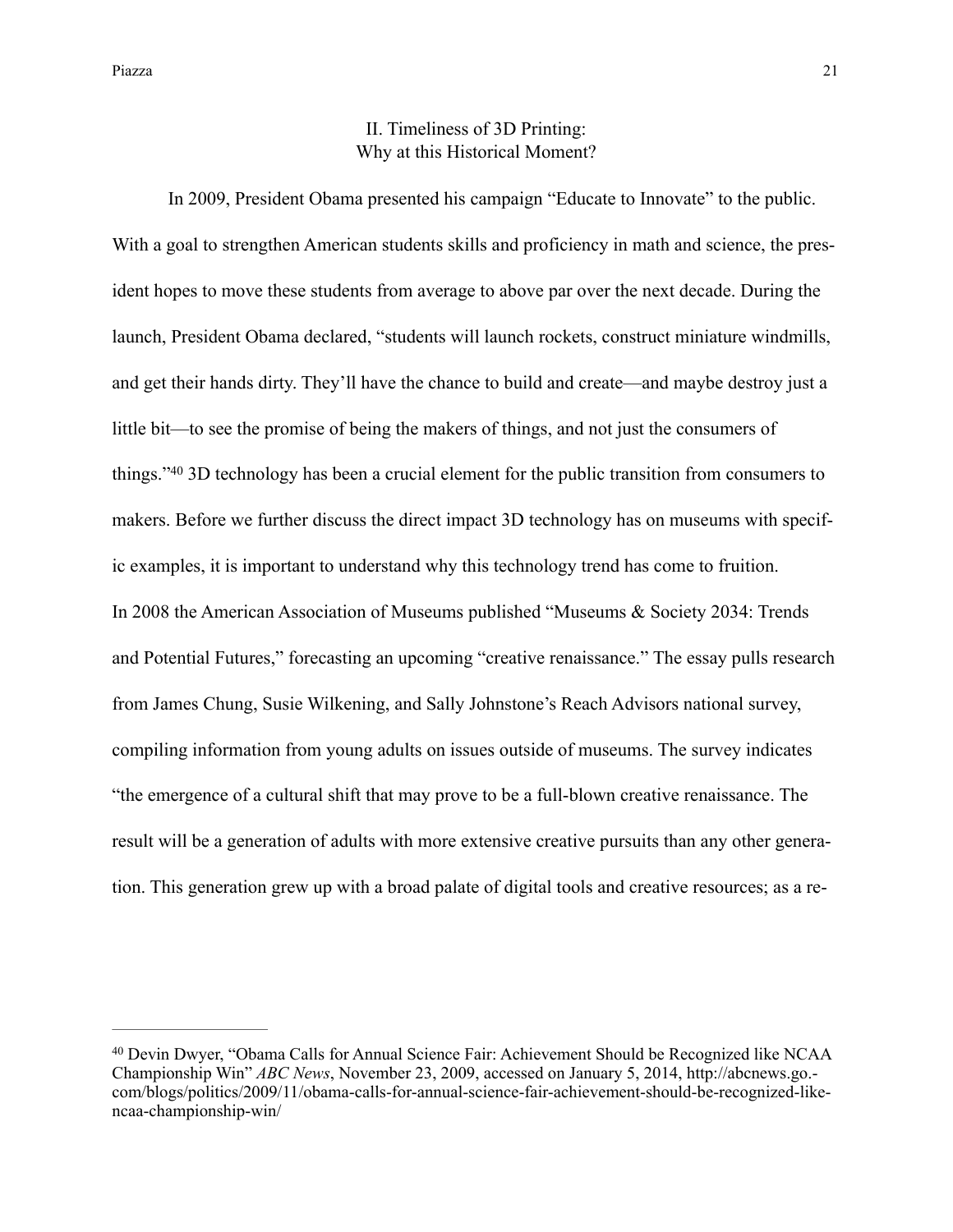sult, they are demonstrating an extraordinarily high level of creative output and creative consumption."41

The increasing interest of 3D printing is no doubt a result of the digital age we are in and the current trend known as the "maker movement." A 2011 report in *The Economist* says:

The maker movement is both a response to and an outgrowth of digital culture, made possible by the convergence of several trends. New tools and electronic components let people integrate the physical and digital worlds simply and cheaply. Online services and design software make it easy to develop and share digital blueprints. And many people who spend all day manipulating bits on computer screens are rediscovering the pleasure of making physical objects and interacting with other enthusiasts in person, rather than online.<sup>42</sup>

The maker movement is strongly connected to the DIY, do-it-yourself, community which with the inclusion of 3D printing has created an entire subculture devoted to making, inventing, fabricating, building, and meddling with objects. These "makers" are harnessing open-source methods, through sites such as Makerbot's Thingiverse and Instructables which provide public access to various designs and blueprints to create and alter objects. These methods coupled with the latest technology, such as 3D printing, escort "manufacturing out of its traditional factory context,

Elizabeth Merritt, "Museums & Society 2034: Trends and Potential Futures," *American Association of* <sup>41</sup> *Museums* version 1.0, (December 2008): 16.

<sup>&</sup>lt;sup>42</sup> "More than just Digital Quilting," *The Economist, Technology Quarterly*: Q4 2011, December 3, 2011, accessed on December 15, 2013, <http://www.economist.com/node/21540392>

<sup>&</sup>lt;sup>43</sup> Sam Gustin, "How the 'Maker' Movement Plans to Transform the U.S. Economy" *Time Magazine*, Oc[tober 1, 2012, accessed on January 5, 2014, http://business.time.com/2012/10/01/how-the-maker-move](http://business.time.com/2012/10/01/how-the-maker-movement-plans-to-transform-the-u-s-economy/)ment-plans-to-transform-the-u-s-economy/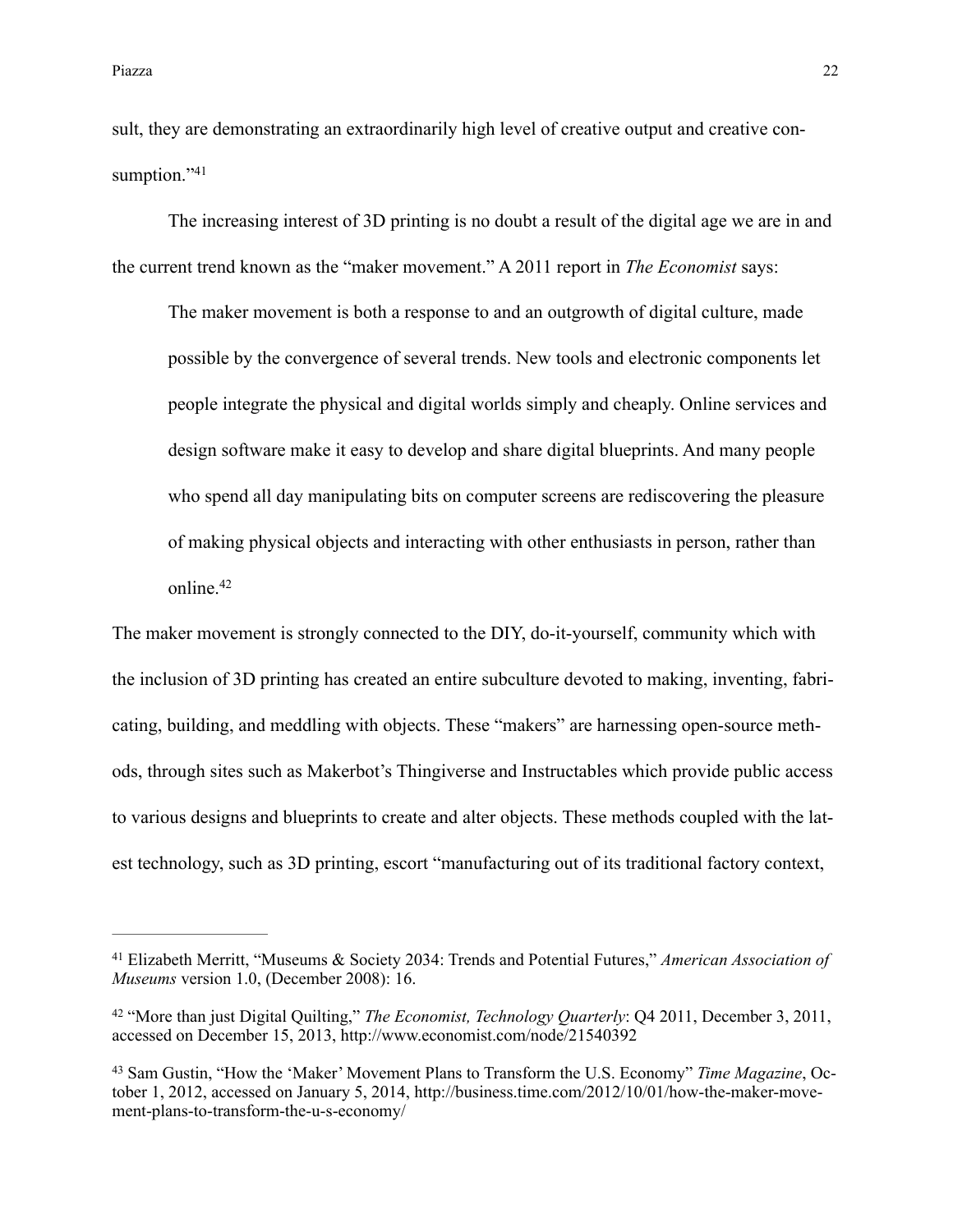and into the realm of the personal desktop computer," $43$  which is widely and easily attainable in homes around the world.

 Comparably, Chris Anderson, editor-in-chief of *WIRED Magazine* from 2001-2012, believes this technology has "democratized the means of production" and he further explains, "until recently, the ability to manufacture was reserved for those who owned factories. What's happened over the last five years is that we've brought the Web's democratizing power to manufacturing. Today, you can manufacture with the push of a button."<sup>44</sup> By democratizing the power manufacturing holds, Chris Anderson believes this technology can grow and develop to be, like the laptop computer, in everyone's homes and away from major companies. By removing the power from manufacturing companies, individuals will be able to control their product design and consumption. This is a strong statement to make; is this technology capable of such power? Does this technology contain the longevity to one day build and create everything we want?

 To find reason and possible hypotheses to these questions, it is important to look at our target audience; as this has changed and will continue to. Understanding the audience of the museum is crucial for understanding the visitor's motivation and identity. This drives the museum to make alterations to fit the generation's interest. With the museum visitor changing almost as fast as the technology is, Graham Black author of *Transforming Museums in the Twenty-First Centu* $ry$ , repurposes Tom Fleming's idea that cultural institutions need to "change or die."<sup>45</sup> Black sug-

 $44$  Ibid.

Graham Black, *Transforming Museums in the Twenty-First Century*, (Routledge, New York, NY: 2012): <sup>45</sup> 1.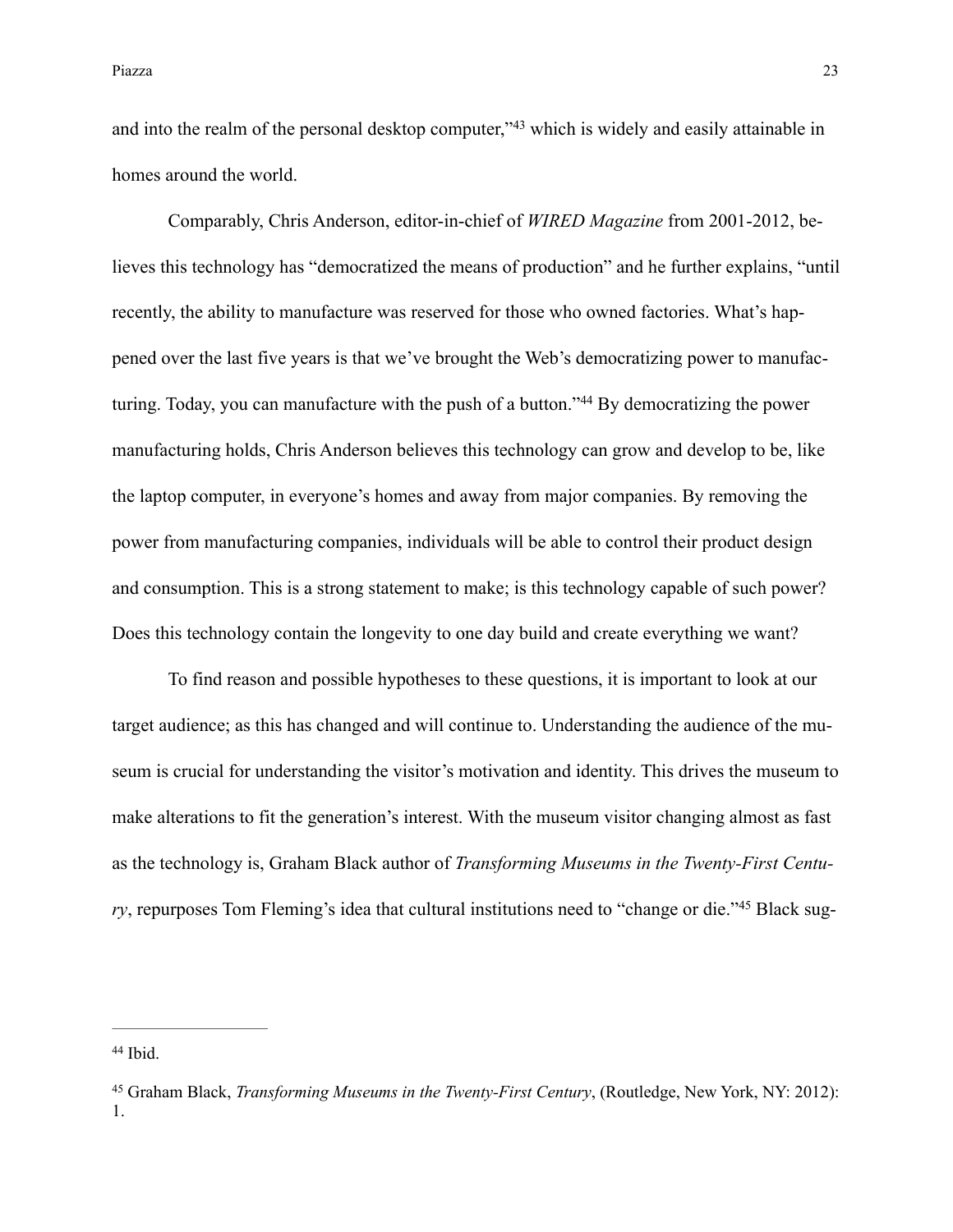gests rethinking the ways in which museums have functioned for the past twenty years. Therefore, the traditional approach of viewing objects, behind glass cases, and interacting in museums must change. While often museums are late adapters to technology or change in general, Black pushes for museums to become an engaging museum that "must work to place itself at the heart of the communities it serves."46

 With that being said, let us look at the various generations of people who visit museums. The silent/mature generation born between 1927-1945; this generation came from families of the Great Depression and grew up during World War II.<sup>47</sup> While this generation is not tech-savvy, they are supporters of museums and are more frequently museum advocates than younger generations. The baby boomers which came after the silent generation, were born between 1946 and 1964. This group grew up after WWII and saw first hand the "explosion of mass media, as television in particular united the nation and gave it a common voice," $48$  and were shaped by their experiences during a time of radical social change. Generation X, the generation born between 1965 and 1978 do not necessarily have a strong group identifier. Nevertheless, they are hard working, educated, and carry a sense of independence as they are known for "growing up amidst a rapidly evolving family structure."<sup>49</sup> By understanding the values, needs, and aspirations as well as the economic environment, developmental experiences and life stages, we, as museum professionals, are able to understand how to best transform the museum.

<sup>46</sup> Ibid, 11.

<sup>&</sup>lt;sup>47</sup> Susie Wilkening and James Chung, *Life Stages of the Museum Visitor*, AAM Press, Washington D.C, 2009, p. 10.

 $48$  Ibid.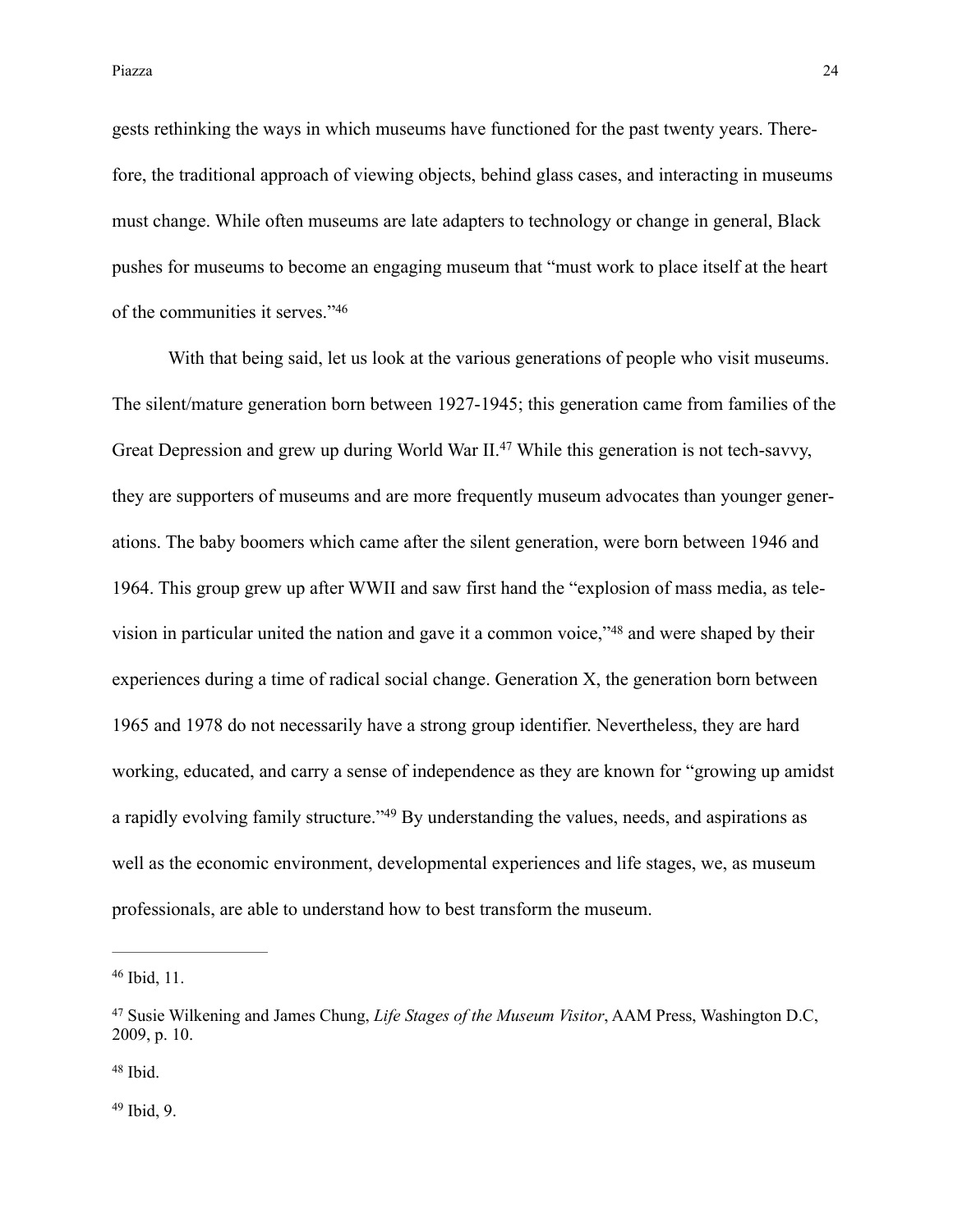Similarly, the younger generations Y and Z play an important role in the maker movement and also in the future of museums. According to Susie Wilkening and James Chung, generation Y also known as the millennials, born between 1979 and 1999, are "the generation behind the implosion of conventional mass media and traditional sources of 'curating' culture."50 Growing up with technology, this generation has been exposed since inception and have become masters of multi-tasking. This group is keen on social networking and is always "connected" to the internet, which is often used to customize or filter their world. This is not to say that other generations such as generation X and the baby boomers do not know much about technology, both groups are likely to use the internet for research, join activities or search government sites, make purchases, download music, and utilize online banking.<sup>51</sup> According to the PEW Research center, "millennials are on course to become the most educated generation in American history."<sup>52</sup> Generation Y experienced first hand the 2008 recession, how it affected their parents and themselves in terms of jobs. With that being said, this generation shows high signs of optimism as they are on the search to "follow their dreams" and find the perfect job.<sup>53</sup>

 Furthermore, the newest generation, Z, is currently being born began in the late 1990s, early 2000s until today (2013). This is the second generation to grow up with the internet at their finger tips, as this generation's "connectivity" is innate. While the previous generation shares

 $50$  Ibid, 8.

<sup>&</sup>lt;sup>51</sup> Kathryn Zickuhr, "Generations 2010," *PEW Research Center*, December 16, 2010, accessed on January 20, 2014, <http://pewinternet.org/Reports/2010/Generations-2010.aspx>

Paul Taylor and Scott Keeter, "Millennials: Confident, Connected, Open to Change," *PEW Research* <sup>52</sup> *Center*[, February 2010, accessed on January 20, 2014, http://www.pewinternet.org/2010/02/24/millenni](http://www.pewinternet.org/2010/02/24/millennials-confident-connected-open-to-change/)als-confident-connected-open-to-change/

<sup>&</sup>lt;sup>53</sup> Cal Newport, "Solving Gen Y's Passion Problem," *Harvard Business Review*, September 18, 2012, accessed January 20, 2014, <http://blogs.hbr.org/2012/09/solving-gen-ys-passion-problem/>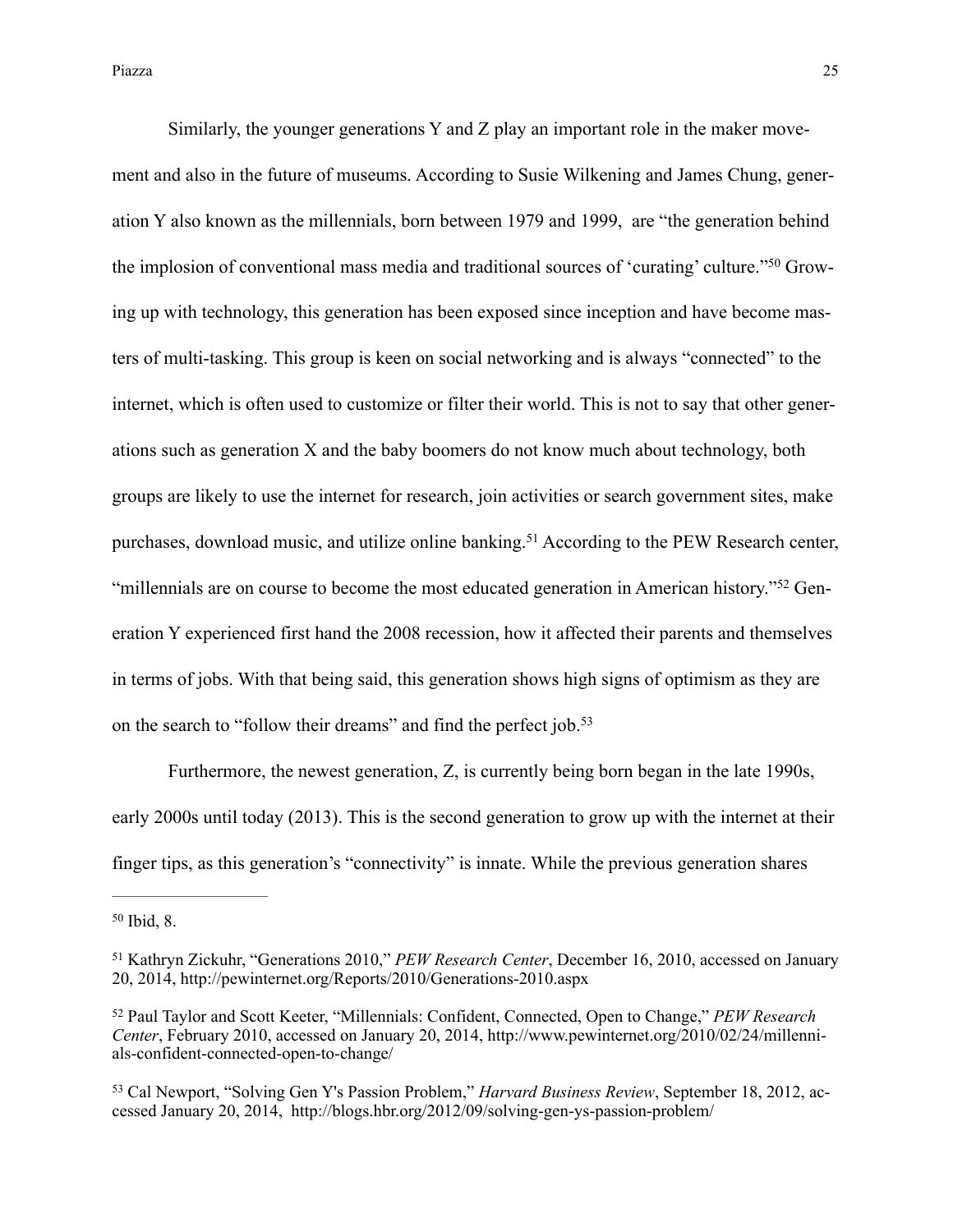signs of optimism, young generation Z shows a more realistic approach. As they have entered a world post 911 and have experienced the terror of school shootings. Still, their realist qualities and access to the internet make them self-sufficient, seeking facts and fast information. According to the Cassandra Report, which pulls from 400 interviews conducted with adolescents ages 7- 13, "generation Z sees little distinction between their digital and physical worlds. They aim to seamlessly engage with both. Marketers should begin to think about ways to further integrate their digital and physical communications, creating products, content, and games that feature both tangible and virtual elements working together and well."<sup>54</sup> These two young groups of people, are fully immersed in various modes of technology and it is because of them that museums re-think ways to incorporate technology into their institution—to meet the growing needs of their audience. If using Facebook, iPad apps, cell phones, virtual reality, and 3D technology is something that the public is holding on to and learning from, it is expected for museums to adopt it as well.

#### The Practice of 3D in Museums

 Let us revisit the Smithsonian's 3D project that began in 2012 with the initiative to use this "technology to help tell stories about our collection and share our knowledge beyond our physical museum walls."<sup>55</sup> The project's leaders, Adam Metallo and Vince Rossi quickly realized that this project to digitize the 10% of the museum's collection, impacts not only the exhibition aspect of the museum, but conservation, access, and education. Both Metallo and Rossi hope

<sup>&</sup>lt;sup>54</sup> Lisa Cohen, "Intelligence Group's Gen Z Cassandra Report Paints Portraits of Independent Rebel Kids with Purpose" *The Cassandra Report*, May 12, 2013, accessed on January 15, 2014, [http://www.cassandra.co/wp-content/themes/trendcentral/pdfs/IG\\_Tween\\_PR.pdf](http://www.cassandra.co/wp-content/themes/trendcentral/pdfs/IG_Tween_PR.pdf)

<sup>&</sup>lt;sup>55</sup> ["Interview with Smithsonian X 3D Team about 3D Printing Initiative," http://on3dprinting.com/](http://on3dprinting.com/2013/11/20/interview-smithsonian-x-3d-team-3d-printing-initiative/) 2013/11/20/interview-smithsonian-x-3d-team-3d-printing-initiative/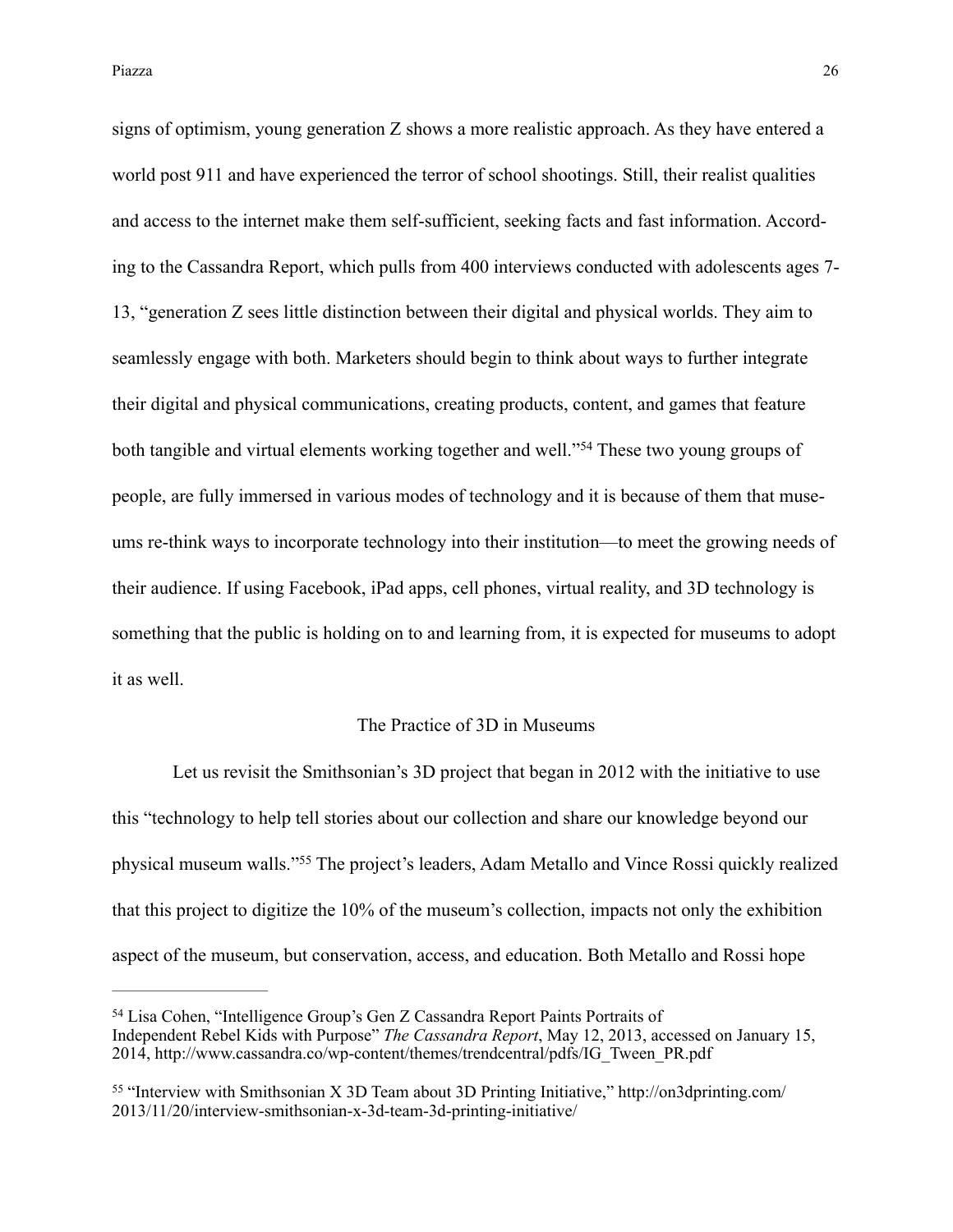"this initiative will eventually lead to scores of 3D printed exhibits, as well as countless 3D models that could theoretically be used in the museums, in schools, or just about anywhere people have an interest in the Smithsonian's vast physical holdings."<sup>56</sup>

 The Smithsonian's 3D endeavor began with the help of RedEye On Demand to create a "digital surrogate" of Monticello's life-size Thomas Jefferson statue, which was included in the Smithsonian's National Museum of African American History and Culture 2012 exhibit *Slavery at Jefferson's Monticello: Paradox of Liberty*. Instead of using the traditional method to produce a replication, which would be to make a rubber mold to create a caste, the Smithsonian's Digitization Program office decided to utilize modern technologies. Scans were taken, using a laser scanner and digital cameras to capture the geometry of the object from various angles, then the scans were used to produced a CAD model of the object. This method is much more efficient than creating casts, because the object does not need to be moved or touched—reducing any harm to the object. The completion of this single project took nearly 400 hours.<sup>57</sup> Due to the lifesize of the sculpture, the piece was printed in sections, made from thermoplastics, assembled, and painted a bronze color for further affect. According to Mick Schrempp, RedEye Account Manager, who worked with Vince Rossi and Adam Metallo of the Smithsonian on this project, the "outer wall of the statue is about .075 of an inch thick. The inside looks like a honeycomb."58

 $58$  Ibid.

<sup>&</sup>lt;sup>56</sup> "Smithsonian Turns to 3D to bring Collection to the World," http://news.cnet.com/ [8301-13772\\_3-57384166-52/smithsonian-turns-to-3d-to-bring-collection-to-the-world/](http://news.cnet.com/8301-13772_3-57384166-52/smithsonian-turns-to-3d-to-bring-collection-to-the-world/)

<sup>&</sup>lt;sup>57</sup> "Thomas Jefferson in the House," *RedEye On Demand*: Case Study, 2014, accessed on April 15, 2013, [http://www.redeyeondemand.com/CS\\_TJefferson.aspx](http://www.redeyeondemand.com/CS_TJefferson.aspx)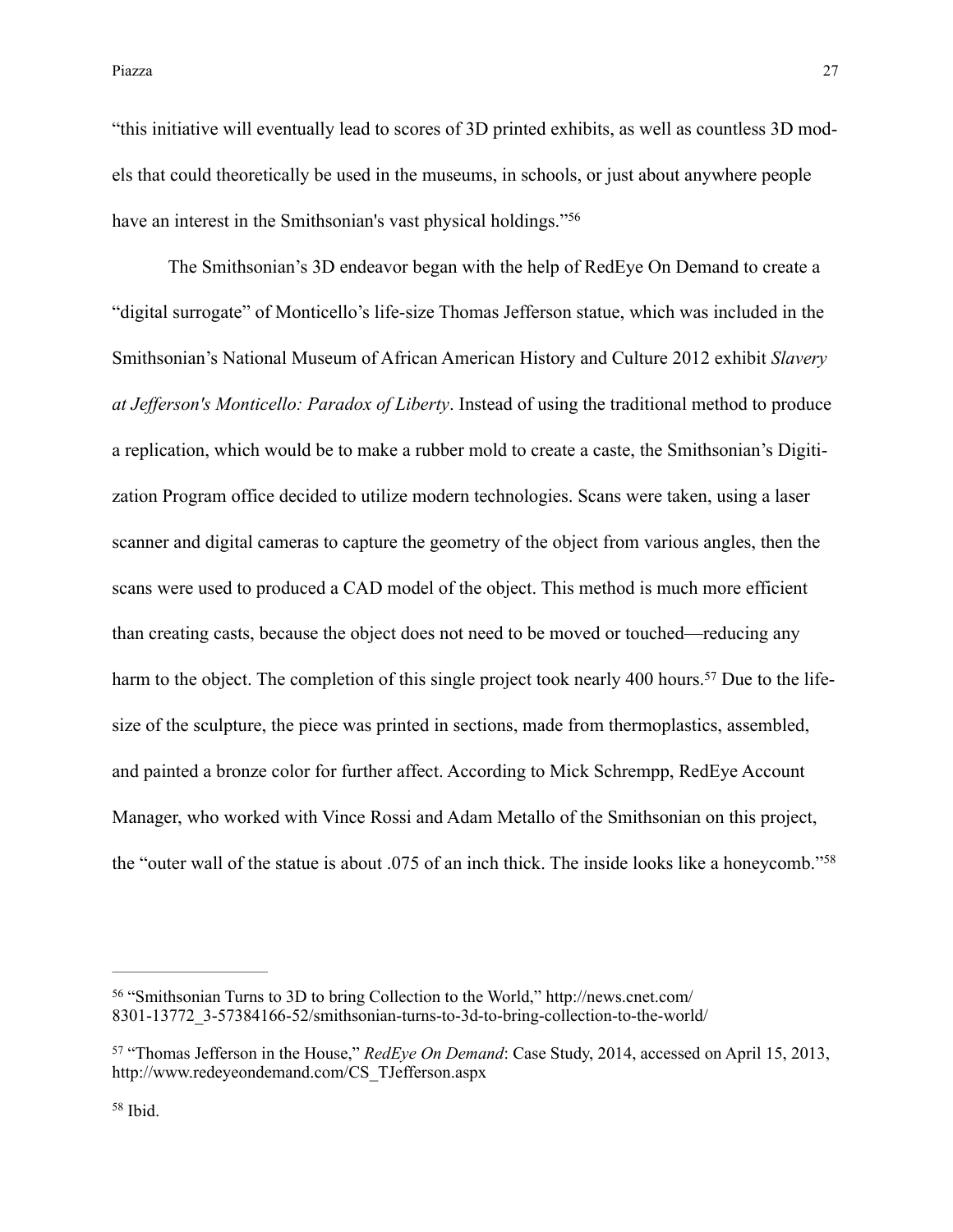This design makes the sculpture more light weight, durable, easily transportable, and more cost effective.

 While this details only the first of the Smithsonian's efforts to digitize and print their holdings, this example shows the possibilities available with this technology. These efforts further reflect the Smithsonian's mission to increase and diffuse knowledge with a vision of "shaping the future by preserving our heritage, discovering new knowledge, and sharing our resources with the world."<sup>59</sup> For museums and its collection, being able to share the collection is crucial, however once they leave the institution the objects are in jeopardy and prevention is important. In terms of conservation, it is best to minimize these risks. Being able to safely print an object, in its exact replication and in a cost effective manner, the places it can be seen are endless.

 Still, with handling and the transport of objects being high risk, 3D technology makes this slightly safer. While cavity packing is an important process for shipping artwork, it is also time consuming and not always exact. According to the US National Park Service's Museum Handbook, cavity packing is the "process of placing small medium-sized objects in hollow cuts into layers of polyethylene foam."<sup>60</sup> To do so, one needs to trace and mark each object by hand with pencil on the foam board then manually cut the outline with a knife. Then, for further protection against the harsh material, "cover the cavity with soft, unbuffered acid-fee tissue, Tyvek, or another smooth inert material."<sup>61</sup> Gwynne Ryan, sculpture conservator at the Smithsonian, reminds

<sup>&</sup>lt;sup>59</sup> ["Mission and Vision." Smithsonian Institute. Accessed on November 1, 2012. http://www.si.edu/About/](http://www.si.edu/About/Mission) Mission

<sup>&</sup>lt;sup>60</sup> US National Park Service Museum Handbook, Chapter 6: "Handling, Packing and Shipping," 1999, p. 21.<http://www.nps.gov/museum/publications/mhi/chap6.pdf>

 $61$  Ibid.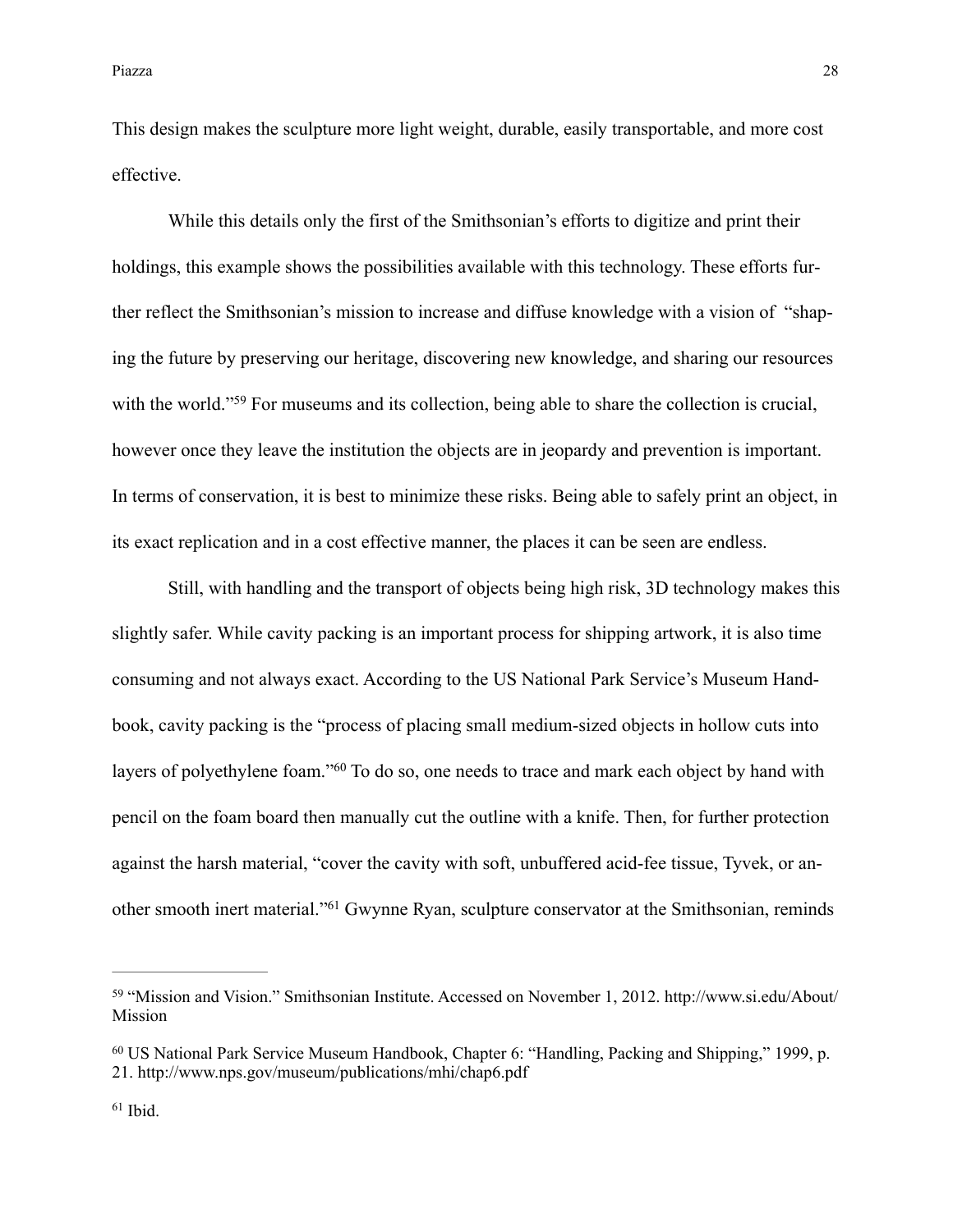us "when you're thinking about what a conservator—what the responsibility is—one is to repair damage that has occurred to an artwork and any sort of problems with its aging, natural aging. But the other component that conservators are really concerned with is preventing that damage from happening in the first place." $62$  To aid in prevention, Ryan uses 3D technology to build these cavity packs for shipping and storage purposes. Being able to scan the surface of the object, allows for "even distribution of weight and support."<sup>63</sup> This is also helpful in areas of the exhibition of an object, especially a fragile one. The object's shape can often morph, depending on its age and material. Scanning the object before the exhibition and again after, will allow conservators to compare data to make any necessary changes to the exhibition mounts to prevent future disfiguration.

 As the members of the Smithsonian's digitization department continue to scan the collection, another way they have been able to share and expand the accessibility is through the institution's website. The *San Jose Mercury News* reports the Smithsonian's Secretary Wayne Clough remembering a strategic plan in 1927 which "called for the Smithsonian to have an office in every state so it could reach more people." As this plan never saw completion, Clough continues to state "now with more digital outreach, the museums could actually realize that dream, with the potential to reach billions of people. By scanning the collection, the Digitization Team has made these "objects" available on its 3D viewer online."<sup>64</sup> This was made possible in late 2013, the

 $62$  Youtube, "Smithsonian X 3D - Conservation" [Smithsonian's Digitization Program Office](https://www.youtube.com/user/SmithsonianDPO), November 30, 2013, accessed on January 10, 2014, <https://www.youtube.com/watch?v=6ij4WtocR2U>

 $63$  Ibid.

<sup>&</sup>lt;sup>64</sup> Brett Zongker, "Smithsonian Makes Push in 3D imaging of Artifacts" *San Jose Mercury News*, January [4, 2014, accessed on January 25, 2014, http://www.mercurynews.com/business/ci\\_24840224/smithson](http://www.mercurynews.com/business/ci_24840224/smithsonian-makes-push-3d-imaging-artifacts)ian-makes-push-3d-imaging-artifacts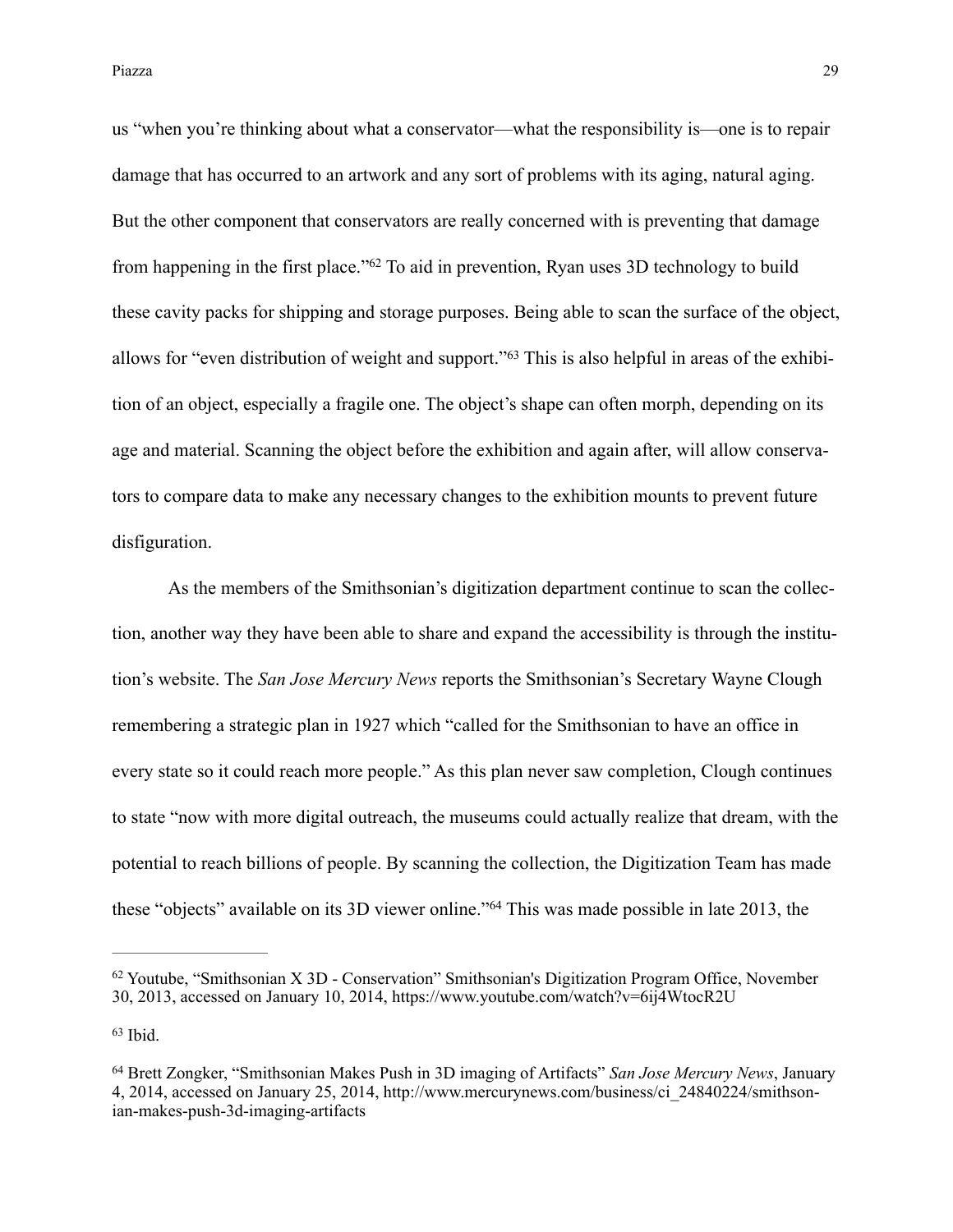Piazza a na matsayar a shekarar 1992. A shekarar 2008, a shekarar 2008, a shekarar 2008, a shekarar 2008, a sh

Smithsonian partnered with Autodesk to create a 3D viewing experience online, accessible from anywhere. In doing so, the participating viewer is able to zoom and turn the object 360 degrees.

 Most importantly this supplies the online viewer a more intense and up-close look at the object, a view which may not have been possible through the display case in the museum. The director of the digitization department at the Smithsonian, Gunter Waibel, states "museums are working to redefine their relationship with audiences to become more interactive."<sup>65</sup> To make this online venture even more interactive, visitors to the Smithsonian 3DX website can print the object which they are examining—granted they have their own 3D printer. Schools can purchase a printer and print objects from the museums collection to coincide with their lesson plans, allowing students to hold the replica in their hands for further study, if the 3D online view does not suffice. To date, reviews for the Smithsonian's 3D initiative have been positive, as one blogger said, "it is the end of do not touch" reinstating the importance of the project to "open up the history."<sup>66</sup> Only time will tell how the incorporation of this technology within the museum space will evolve, if this is something here to stay or if it will slowly die down. Before we enter the next chapter to discuss the issues that arise with this technology, I would like to introduce how other museums, not only the Smithsonian, are using this technology to support their exhibitions, programs, accessibility, and educational efforts.

 Back in 2012 the Metropolitan Museum of Art hosted its first 3D Scanning and Printing Hackathon, allowing programmers and digital artists the opportunity to scan their collection to

 $65$ Ibid.

<sup>&</sup>lt;sup>66</sup> [tayloramarel,](http://modelyst.com/blog/author/tayloramarel/) "Smithsonian Opens up its 3D Collection Everywhere," Modelyst Blog, November 14, [2013, accessed on December 15, 2013, http://modelyst.com/blog/smithsonian-opens-its-collection-to-3d](http://modelyst.com/blog/smithsonian-opens-its-collection-to-3d-printers-everywhere/)printers-everywhere/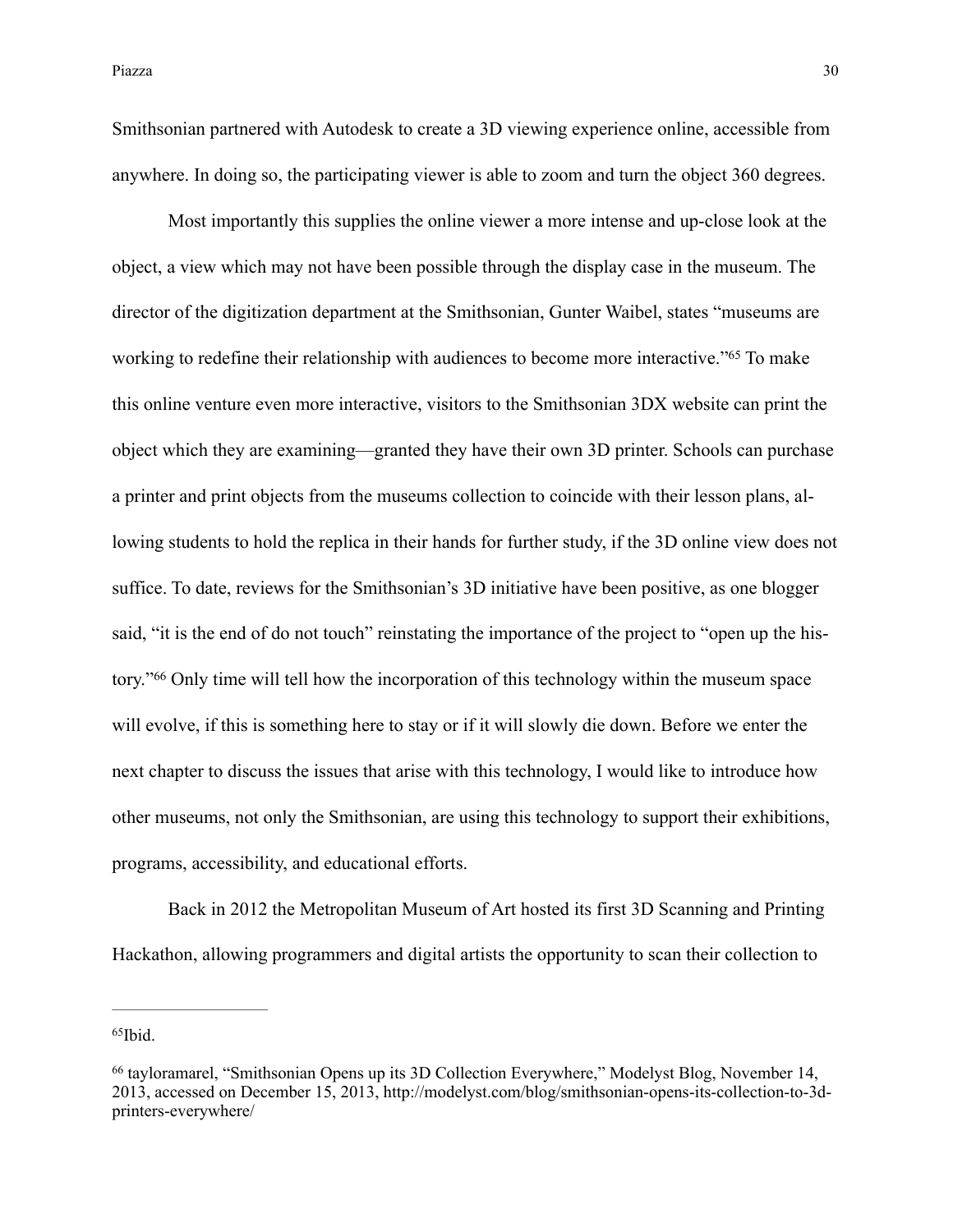Piazza a negotia di statuto di statuto di statuto di statuto di statuto di statuto di statuto di statuto di st

create new works. The museum partnered up with MakerBot Industries for this invitation only event. As reported by Jackie Terassa, Managing Museum Educator for gallery and studio programs and Don Undeen, Senior Manager of Media Lab, the goal of this event was to:

Assess the potential of these technologies to engage artists and visitors with the Museum's collections. Artists will explore different collection areas—specifically, the American Wing, Asian Art, Oceanic Art, and European Sculpture and Decorative Arts—and discuss the works of art with Museum curators and educators…Finally, through alteration, transformation, and combination, the artists will create new works, which will be printed on MakerBot's low-cost, open-source Replicator printer. As a group, we'll look at the results, discuss the creative process, and consider the opportunities these technologies hold for the Met and our audiences.<sup>67</sup>

 This process was completed using digital cameras; to capture the entire object, participants needed to photograph all angles of the object which then were pieced together in a CAD/ STL file and sent off to the printers. Additionally, the Terassa and Undeen state "this two-day workshop, by partnering with artists and programmers who are already using these accessible technologies as creative tools, we will advance a core component of the Museum's mission to encourage the study and development of the arts, enhancing the Met's role as a dynamic site for creativity, inspiration, and exploration by artists and visitors alike."<sup>68</sup> This initiative to get both artists and programmers to focus on their collection has inspired other 3D hobbyists and museum

<sup>&</sup>lt;sup>67</sup> Jackie Taressa and Don Undeen, "Met 3D: The Museum's First 3D Scanning and Printing Hackathon," [The Metropolitan Museum of Art, May 31, 2012, accessed on December 12, 2013, http://www.metmuse](http://www.metmuseum.org/about-the-museum/now-at-the-met/features/2012/hackathon)um.org/about-the-museum/now-at-the-met/features/2012/hackathon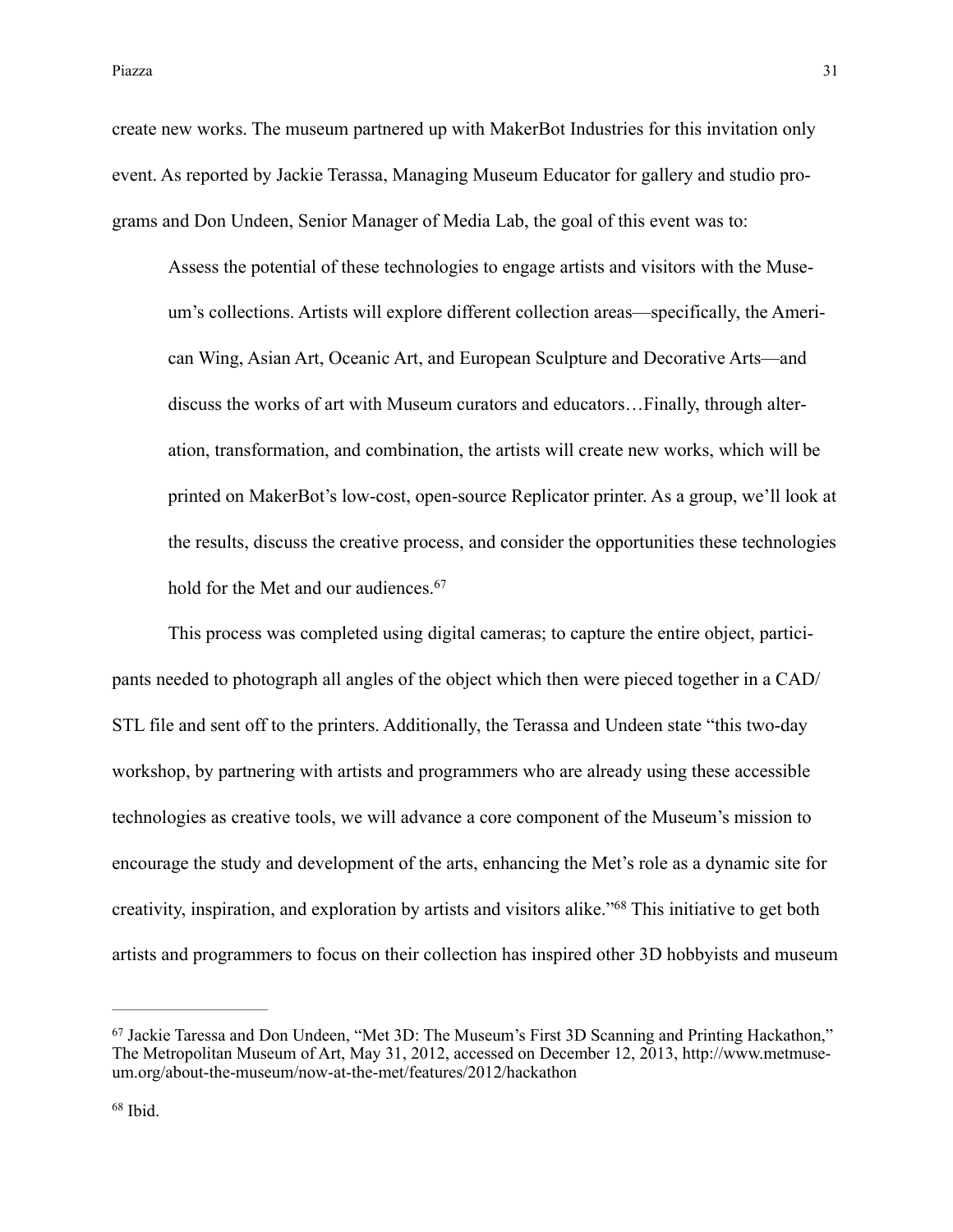advocates to look at the collection from a new perspective. The overall response from this project was positive. With social media easily available to provide quick responses to events such as these, the feedback on Twitter thanked the museum for this opportunity, to "unlock the collection"<sup> $69$ </sup> and "get your favorite pieces of art out of the Met."<sup>70</sup>

 The Brooklyn Museum has recently put into action sensory tours that are geared towards individuals who are blind or partially sighted. On this tour, visitors will be able to experience the artwork through detailed descriptions as well as holding a small 3D printed version of the object in their hands. This interactive element will aid in understanding the texture and shape of the piece. If the piece is a painting, that should not be a problem as the Vincent van Gogh Museum in Amsterdam is experimenting with producing high quality reproductions of paintings. The replicas are full color and depict the "thickness of the paint and the brushwork"<sup>71</sup> of the original; this again would be valuable for interacting with the piece for further examination, whether used for accessibility programs or van Gogh fans.

 The American Museum of Natural History allows museum goers to "think like paleontologists" with its latest project with MakerBot to reconstruct dinosaur fossils from the museum's collection. The program "introduced students to comparative fossil anatomy through digital 3D capturing, modeling, and printing technologies. Asked to replicate a dinosaur but not told its species, students worked with a collection of Allosaurus fossils from the Museum's Paleontology

 $^{69}$  [Ben O'Steen, June 2, 2012, Comment on Twitter in response to #met3d, https://twitter.com/search?q=](https://twitter.com/search?q=%2523Met3D) %23Met3D

[Lizabeth Arum, June 2, 2012, Comment on Twitter in response to #met3d, https://twitter.com/search?q=](https://twitter.com/search?q=%2523Met3D) <sup>70</sup> %23Met3D

<sup>&</sup>lt;sup>71</sup> Nina Siegal, "Technology Mimics the Brushstrokes of Masters," *New York Times*, October 23, 2013, [accessed on February 2, 2013. http://www.nytimes.com/2013/10/24/arts/international/technology-mimics](http://www.nytimes.com/2013/10/24/arts/international/technology-mimics-the-brushstrokes-of-masters.html)the-brushstrokes-of-masters.html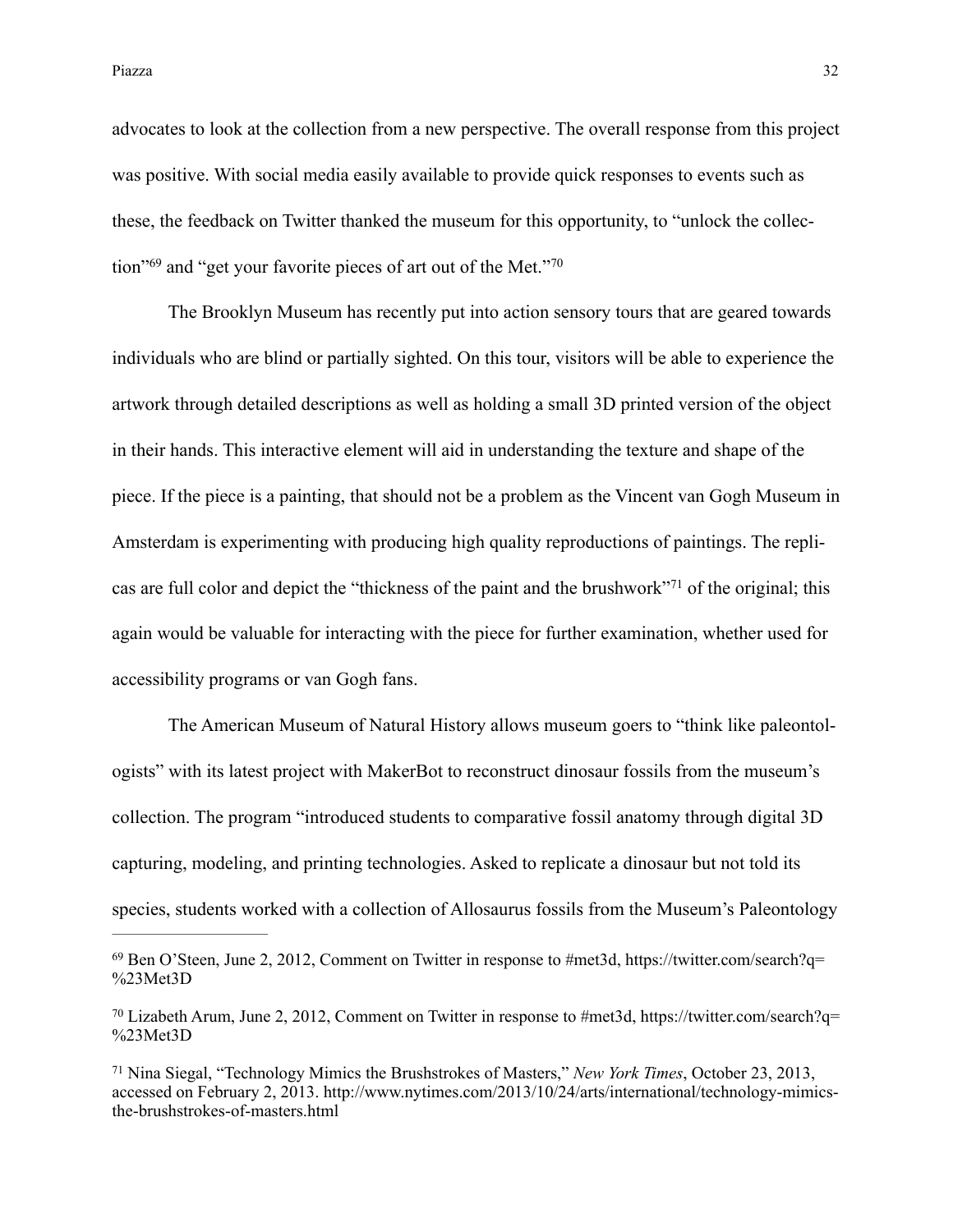Piazza a na matsayar a shekarar 1992. A shekarar 1992 na matsayin na matsayin 1993 na 1993. A shekarar 1993 na

collection to scan, digitally model, and print the bones using 3D printers. They were then challenged to identify the dinosaur and construct a skeletal model from the printed bones."<sup>72</sup> For further reinforcement the group was given a tour though the various conservation and fossil labs to see the behind-the-scenes technology, projects, and responsibilities of museum staff.

 These are only a few of the many 3D initiatives taken on by museums, all showing the impact this technology has on the various museum departments. As the maker movement together with digital growth appears to be the driving force behind the popularity of this technology, how long will this last? Currently, this technology's integration in museums is garnering a positive response but is it creating meaningful memories? And what can we learn from the use of this technology? Some of these questions cannot be answered at this time, but I will provide further analysis through exploring the issues and speculations that also come with this technology in Chapter 3. In doing so, we will gain an all-encompassing understanding about the use of 3D in museums and its impact on the museum experience.

<sup>&</sup>lt;sup>72</sup> "Using 3D Printing to Reconstruct Dinosaurs, Students Learn to Think Like Paleontologists," American Museum of Natural History*,* August 2, 2013, accessed on December 10, 2013, http://www.amnh.org/ex[plore/news-blogs/education-posts/students-use-3d-printing-to-reconstruct-dinosaurs](http://www.amnh.org/explore/news-blogs/education-posts/students-use-3d-printing-to-reconstruct-dinosaurs)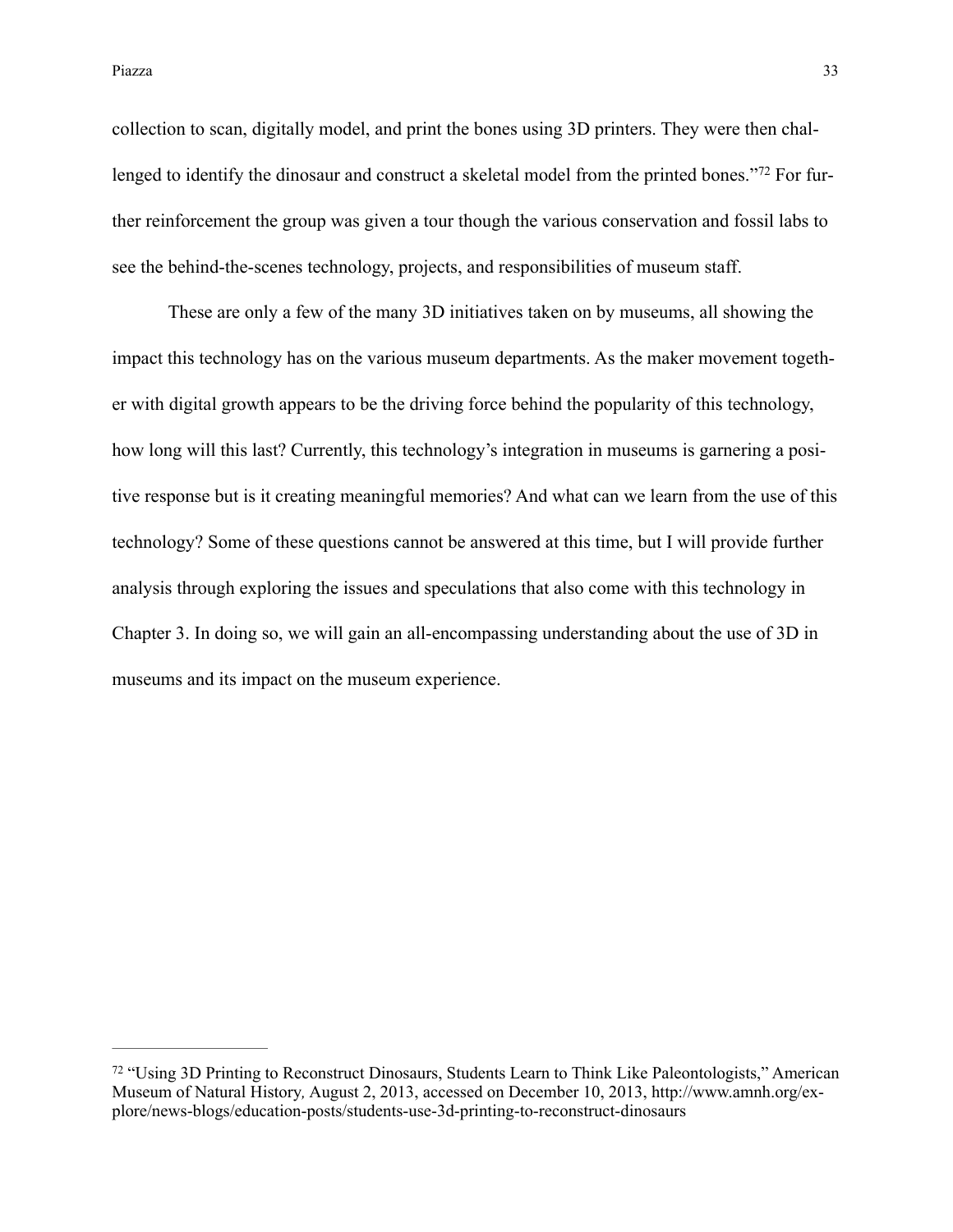## III. Too Good to be True? Evaluating the Benefits and Detriments

*In principle a work of art has always been reproducible. Manmade artifacts could always be imitated by men. Replicas were made by pupils in practice of their craft, by masters for diffusing their works, and, finally, by third parties in the pursuit of gain. Mechanical reproduction of a work of art, however, represents something new. 73*

 As you have seen, 3D technology offers a great deal of help to various departments of the museum; whether it be for exhibitions, accessibility, programming, education, or conservation, there are many ways this technology can be used to benefit a museum collection. While there are numerous advantages of 3D scanning and printing, assessing the potential issues and detractions that accompany is a necessary precaution.

Currently, small-scale 3D scanners and printers are quite affordable for the hobbyist or even a developing tech team in a museum. Scanners can be downloaded on to an iPhone for as low as \$0.99 from a company called Trimensional and the MakerBot edition costs \$4.99 in the iTunes store. These phone scanners are a great way to engage the public but the cost of professional scanners ranges from 3D System's \$400 scanner to \$100,000 for a Minolta laser scanner like the one Smithsonian uses. A quick Google search provides a varied list of 3D printers, with prices starting at \$199 continuing up to  $$846,0000$ .<sup>74</sup> With a majority of the major 3D printing brands such as MakerBot, 3D Systems, Leapfrog, and OpenCube offering printers from \$1,000- \$3,000, the cost continues to decrease, allowing museums to join the revolution. These printers, however, are not large scale like the ones the Smithsonian is using to print life-size replica of

Walter Benjamin, "The Work of Art in the Age of Mechanical Reproduction*,"* In *Illuminations*, edited 73 by Hannah Arendt, translated by Harry Zohn. New York: Schocken Books, 1978. p. 218.

 <sup>&</sup>quot;Price Compare-3D Printers," *3D Printer and 3D Printer News*[, 2011-2014, http://www.3ders.org/](http://www.3ders.org/pricecompare/3dprinters/) <sup>74</sup> pricecompare/3dprinters/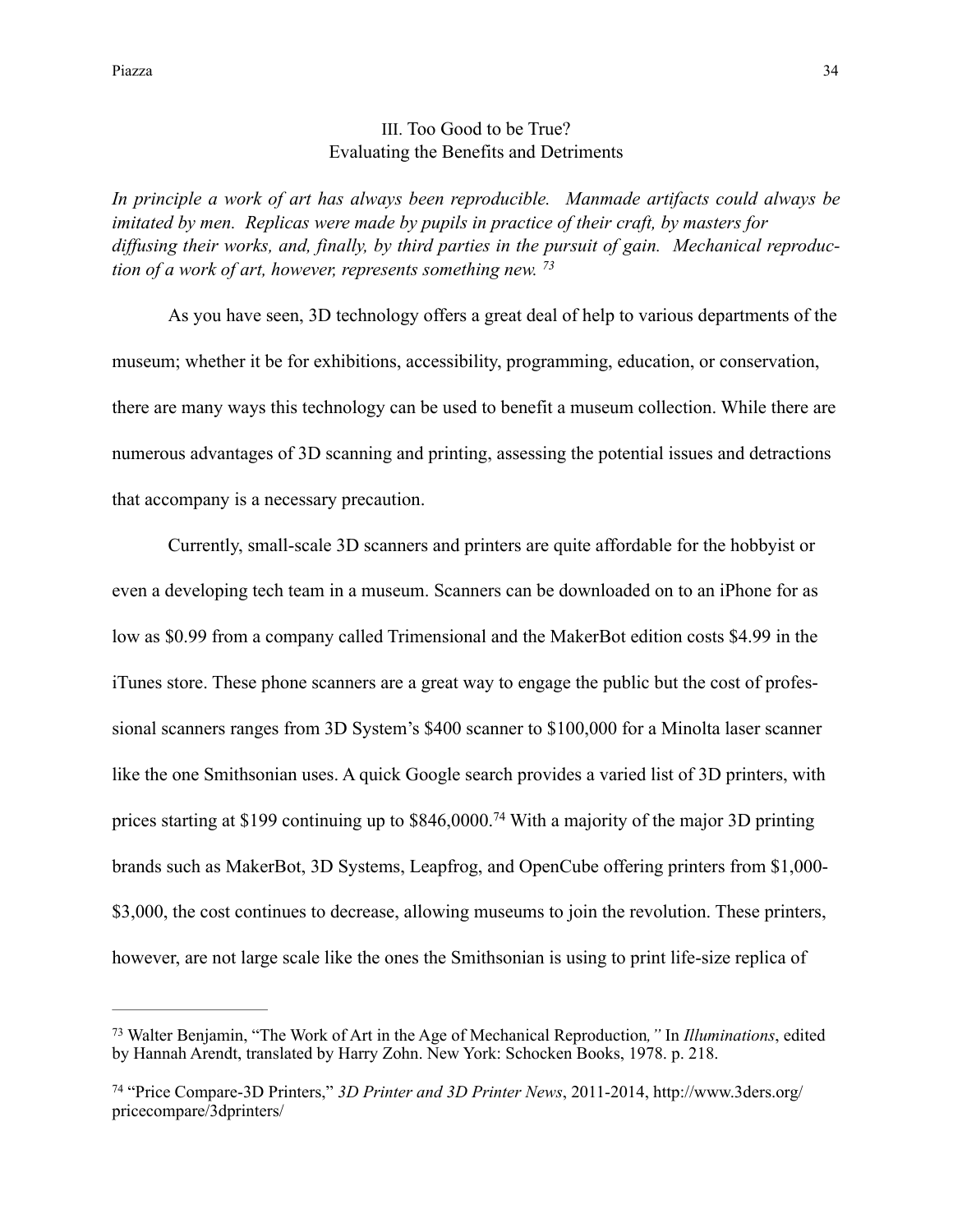Monticello's Thomas Jefferson statue or a larger piece like the Wright Brothers' Flyer. Therefore, cost is a limiting factor for museums with smaller budgets in terms of the technology's capacity. As previously noted, the Smithsonian is using this technology in more than one facet of the museum. With the hefty price tag and need for additional staff to operate, smaller museums may realistically only use 3D scanning and printing in one department, as opposed to three or four. The cost of 3D printers was problematic five or ten years ago and for many museums that remains a reality today.<sup>75</sup> The cost is high not just for the printer but also to acquire a tech staff that has the skill set to preform various operations for the museum, and manage the upkeep of the equipment.

 The high price of industrial-sized printers can be attributed to an existing patent on laser sintering that is expected to expire in approximately early 2014. According to CNN, "when those patents expire next year the price of these machines will drop, increasing access to laser sintering technology and lowering the overall cost of manufacturing by 3-D printer."<sup>76</sup> Selective laser sintering (SLS) is one way 3D printers can print in layers. Selective laser sintering "uses powder instead of liquid and the laser beam heats up the powder to the sintering temperature so that the powder in a cross-section scanned by the laser is bounded."<sup>77</sup> Developed by Carl R. Deckard in the late 1990s, the patent claims:

 An apparatus for producing a part from a powder, comprising: means for successively dispensing a plurality of layers of powder at a target surface; an energy source; a con-

<sup>75</sup> Interview with David Krop, director of the USS Monitor Center at the Maritime Museum, May 8, 2014.

Clay Dillow, "5 Reasons 3-D Printing isn't Quite Ready for Prime Time," *CNN Money and Fortune*, 76 September 3, 2013, accessed on November 8, 2013, <http://tech.fortune.cnn.com/2013/09/03/3d-printing/>

M. Szilvasi-Nagy and GY. Matyasi, "Analysis of STL Files," *Mathematical and Computer Modeling* 38 77 (2003) p. 946.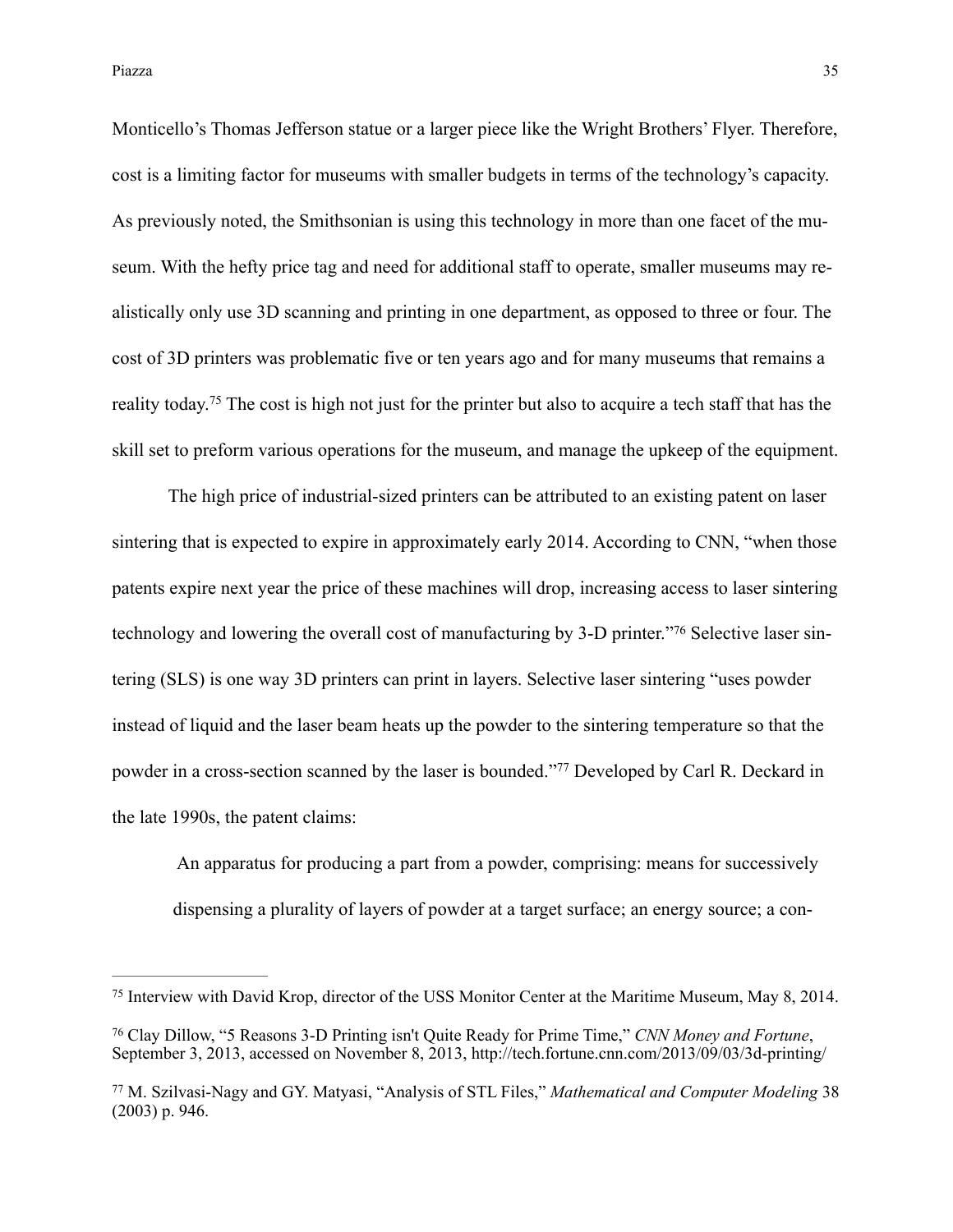troller for directing the energy source at locations of each dispensed layer of powder at the target surface corresponding to cross-sections of the part to be produced therein and fusing the powder thereat; and temperature control means for moderating the temperature difference between unfused powder in a topmost layer of powder at the target surface and fused powder in the one of the plurality of layers of powder immediately beneath the topmost layer.78

Reports claim that once the patent expires, this technology will be available for 3D printing companies to use and develop, ultimately lowering printer costs. This notion remains a theory; we will not know if this will occur until the time comes. CNN asked the director of technology at Deloitte Canada, Duncan Stewart, about the power of the patent. Stewart dismissed the impact of patents:

The reason 3-D printing isn't bigger than it is today is largely not because of intellectual property issues or who owns what patents. It's the fact that for most of the things that we need in the world today, 3-D printers are too slow, too expensive, or that—because of the limitations in the kinds of materials they can use—they cannot easily make the things that you want to. The single biggest factor keeping 3D printing smaller than it might otherwise be up until now has been the utility of 3D printers, not the patents.<sup>79</sup>

It is difficult to accurately assess the impact of cost and patents at this point in time; due to a variety of conflicting perspectives and opinions. As developments are made, there will be more

<sup>&</sup>lt;sup>78</sup> Carl R. Deckard, "Method and Apparatus for Producing Parts by Selective Sintering" Board of Regents, The University of Texas System, Austin Texas. Patent 5,597,589. 28 Jan. 1997.

[Dillow, "5 Reasons 3-D Printing isn't Quite Ready for Prime Time," http://tech.fortune.cnn.com/](http://tech.fortune.cnn.com/2013/09/03/3d-printing/) <sup>79</sup> 2013/09/03/3d-printing/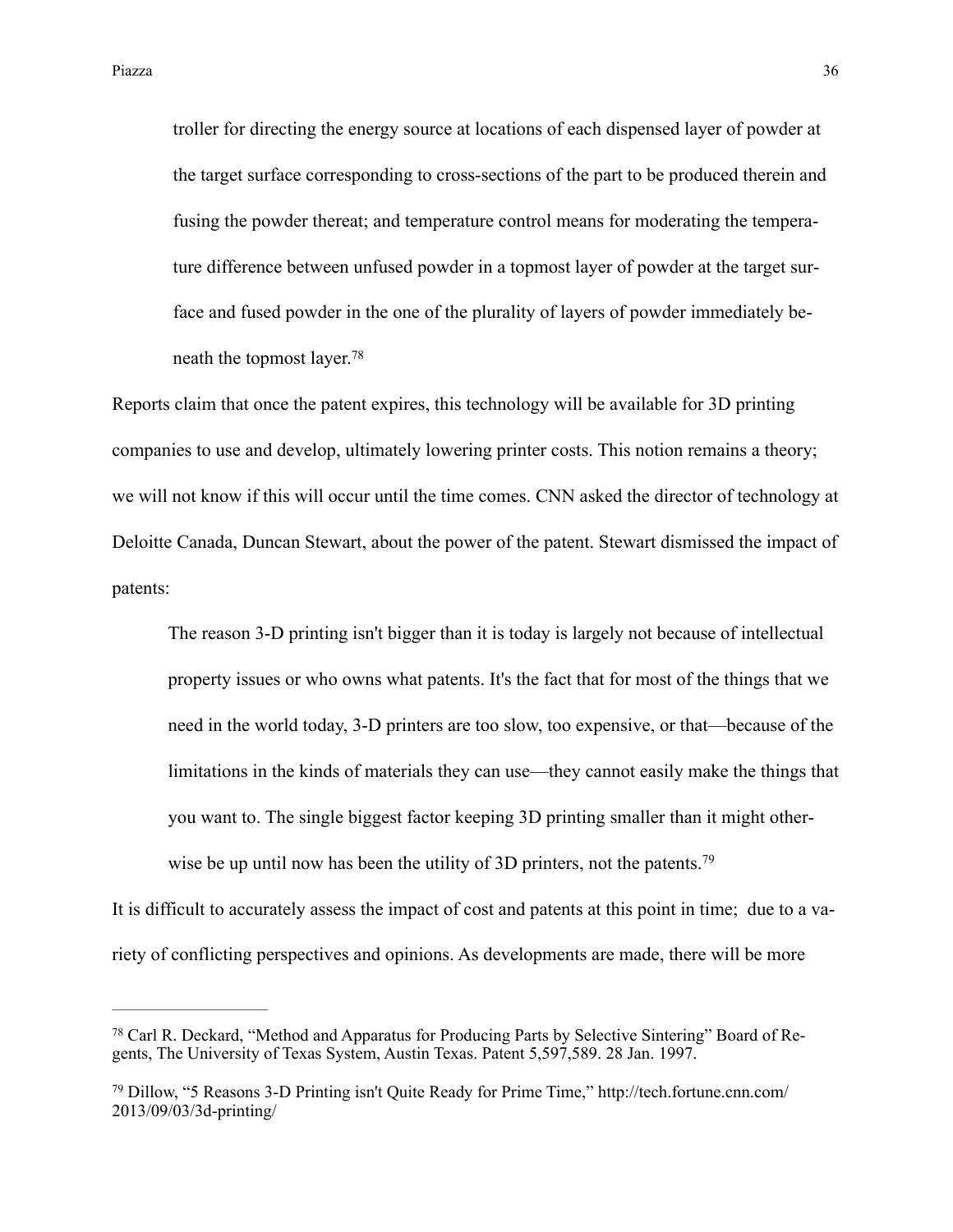clarity on the subject. For now, these remain important considerations worth monitoring, especially for museums that need to weigh budget versus the technology's value in accentuating visitor experience.

#### The Importance of Viewing "The Real Thing"

 As 3D technology continues to surge and flood museums, one is left to question, what is its value? Is it an effective new medium or is it a distraction? The use of mobile phones and devices were frowned upon in museums as it was distracting for visitors; now it is encouraged and promoted for tours, virtual reality, educational programming and games. While 3D is different from using an iPhone or iPad, the same argument can apply. This technology has the potential to also dilute visitor experience and divert attention from the actual object. Yes, this technology is intended to enhance the viewing experience, provide more information to visitors, offer new perspectives and ways to interact with the object; however, it also thwarts direct, one-on-one interaction with the object because there is now something else present between the visitor and the art work or object. Are visitors getting lost in the inclusion of this technology and becoming uninterested in the object's authenticity?

 Walter Benjamin's 1936 essay *The Work of Art in the Age of Mechanical Reproduction*  provides insight into the paradigm shifts of art in the modern age by understanding the history and development of photography and film. In doing so, Benjamin discovers a loss of the work's aura as a result of reproducing art. Throughout history, people have reproduced art work for study or to perfect their craft, but mechanical reproduction, according to Benjamin, represents something new and much different than previous techniques and/or efforts.<sup>80</sup> Benjamin reminds

<sup>&</sup>lt;sup>80</sup> Benjamin, "The Work of Art in the Age of Mechanical Reproduction." 219.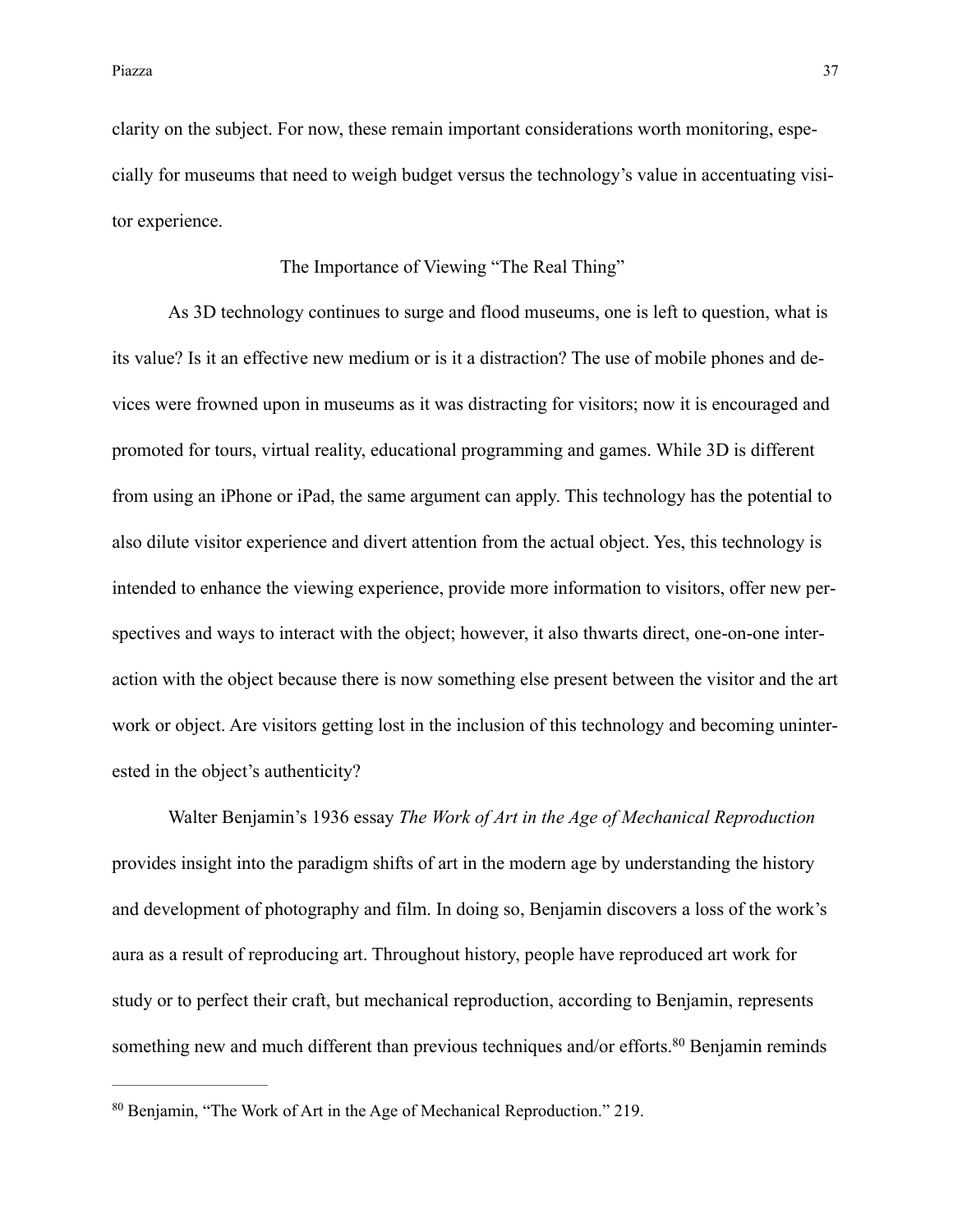us, "even the most perfect reproduction of a work of art is lacking in one element: its presence in time and space, its unique existence at the place where it happens to be.<sup>381</sup> Author Andrew Robinson echoes Benjamin's viewpoint on the erosion of aura, offering another example that compares a poster to an original piece of art. Robinson urges the reader to "think of the way a work of classic literature can be bought cheaply in paperback, or a painting bought as a poster. Think also of newer forms of art, such as TV shows and adverts. Then compare these to the experience of staring at an original work of art in a gallery, or visiting a unique historic building."82 Robinson's analogy perfectly illustrates the pitfalls that come with the inclusion of 3D technology. It has the capability to completely alter what should be a uniquely original experience due to the removal of intrinsic value through reproduction.

 Thomas P. Campbell, Director of the Metropolitan Museum of Art, speaks to the conflicted nature of technology in museums, stating:

Technology is in fact one of the most exciting things that's happened to museums today but one has to be careful about where one uses it. For instance, the internet provides an incredible opportunity. It is a way for us to reach audiences around the world and further our educational mission…Where you have to be careful is introducing technology in the

 $81$  Ibid, 220.

<sup>&</sup>lt;sup>82</sup> Andrew Robinson, "An A to Z Theory, Walter Benjamin: Art, Aura and Authenticity," *Ceasefire*, June [14, 2013, accessed February 25, 2014, http://ceasefiremagazine.co.uk/walter-benjamin-art-aura-authentic](http://ceasefiremagazine.co.uk/walter-benjamin-art-aura-authenticity/)ity/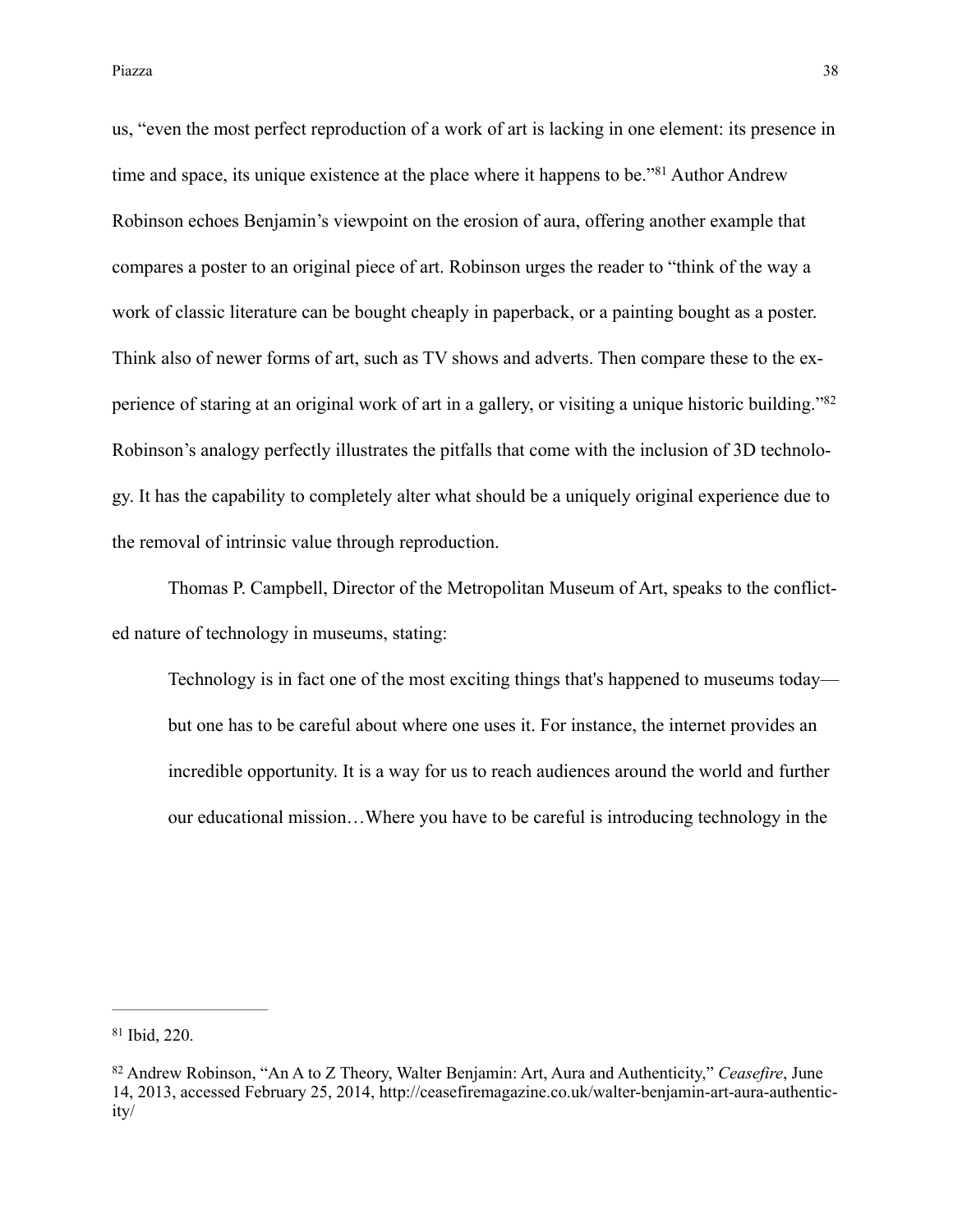Piazza a na matsayar a shekarar 1992. A shekarar 1992 na matsayin na matsayin na matsayin na 1992. A shekarar

galleries because you want people looking at the objects, not the video screens. You want people to be in heads-up, not heads-down mode.<sup>83</sup>

Campbell's idea subscribes to the concept that technology is best suited to enhance education and expand audience. He cautions that we, as museum professionals, must be wary in where and how technology is incorporated, warning that its introduction into galleries must be carefully considered, so as not to detract from exhibitions and collections.

 As 3D technology continues to saturate various channels and industries, Campbell's perspective is a practical one; it resonates and raises valid points. He continues to state, "we live in an age of 24x7 newsreels, instant information from around the world and museums are all the more important as places that can help explain the context of current affairs…And most importantly, they are a place of authenticity. We live in a world of reproductions—the objects in museums are real. It's a way to get away from the overload of digital technology."<sup>84</sup> Thomas Campbell's concerns regarding the influence technology has on the viewing experience coincides with Walter Benjamin's theory on aura and authenticity. Museums acquire and house these authentic objects as a means to explain culture through preservation and share knowledge through programming and exhibitions. With that said, authenticity is a prominent and motivating reason why people visit museums. Following Benjamin's theory, to reproduce an object removes the time and space from an object, eliminating its authenticity, provenance, and history. An object's aura is "the essence of all that is transmissible from its beginning, ranging from its substantive dura-

<sup>83</sup> Madhavi Rajadhyaksha, "Museums are about authenticity in a world of reproductions: Thomas P Campbell," *The Times of India*, April 10, 2013, accessed February 5, 2014, http://timesofindia.india[times.com/home/opinion/interviews/Museums-are-about-authenticity-in-a-world-of-reproductions-](http://timesofindia.indiatimes.com/home/opinion/interviews/Museums-are-about-authenticity-in-a-world-of-reproductions-Thomas-P-Campbell/articleshow/19463958.cms)Thomas-P-Campbell/articleshow/19463958.cms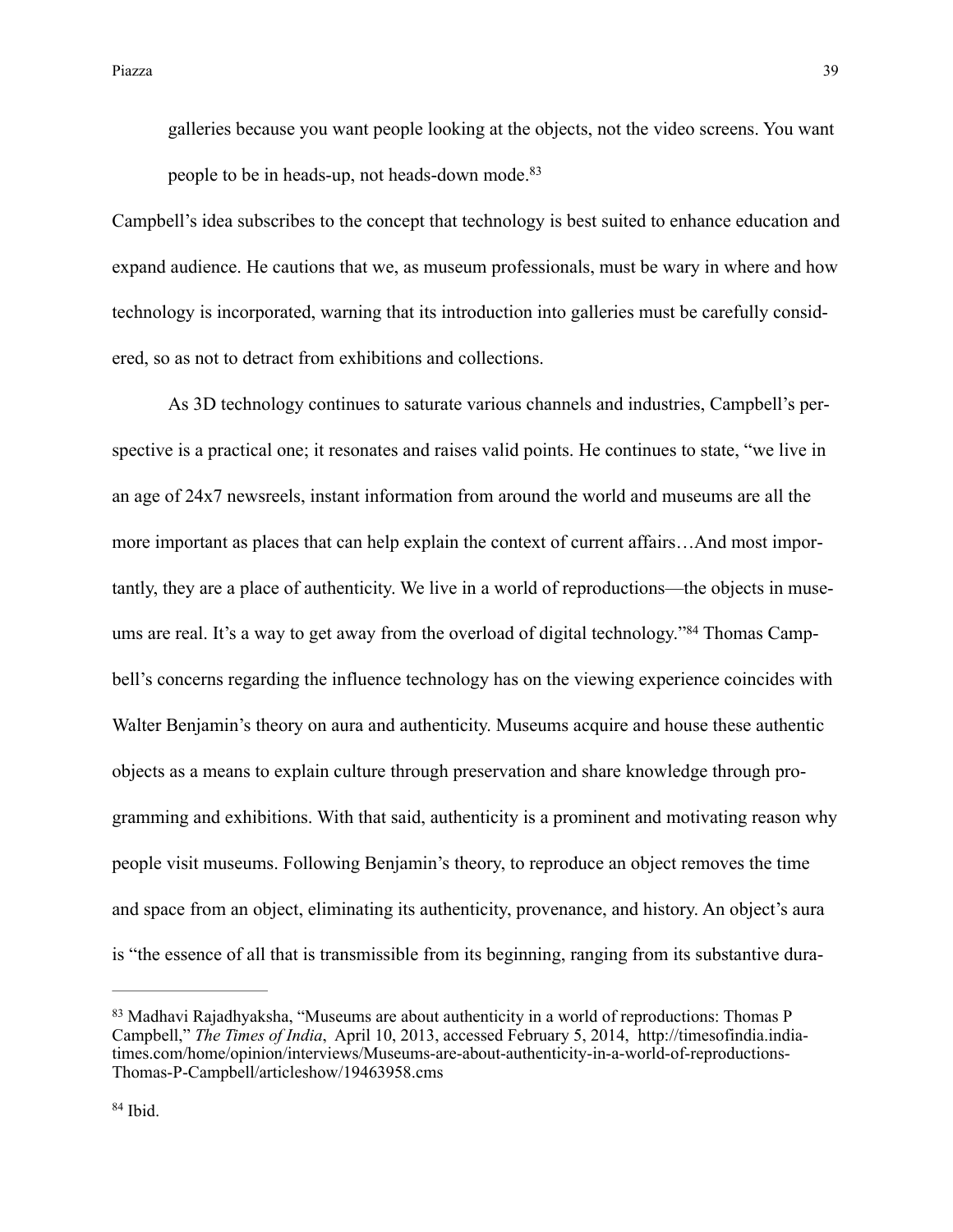Piazza a termina di Afrika di Senato di Senato di Senato di Senato di Senato di Senato di Senato di Senato di S

tion to its testimony to the history which it has experienced. Since the historical testimony rests on the authenticity, the former, too, is jeopardized by reproduction when substantive duration ceases to matter. And what is really jeopardized when the historical testimony is affected is the authority of the object."85

 In further exploring the issue of authenticity, the following account illustrates its significance and impact. In 2013, the Naval Training Center at Liberty Station in Point Loma housed the controversial exhibit *The Complete Frida Kahlo: Her Paintings, Her Life, Her Story*. The controversy was rooted in the fact that the exhibition was advertised as containing 123 of Kahlo's paintings; however, there was one catch, the paintings were not painted by the artist herself. Instead, the paintings were commissioned for Chinese artists to paint exact replicas. This conclusion would be difficult for the average visitor to arrive at upon viewing, since they were all signed by Kahlo. Director of the Museum of Contemporary Art San Diego, David C. Copley, commented on the exhibition, stating "to have a show entirely of copies and to promote it as all Frida Kahlo's paintings together for the first time is completely dishonest."<sup>86</sup> The lack of transparency about the replicas created for the exhibition was unethical and caused confusion since visitors thought they were witnessing original works. This issue leads one to infer that there could be similar confusion determining the authenticity of an object in the future, when museums start to take on more exhibition projects that include 3D-printed works. Furthermore, will introducing duplicates to the public result in a lesser appreciation for the piece? And will the inherent

<sup>&</sup>lt;sup>85</sup> Benjamin, "The Work of Art in the Age of Mechanical Reproduction," 218.

<sup>&</sup>lt;sup>86</sup> Angela Carone, "Frida Kahlo Paintings In San Diego: Do Audiences Know They're Copies?" KPBS [News, November 25, 2013, accessed February 22, 2013, http://www.kpbs.org/news/2013/nov/25/frida](http://www.kpbs.org/news/2013/nov/25/frida-kahlo-exhibit-raises-questions-about-mislead/)kahlo-exhibit-raises-questions-about-mislead/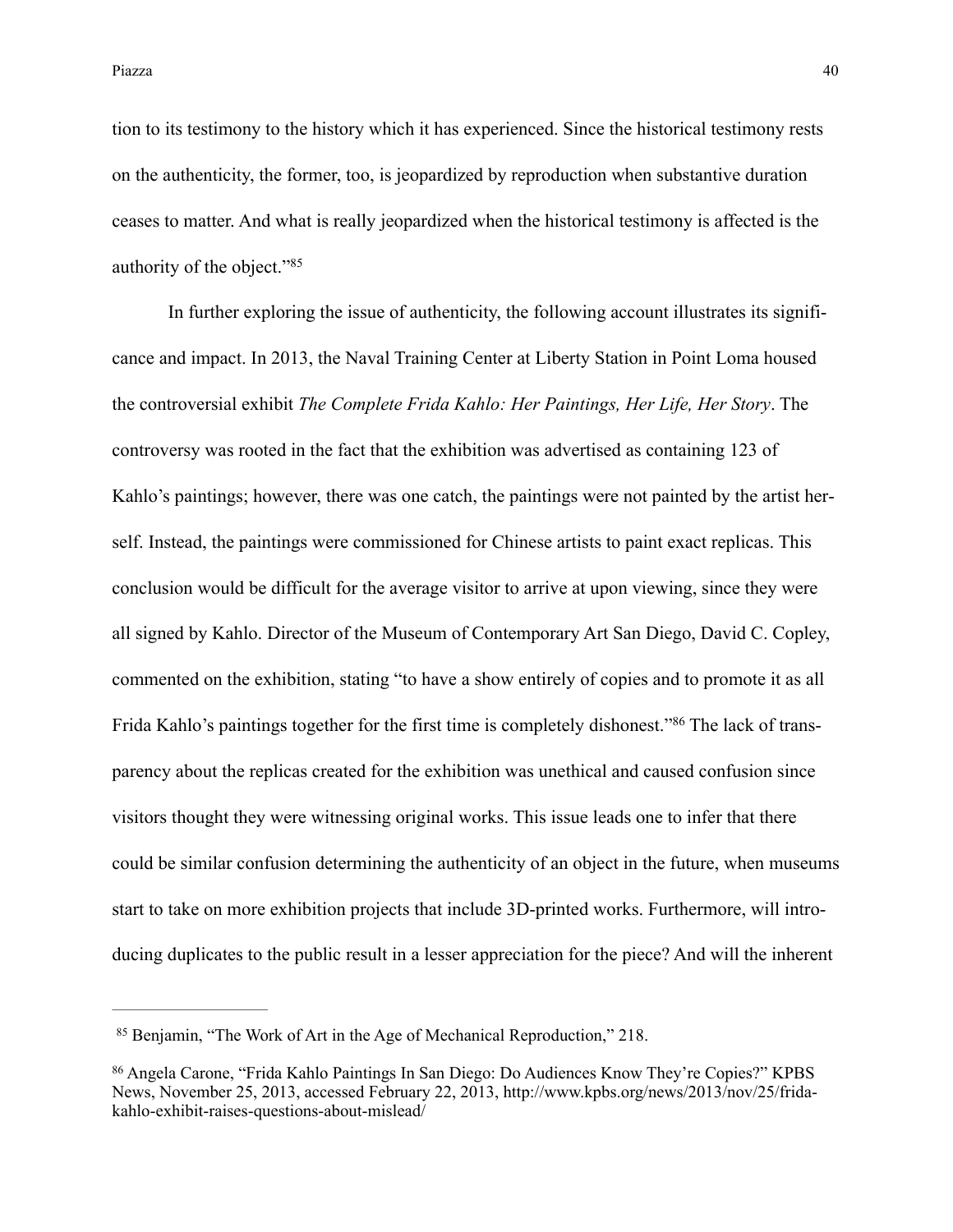value of the piece be lost through the process of replication? Will the need for museums diminish?

 A project done in 2008 though the Research Council of Norway which included the British Museum, University of Bergen, and the University College London provides further insight into these questions that arise from the inclusion of 3D technology in museums. The project featured the Solomon Island's War Canoe, part of the British Museum's ethnographic collection. The goal was to three-dimensionally scan the canoe, and "produce a high resolution 3D image which can be taken back to the source community, for study use, so as to encourage technological and ancestral knowledge restitution to the inhabitants in the western Solomon Islands, where this type of canoe remains a core symbol of culture and history."<sup>87</sup> The war canoe was built in the early 1900s and measures about 37 feet long. This canoe, in particular, is important to the Solomon Islands and, more specifically, to the people of Vella Lavella (where the canoe was originally built) because a canoe of this size no longer exists. To see one of this size and detail is helpful for the people of the community to study from, to ultimately reestablish canoe building. As the team of museum staff curators, registrars, archeologists, and engineers worked towards their goal, to scan and repatriate an image of the canoe to the people of the Vella Lavella, the final outcome was not as well-received as anticipated.

 Project leaders recall the people of Vella Lavella had difficulty identifying the war canoe as their own. The canoe scan was not in color and lacked decorations, such as "cowry shells, red twill and feathers." As a result, the museum staff said the community "did not recognize the digi-

<sup>&</sup>lt;sup>87</sup> Mona Hess, Stuart Robson, Francesca Simon Millar, and Graeme Were, "Niagara - the Western Solomon Islands War Canoe at the British Museum:3D Documentation, Virtual Reconstruction and Digital Repatriation," 2009 15th International Conference on Virtual Systems and Multimedia, accessed on January 21, 2014, <http://discovery.ucl.ac.uk/1305320/1/1305320.pdf>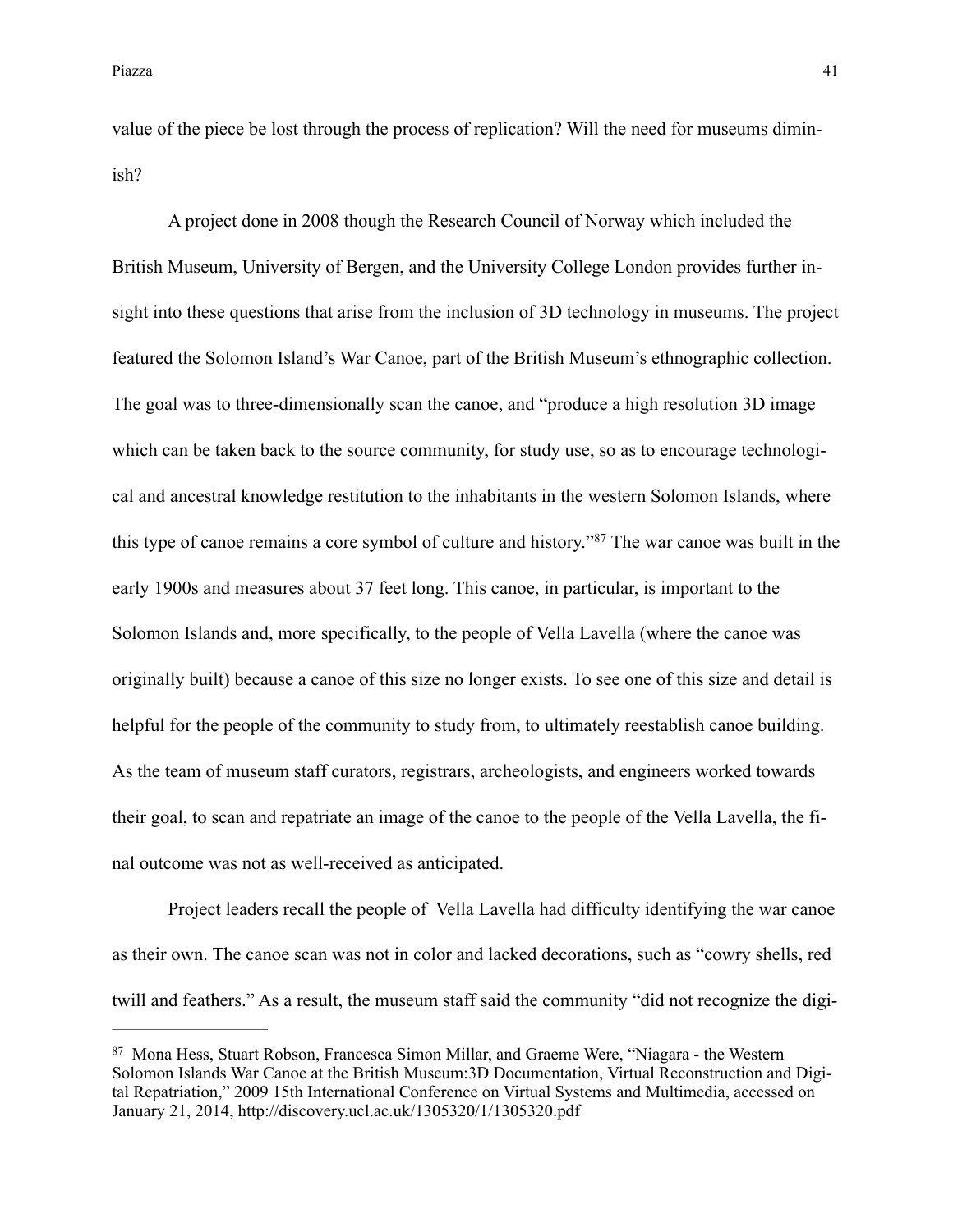tal canoe as a particular class of war canoe from Vella Lavella. They were unable to relate the 3D digital image of the canoe to what they imagined the canoe to be in the past. As a consequence, they claimed the digital image was dead, lifeless and even broken."<sup>88</sup> Although more attempts were made to please the local community, and another image in color was produced, the reaction of disdain and unfamiliarity exuded by the public is important to note. The words "dead, lifeless, broken" that were used to describe the 3D image demonstrate and validate Benjamin's theory. That response was born out of the piece's compromised integrity and lack of inherent value; the history attached to the canoe was not present. While this project was aimed to create access for the community of the canoe's origin, without the originality, authenticity, and integrity of the object, all interpretation was lost in translation.

 To summarize, this chapter presented the detractions and speculations of 3D technology. These concerns come through in the cost of the product, which can be misleading, as the high prices speak to the exclusivity of the technology—reconfirming that it is not accessible to the general public, just yet. Furthermore, 3D technology can be seen as a major distraction, resulting from the wow-factor it presents to the public. While this technology has great potential to create global visibility and accessibility for museums, there are valid concerns of inauthenticity that come with reproducing cultural objects. As these issues may not be at the forefront right now, they are important to realize and become aware of for the future when this technology continues to grow and flourish. In the upcoming chapter I will further analyze this technology and

<sup>88</sup> Stuart Robson, Sally MacDonald, Graeme Were and Mona Hess, "Chapter 5: 3D recording and museums" *UNCL Center For Digital Humanities*[: Case Study, accessed on February 15, 2014. http://blogs.u](http://blogs.ucl.ac.uk/dh-in-practice/chapter-5/)cl.ac.uk/dh-in-practice/chapter-5/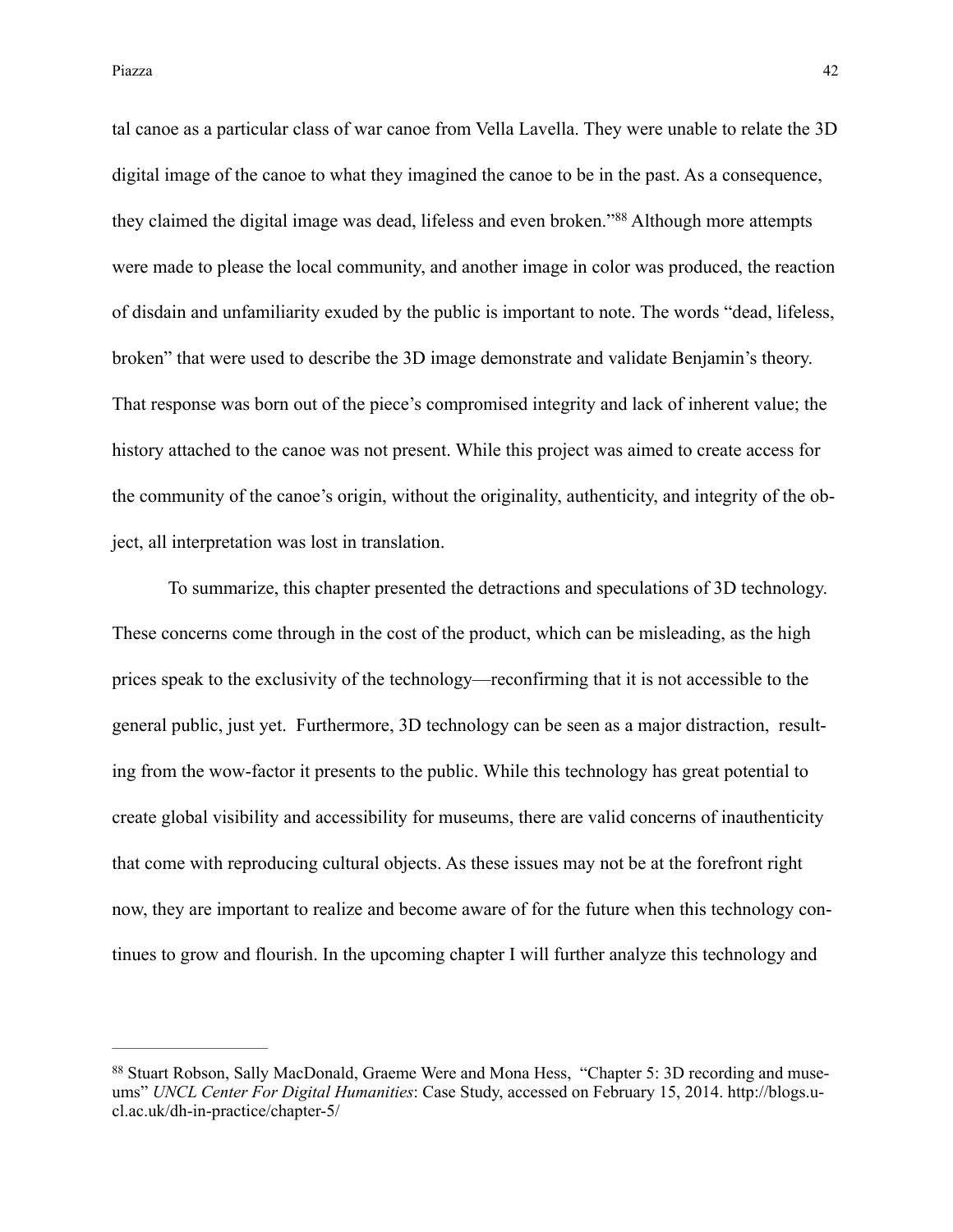begin to look towards the future, making predictions and raising questions for future investigation.

## IV. Concluding Thoughts: Reflecting on the Present, Looking Towards the Future

In the three previous chapters, we have explored, dissected, and analyzed 3D technology. Through this investigation, we have created a timeline illustrating where 3D technology originated and the different avenues it is traveling down. With no direct end in sight, we have seen 3D begin to permeate a myriad of industries and, more importantly, we have studied the ways in which this technology has been adopted into museums. Throughout this thesis, I raise provoking questions about the current and potential impact this technology holds in museums; specifically, the effect 3D technology has on the museum experience: is it gimmick or the way of the future? Does it liberate the object or obscure it? Does it have longevity and sustainable value, or is it a distraction?

We have been exposed to the innovative influence this technology has in various fields, from medicine to movies and beyond. Since the full potential of 3D technology has yet to be revealed, we are not able to study the long-term effects its implementation has on the museum experience as a whole; however, through our exploration of how 3D technology is being expressed inside and outside of museums and understanding of how other types of technology have been used in museums, we can learn how to effectively harness 3D scanning and printing for use in the museum setting to enhance visitor experience.

 Museums are generally hailed as late adopters of technology. Kate Haley Goldman recounts Everett Rogers' studies on the adoption of new ideas and technologies in his book *The*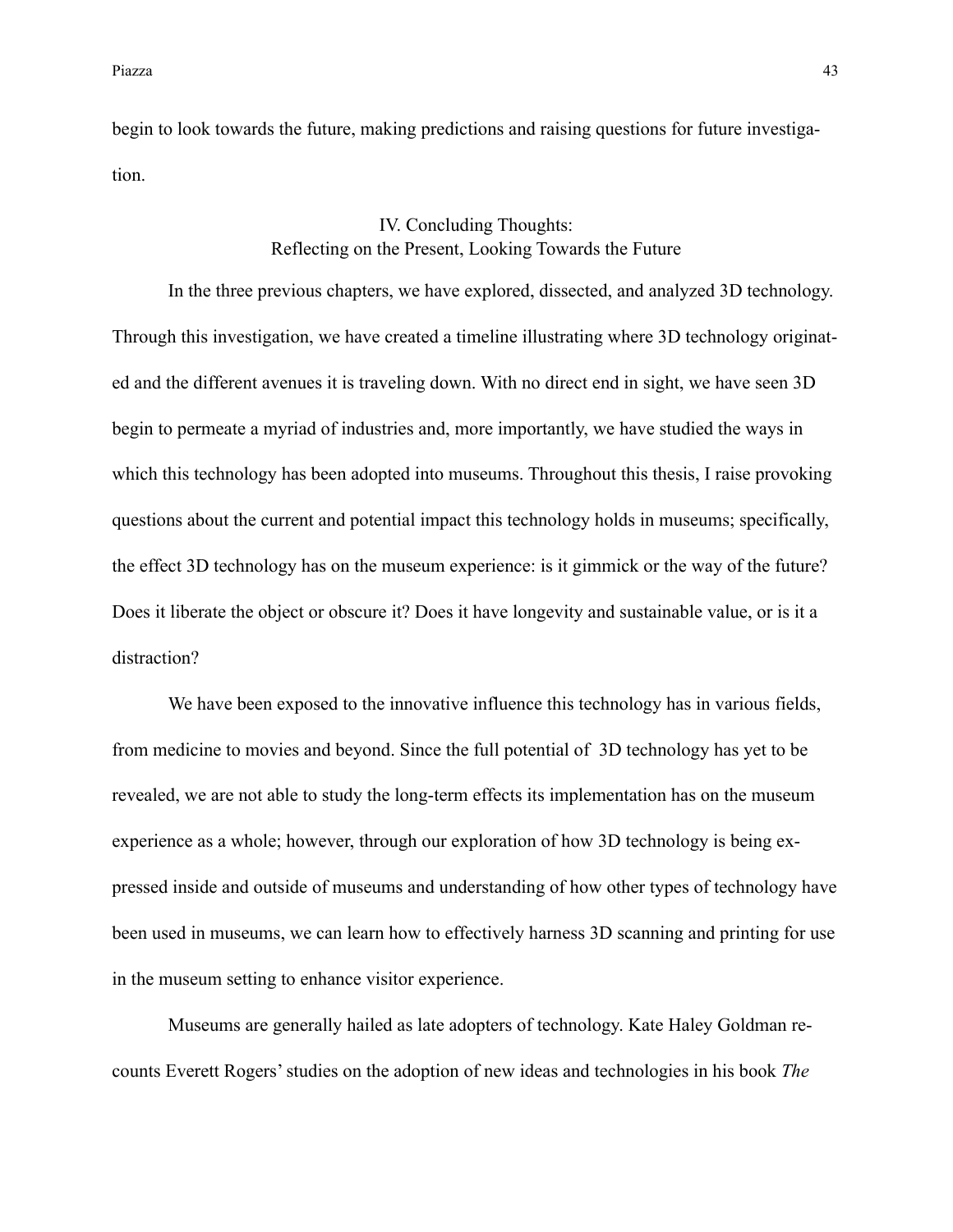*Diffusion of Innovation*. Rodgers segmented the public into a variety of groups—the Innovators, Early Adopters, Early Majority, Late Majority and Laggards—based on the public's utilization and acceptance of innovations. Goldman reminds us of an individual's reasons and motivations for adopting technology, stating that, for late adopters specifically, "their skepticism must be addressed. Peer influence and, at times, economic necessity are key factors for individuals in the late majority adopting new innovations."<sup>89</sup> These same characteristics for laggards, or late adopters, can also apply to the technology profile of museums. While museums do experiment with various forms of technology such as kiosks, iPads, audio headphones, and virtual reality to name a few, incorporating new technology (despite being taken seriously) is not rushed to fruition. Museums adhere to a careful budget and value predictability when it comes to technological innovations. According to Rogers' theory, "innovation is believed to spread throughout society on an S-shaped curve, with one plateau early on as innovation is changing, followed by a rapid escalation in users, followed by another plateau as the laggards eventually adopt the innovation."  $90$  It seems, when examining 3D technology, museums are defying the typical characteristics that come with being a late adopter. Why is that? Could it be a combination of the evolving visitor and the fact that technology has become an indispensable component of our everyday lives?

 In each chapter, I have gone through the development of 3D technology and its capabilities, beginning in Chapter 1 with the origins of 3D in stereography and cast making. The illusion of 3D (as seen in photography) and the replication of objects, originally piqued public interest

<sup>&</sup>lt;sup>89</sup> Kate Haley Goldman, "Cell phones and Exhibitions 2.0: Moving beyond the Pilot Stage," Paper presented at Museums and the Web 2007, Accessed on October 15, 2012. [www.archimuse.com/mw2007/papers/haleyGoldman/haleyGoldman.html](http://www.archimuse.com/mw2007/papers/haleyGoldman/haleyGoldman.html)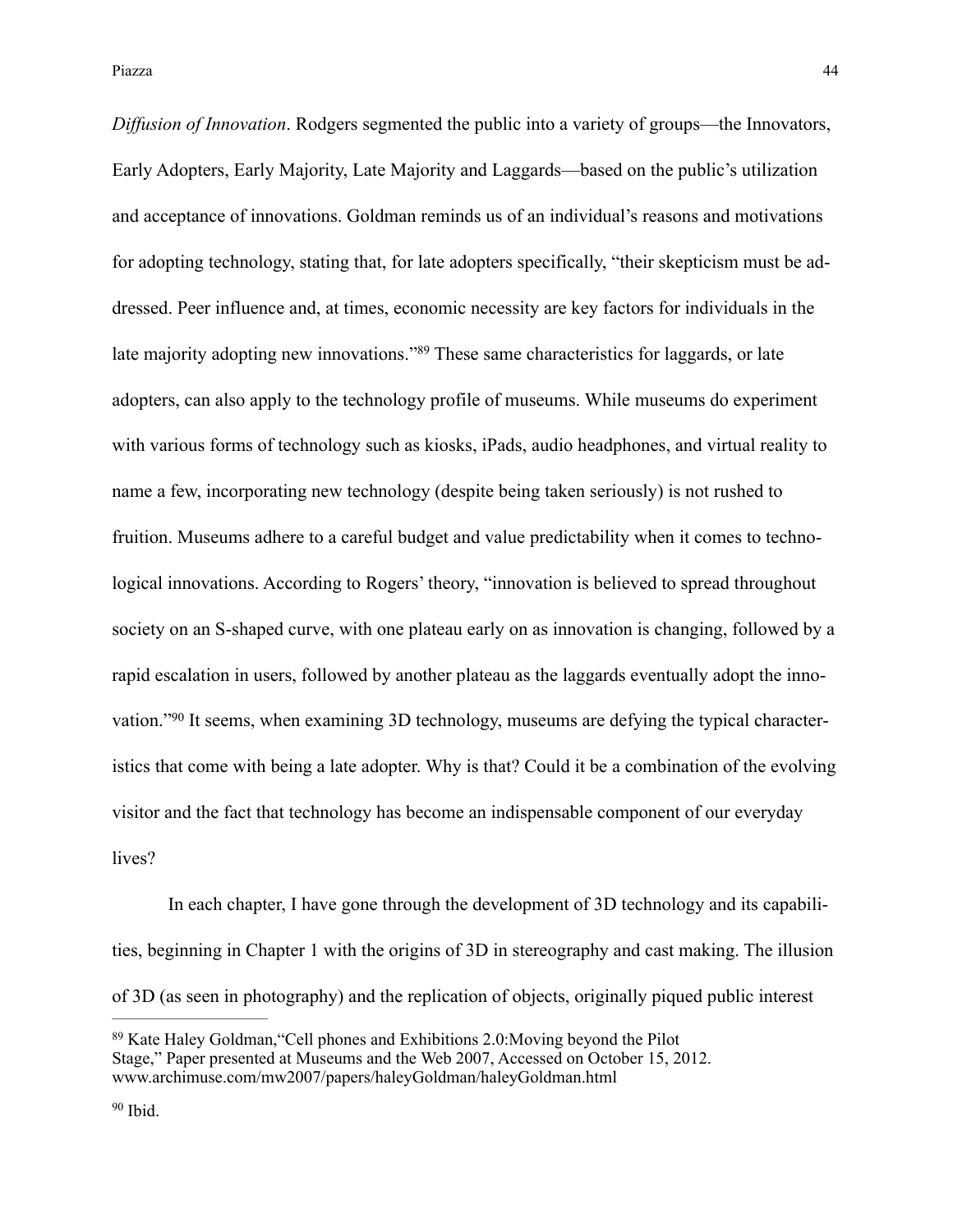which perpetuated further exploration of the medium, greatly impacting and expanding education and entertainment. It is the emergence of the internet, however, which has transformed this technology we are familiar with today. The core functions and elements of 3D remain intact but the intent and motives have matured with time. The forecasted "creative renaissance" expresses the notion of a revival but also supports a reinterpretation in tune with the evolution of the technology.

 The ways in which 3D has evolved coincides with the growing "maker movement," which supports personal innovation and creativity. This movement, which spawned from the ability to 'make' through scanning and printing, represents another facet of why people are vested in 3D technology. This technology is growing at a rapid pace and we, as museum professionals, need to take a step back to evaluate the origins of its development and the prior uses to best understand the capabilities and power of 3D scanning and printing.

 Chapter 2 discusses the current ways in which 3D scanning and printing are being used throughout various museum departments. In the interest of conveying a comprehensive synopsis, Chapter 3 was essential to ground readers with the realities of the technology. I hope to have given readers a thorough, objective understanding of how and why 3D is being used, highlighting both the positive and negative aspects, as it is imperative readers aren't blinded by recent reports of the ground-breaking power of 3D.

 While high cost can be perceived as a significant barrier to 3D scanning and printing, it is becoming more affordable to the everyday consumer. Depending on the objective of the museum, the project, and budget, this technology can be customized to fit various needs. The Smithsonian project introduced an assortment of ways 3D technology can be used in the museum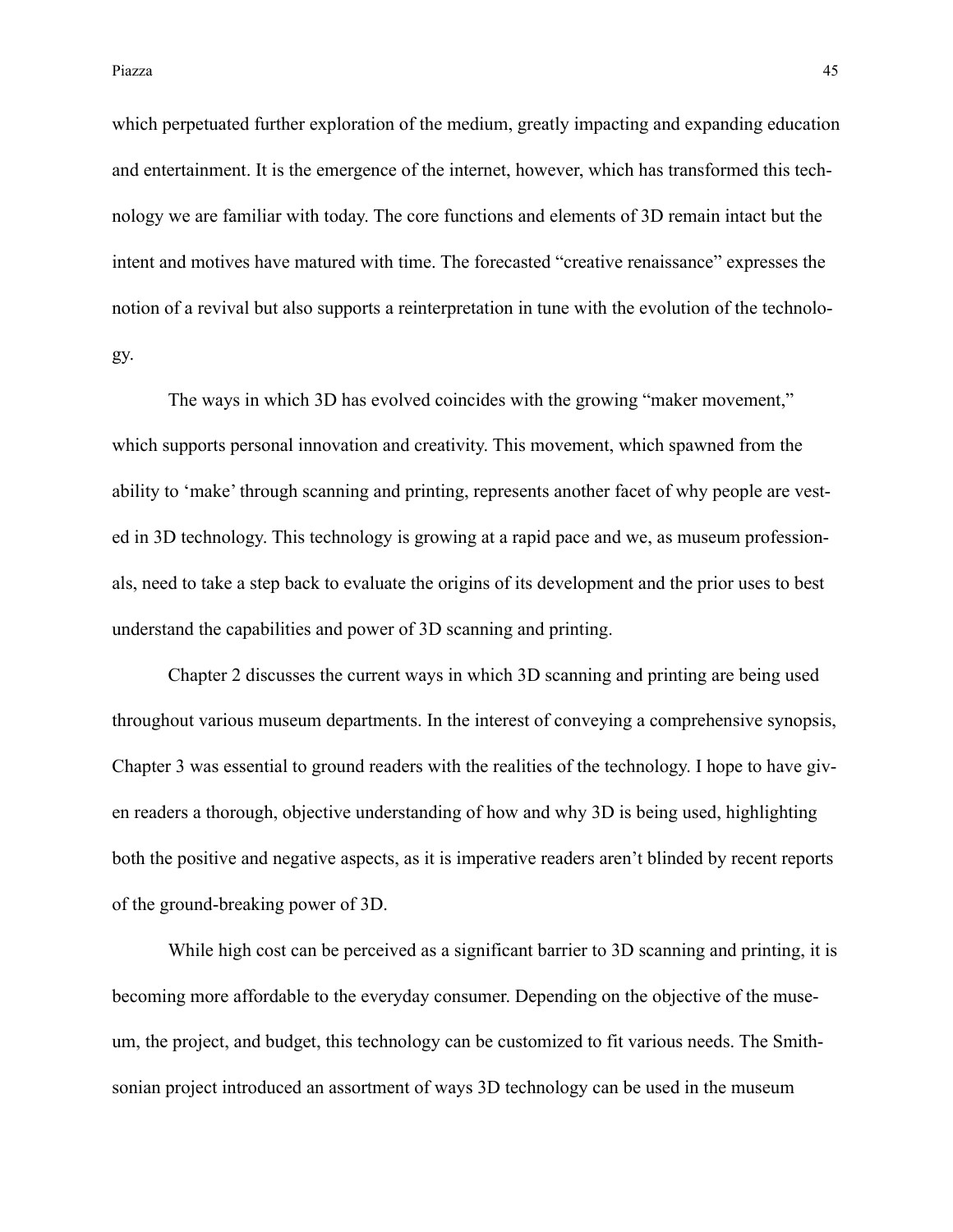Piazza a termina di Afrika di Senato di Senato di Senato di Senato di Senato di Senato di Senato di Senato di S

space and although the Smithsonian's larger budget may allow for more experimentation than most, smaller museums can adapt the approach of the Smithsonian to fit their own mission, vision, and budget. I was fortunate to get in touch with museum director, David Krop, of the USS Monitor Center at The Mariners' Museum in Newport News, Virginia to discuss the effects of 3D technology on museum experience. Although Krop had very positive aspects to discuss, he did agree that price is a restricting factor in terms of the types of projects the Maritime Museum is interested in accomplishing. The salary, skills, and maintenance an employee or tech staff require, combined with the processing time to replicate one single object, is difficult to balance on a museum budget.

 Similarly, while discussing the pros and cons of 3D technology with Don Undeen, Senior Manager of Media Lab in the Digital Media Department, one disadvantage he encountered echoes the concern Krop will soon face at the Mariners' Museum—the need to settle expectations. The expectations visitors have when entering a museum that utilizes 3D technology are extremely high. When people think of 3D, they think: fast, easy, and accessible. While these characteristics of 3D are definitely in progress, the kinks are still being worked out. Prints cannot be made in a matter of minutes and not every print comes out perfect the first time—it may take a few attempts. Depending on the size of the piece, the printing process may take hours or days. As mentioned earlier, the Smithsonian's print of the Thomas Jefferson statue took nearly 400 hours to complete.<sup>91</sup>

 Chapter 3 continues to raise important questions about the issue of authenticity when comparing an original object to a printed one. Authenticity is a crucial element of the museum

<sup>&</sup>lt;sup>91</sup> "Thomas Jefferson in the House," *RedEye On Demand*: Case Study, 2014, accessed on April 15, 2013, [http://www.redeyeondemand.com/CS\\_TJefferson.aspx](http://www.redeyeondemand.com/CS_TJefferson.aspx)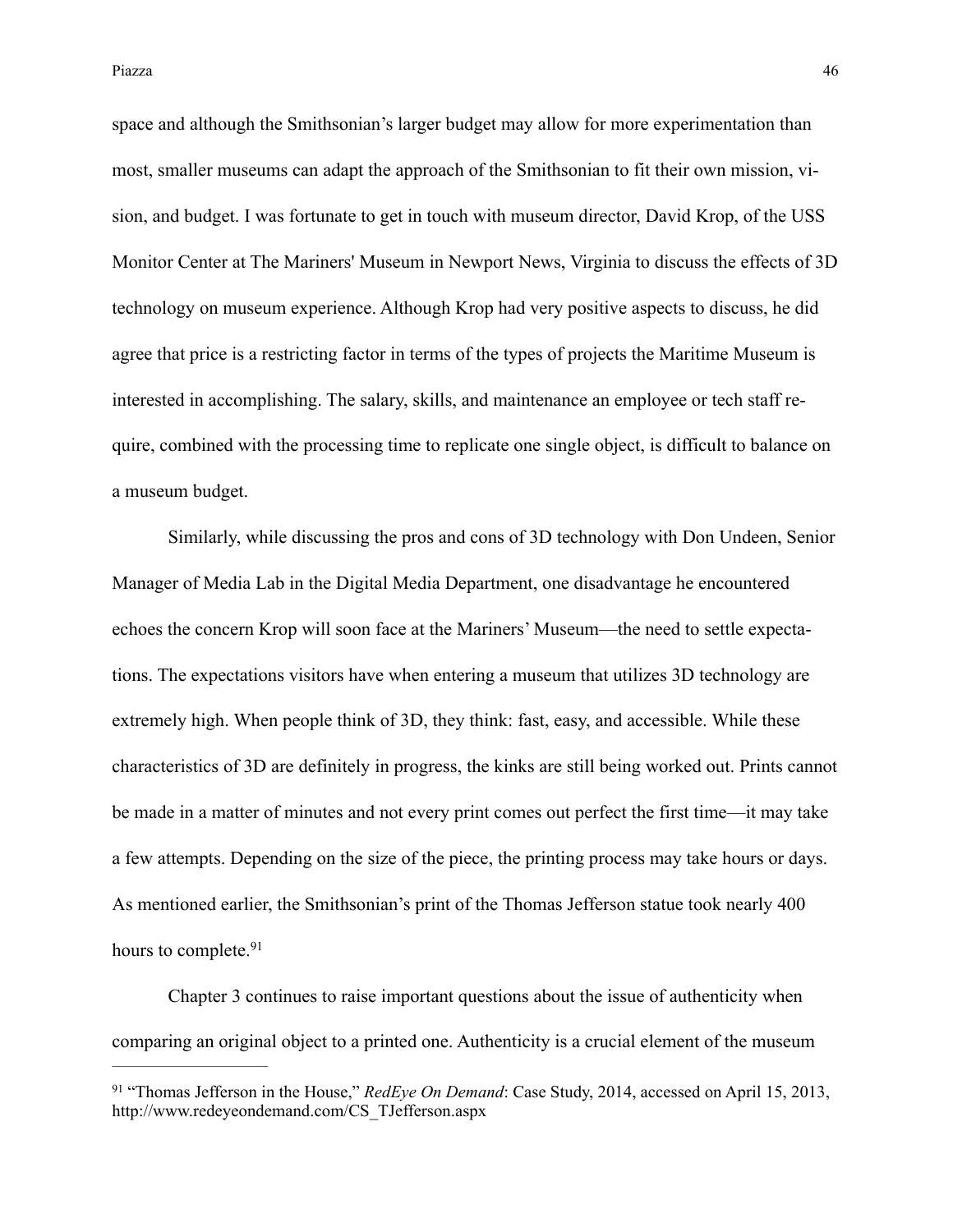Piazza a termina di Afrika di Senato di Senato di Senato di Senato di Senato di Senato di Afrika di Afrika di S

experience and is something that must be carefully considered for exhibition and educational purposes. A Reach Advisors survey from 2012 revealed that it is "the artifacts, artworks, and objects we preserve and share with visitors that are most likely to hit their emotional core and create meaning and response in them." The study continues to disclose, "respondents were two times more likely to mention an original object than [the] information [they] learned, and it also appeared over four times more than hands-on experiences."<sup>92</sup> 3D technology recreates and replicates the objects and, in theory, removes the authenticity of the piece in the process. Therefore, in order to achieve an exceptional and meaningful experience that promotes learning, this technology needs to work in unison with the original object to provide a new layer which visitors can examine on their own accord.

 I am not in favor of all reproduction scenarios. I believe there is something sacred about viewing an original, something that could be diluted by duplication, but it's important to note that we have not fully realized all of the potential uses for this technology—we are only scratching the surface. With that said, the future of this technology may hold significant and groundbreaking benefits that have not possible to this point. Even currently, this technology runs the gamut. It is capable of creating the ultimate "wow factor" or it can simply be used to print knickknacks and small figurines, but the impression it makes upon visitors varies and will continue to do so. Nevertheless, it seems there are more ways 3D technology can be manipulated to provide visitors with deep layers of information. As detailed in this exposition of 3D scanning and printing, stories can be uncovered about an object that have never been previously known to the pub-

<sup>&</sup>lt;sup>92</sup> Reach Advisors "Museum Audience Insight"Audience Research, Trends, Observations from Reach Ad[visors and Friends," September 25, 2012 http://reachadvisors.typepad.com/museum\\_audience\\_insight/](http://reachadvisors.typepad.com/museum_audience_insight/2012/09/meaningful-museum-experiences-its-the-cool-stuff.html) 2012/09/meaningful-museum-experiences-its-the-cool-stuff.html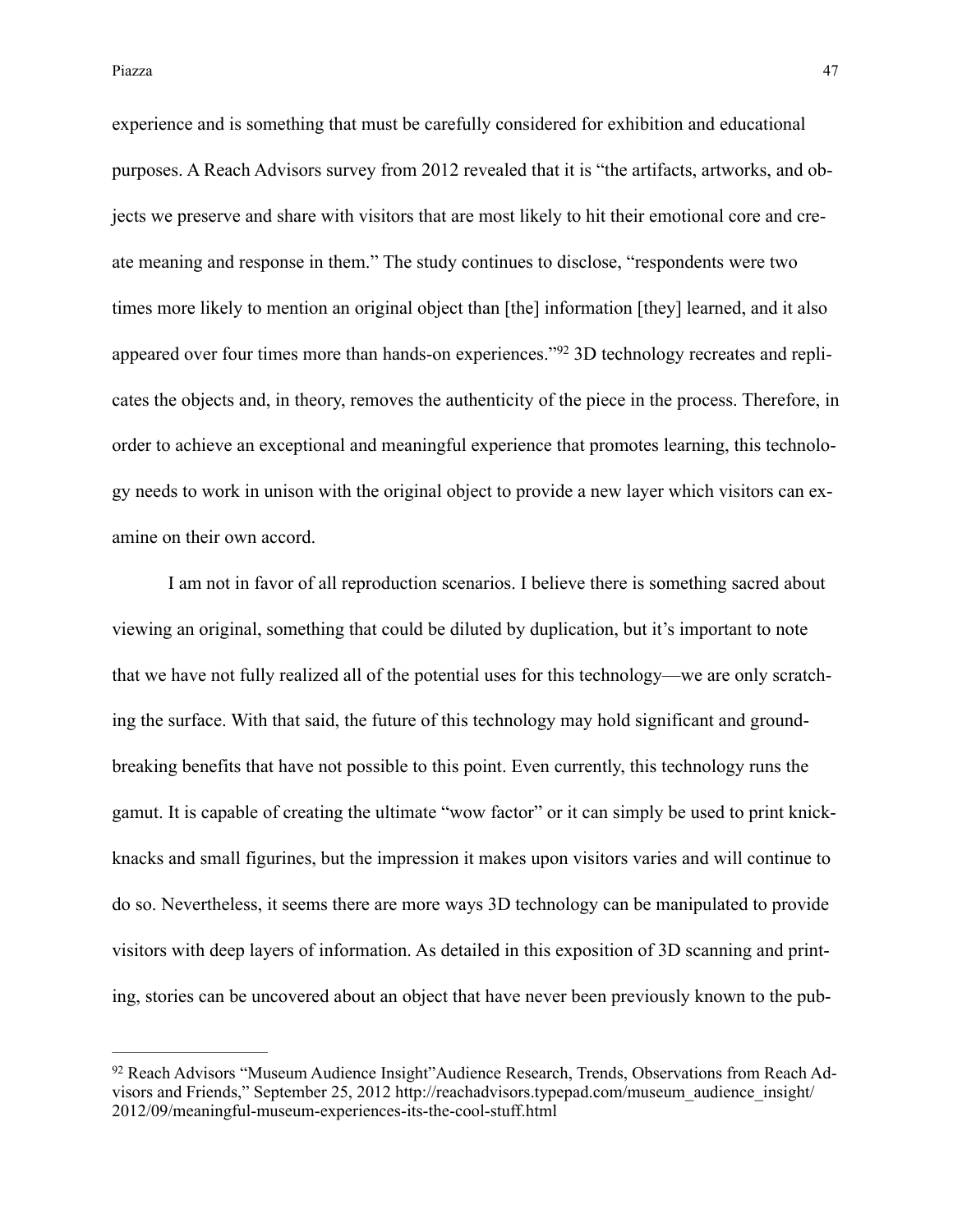lic. To this point, David Krop mentions, "3D scans provide information you cannot see with the naked eye." Instead of replacing the original object, the duplicate should be used in conjunction with it to enhance the experience. Being able to tell the story of an object in such a detailed, unique way provides various opportunities for each visitor to connect with the object and build memories.

We live in an age where customization and personalized experiences are pervasive throughout society. Whether you are at a restaurant creating your own artisan sandwich, designing your own pair of sneakers online, curating your boards on Pinterest, or filtering your news feed, we want our experiences custom-built to serve our individual needs and interests. Is that what makes 3D technology so appealing? Are museums intent on customizing the museum experience to fit the various desires of each visitor?

 I am very interested in monitoring this revival of 3D and am eager to see where it will go. During my conversations with various members of the museum community, I inquired about the longevity of 3D technology and what path they foresee it traveling down. This inquiry resulted in a similar consensus: 3D technology is definitely not a fad and is certainly here to stay. It makes the object more available to the public, providing a greater hands-on learning experience by presenting the visitor with tools to experiment with the collection. In the upcoming years, we can expect to see the price points of scanners and printers decrease greatly, making it more affordable to print on a variety of scales. It is the moral responsibility of museum professionals to uphold the best intentions for the visitor and the collection. Maintaining that commitment is paramount when using 3D technology; asking if the incorporation of 3D technology will truly accentuate the knowledge and understanding of the collection can help to ensure it doesn't become a distraction.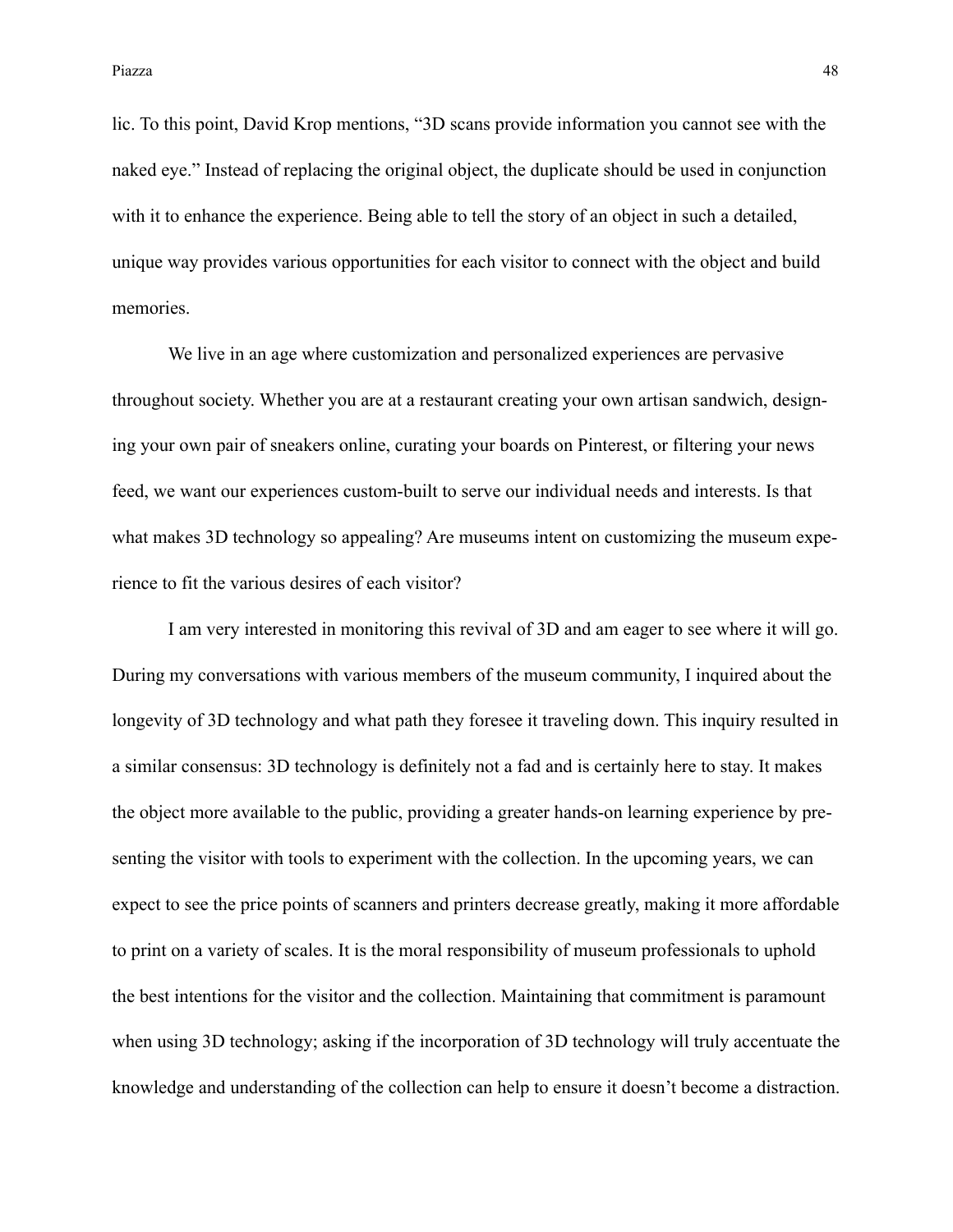This technology has the ability to deliver a very powerful and engaging museum experience,

which will affect each department in various ways depending on the institution; however, the

power must be tempered with purpose and proper execution.

## Bibliography

3D Systems Corporation 2013. "3D Systems Partners with the Smithsonian on Landmark 3D Digitization Project."3D Systems Press Release, September 24, 2012. Accessed on November [15, 2013. http://www.3dsystems.com/press-releases/3d-systems-partners-smithsonian-landmark-](http://www.3dsystems.com/press-releases/3d-systems-partners-smithsonian-landmark-3d-digitization-project)3d-digitization-project

Atkinson, Sarah. "Stereoscopic—3D Storytelling—Rethinking the Conventions, Grammar, and Aesthetics of a New Medium." *Journal of Media Practice* 12, no. 2 (September 5, 2011): 139-156.

Baker, Malcolm."The History of the Cast Courts." *Masterpiece Series*, Victoria and Albert Mu[seum. 1982, Revised in 2007. Accessed on October 20, 2012. http://www.vam.ac.uk/content/arti](http://www.vam.ac.uk/content/articles/t/the-cast-courts/)cles/t/the-cast-courts/

Bearman, David. "3D Representations in Museums." *Curator: The Museum Journal* 54, no. 1 (January 2011): 55-61.

[Ben O'Steen. June 2, 2012. Comment on Twitter in response to #met3d. https://twitter.com/](https://twitter.com/search?q=%2523Met3D) search?q=%23Met3D

Benjamin, Walter. "The Work of Art in the Age of Mechanical Reproduction." In *Illuminations*, edited by Hannah Arendt, translated by Harry Zohn. New York: Schocken Books, 1978. p. 217-252.

Black, Graham. *Transforming Museums in the Twenty-First Century*. New York, NY: Routledge, 2012.

Campbell, Thomas, Christopher Williams, Olga Ivanova, and Banning Garrett. "Could 3D Printing Change the World?" *The Atlantic Council: Strategic Foresight Report*, October 2011. Ac[cessed August 10, 2013. http://www.atlanticcouncil.org/images/files/publication\\_pdfs/](http://www.atlanticcouncil.org/images/files/publication_pdfs/403/101711_ACUS_3DPrinting.PDF) 403/101711\_ACUS\_3DPrinting.PDF

Carone, Angela. "Frida Kahlo Paintings In San Diego: Do Audiences Know They're Copies?" *KPBS News,* [November 25, 2013. Accessed February 22, 2014. http://www.kpbs.org/news/2013/](http://www.kpbs.org/news/2013/nov/25/frida-kahlo-exhibit-raises-questions-about-mislead/) nov/25/frida-kahlo-exhibit-raises-questions-about-mislead/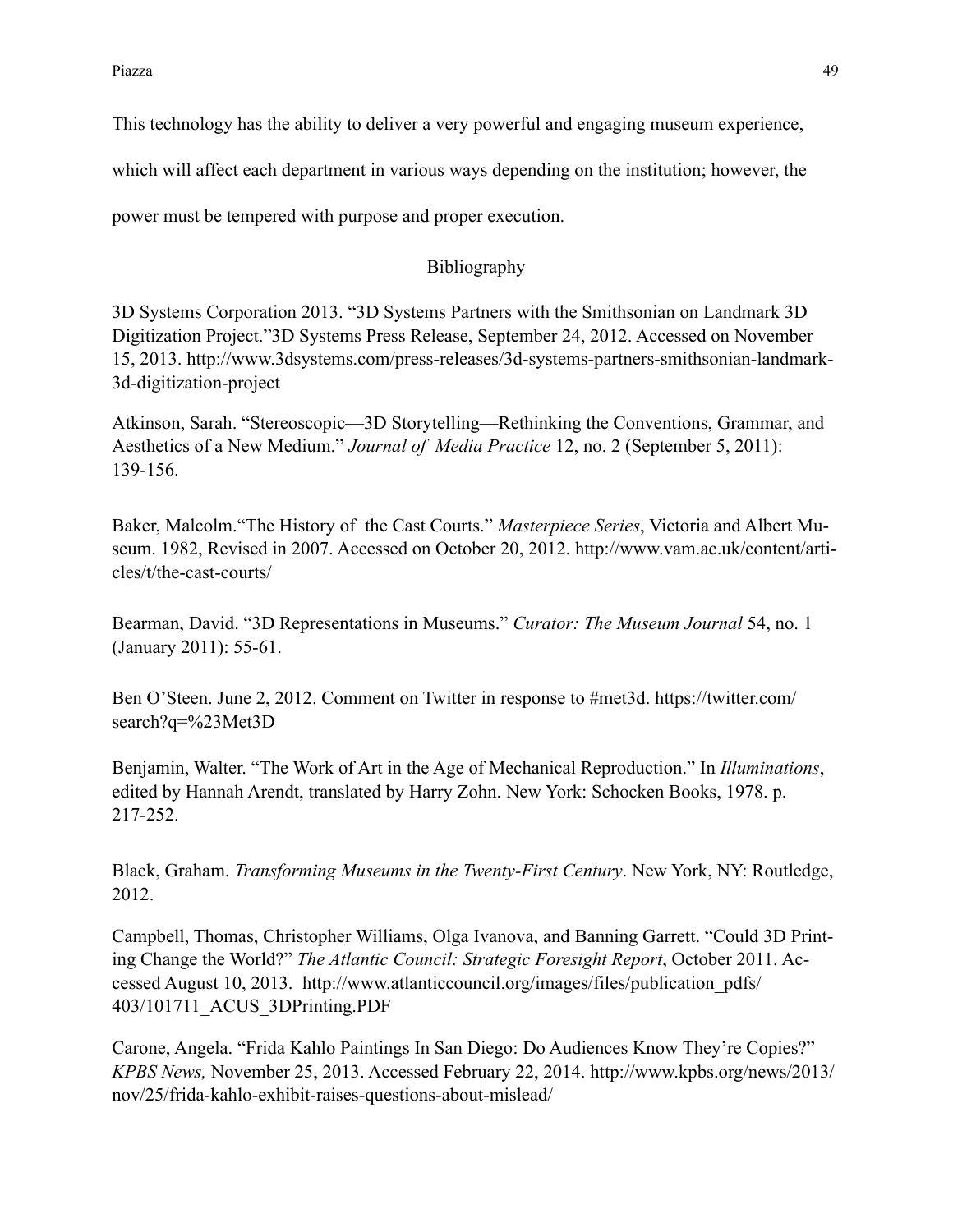Cohen, Lisa. "Intelligence Group's Gen Z Cassandra Report Paints Portraits of Independent Rebel Kids with Purpose." *The Cassandra Report*, May 12, 2013. Accessed on January 15, 2014. [http://www.cassandra.co/wp-content/themes/trendcentral/pdfs/IG\\_Tween\\_PR.pdf](http://www.cassandra.co/wp-content/themes/trendcentral/pdfs/IG_Tween_PR.pdf)

D'Aveni, Richard A. "3D Printing Will Change the World." *Harvard Business Review*, March 2013. Accessed August 2, 2013, <http://hbr.org/2013/03/3-d-printing-will-change-the-world/>

Darrah, William C. *The World of Stereographs*. Gettysburg, PA 1977.

Deckard, Carl R. "Method and Apparatus for Producing Parts by Selective Sintering." Board of Regents, The University of Texas System, Austin Texas. Patent 5,597,589. January 28, 1997.

Dillow, Clay. "5 Reasons 3-D Printing isn't Quite Ready for Prime Time." *CNN Money and For tune*[, September 3, 2013. Accessed on November 8, 2013. http://tech.fortune.cnn.com/](http://tech.fortune.cnn.com/2013/09/03/3d-printing/) 2013/09/03/3d-printing/

Dobrzynski, Judith H."The Exquisite Mourners, with a Website to (Almost) Match," *Arts Journal Blog,* March 22, 2010. Accessed on October 23, 2012. http://www.artsjournal.com/realcleararts/2010/03/the\_mourners.html

Dwyer, Devin. "Obama Calls for Annual Science Fair: Achievement Should be Recognized like NCAA Championship Win." *ABC News*, November 23, 2009. Accessed on January 5, 2014. [http://abcnews.go.com/blogs/politics/2009/11/obama-calls-for-annual-science-fair-achievement](http://abcnews.go.com/blogs/politics/2009/11/obama-calls-for-annual-science-fair-achievement-should-be-recognized-like-ncaa-championship-win/)should-be-recognized-like-ncaa-championship-win/

Falk, John. *Identity and the Museum Visitor Experience*. Left Coast Press, 2009.

Goldman, Kate Haley."Cell phones and Exhibitions 2.0: Moving beyond the Pilot Stage." Paper presented at Museums and the Web 2007: Selected Papers from an International Conference, San Francisco, April 2007. Accessed on October 15, 2012. www.archimuse.com/mw2007/papers/haleyGoldman/haleyGoldman.html

Gustin, Sam. "How the 'Maker' Movement Plans to Transform the U.S. Economy." *Time Magazine*[, October 1, 2012. Accessed on January 5, 2014. http://business.time.com/2012/10/01/how](http://business.time.com/2012/10/01/how-the-maker-movement-plans-to-transform-the-u-s-economy/)the-maker-movement-plans-to-transform-the-u-s-economy/

Harris, Edna. "Plaster Casts." *Brush And Pencil* 5, no. 2 (November 1899): 58-59.

Hess, Mona, Stuart Robson, Francesca Simon Millar, Graeme Were. "Niagara - the Western Solomon Islands War Canoe at the British Museum: 3D Documentation, Virtual Reconstruction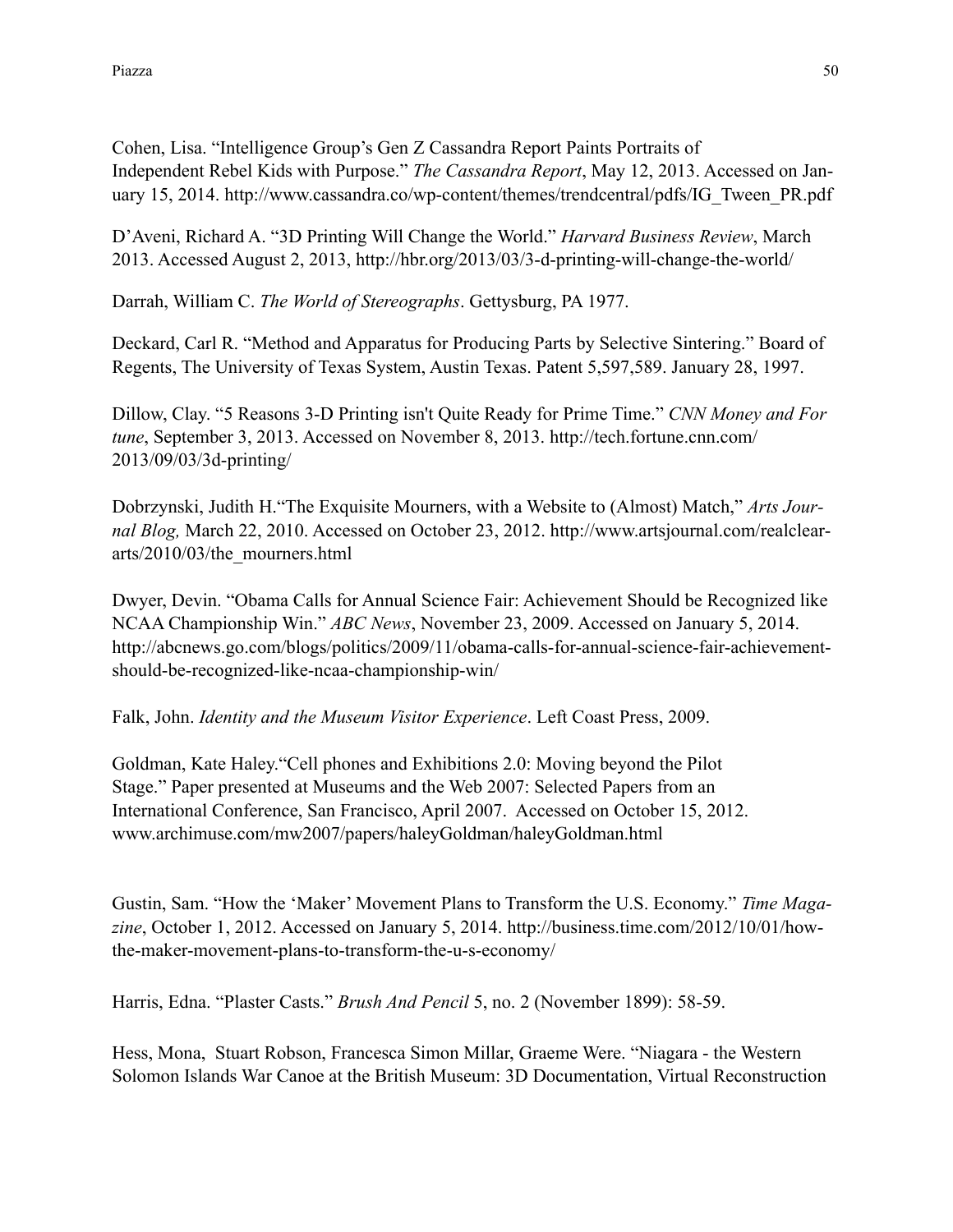and Digital Repatriation." 2009 15th International Conference on Virtual Systems and Multimedia. Accessed on January 21, 2014. <http://discovery.ucl.ac.uk/1305320/1/1305320.pdf>

"Interview with Smithsonian X 3D Team about 3D Printing Initiative." *On 3D Printing Blog,* [November 20, 2013. Accessed on December 10, 2013. http://on3dprinting.com/2013/11/20/inter](http://on3dprinting.com/2013/11/20/interview-smithsonian-x-3d-team-3d-printing-initiative/)view-smithsonian-x-3d-team-3d-printing-initiative/

Jacobs, A.J. "Dinner is Printed." *New York Times*, September 21, 2013. Accessed on September [25, 2013. http://www.nytimes.com/2013/09/22/opinion/sunday/dinner-is-printed.html?](http://www.nytimes.com/2013/09/22/opinion/sunday/dinner-is-printed.html?src=recg&_r=0)  $src = recg\& r=0$ 

Joseph, Barry. "How 3D Printers Advance Museum-based Learning: Interview with MakerBot's Founder, Bre Pettis, and Education lead, Lizabeth Arum." *Moosha Moosha Mooshme Blog*, May [13, 2013. Accessed June 1, 2013. http://www.mooshme.org/2013/05/how-3d-printers-advance](http://www.mooshme.org/2013/05/how-3d-printers-advance-museum-based-learning-interview-with-makerbots-founder-bre-pettis-and-education-lead-lizabeth-arum/)museum-based-learning-interview-with-makerbots-founder-bre-pettis-and-education-lead-lizabeth-arum/

Judkis, Maura. "Experience the Art, Not the Claustrophobia, in Sackler's 3D Cave Experience." *The Washington Post*, November 29, 2012.

Kaur, Satwant. "How is 'Internet of the 3D Printed Products' Going to Change our Lives?" *IETE Technical Review* 29, no. 5 (Sept-Oct 2012): 360-364.

[Lizabeth Arum. June 2, 2012. Comment on Twitter in response to #met3d. https://twitter.com/](https://twitter.com/search?q=%2523Met3D) search?q=%23Met3D

[MakerBot Thingiverse. "About Thingiverse" 2014. Accessed on October 35, 2013. http://](http://www.thingiverse.com/about) www.thingiverse.com/about

Merritt, Elizabeth E. and Philip M. Katz. "TrendWatch 2013: Back to the Future." *American Alliance of Museums* (2013): 1-42.

Merritt, Elizabeth E. "Museums & Society 2034: Trends and Potential Futures." *American Association of Museums* version 1.0 (December 2008): 25-34.

Metallo, Adam and Vince Rossi. "The Future of Three-Dimensional Imaging and Museum Applications." *Curator: The Museum Journal* 54 no. 1 (January 2011): 63-69.

["Mission and Vision." Smithsonian Institute. Accessed on November 1, 2012. http://www.si.edu/](http://www.si.edu/About/Mission) About/Mission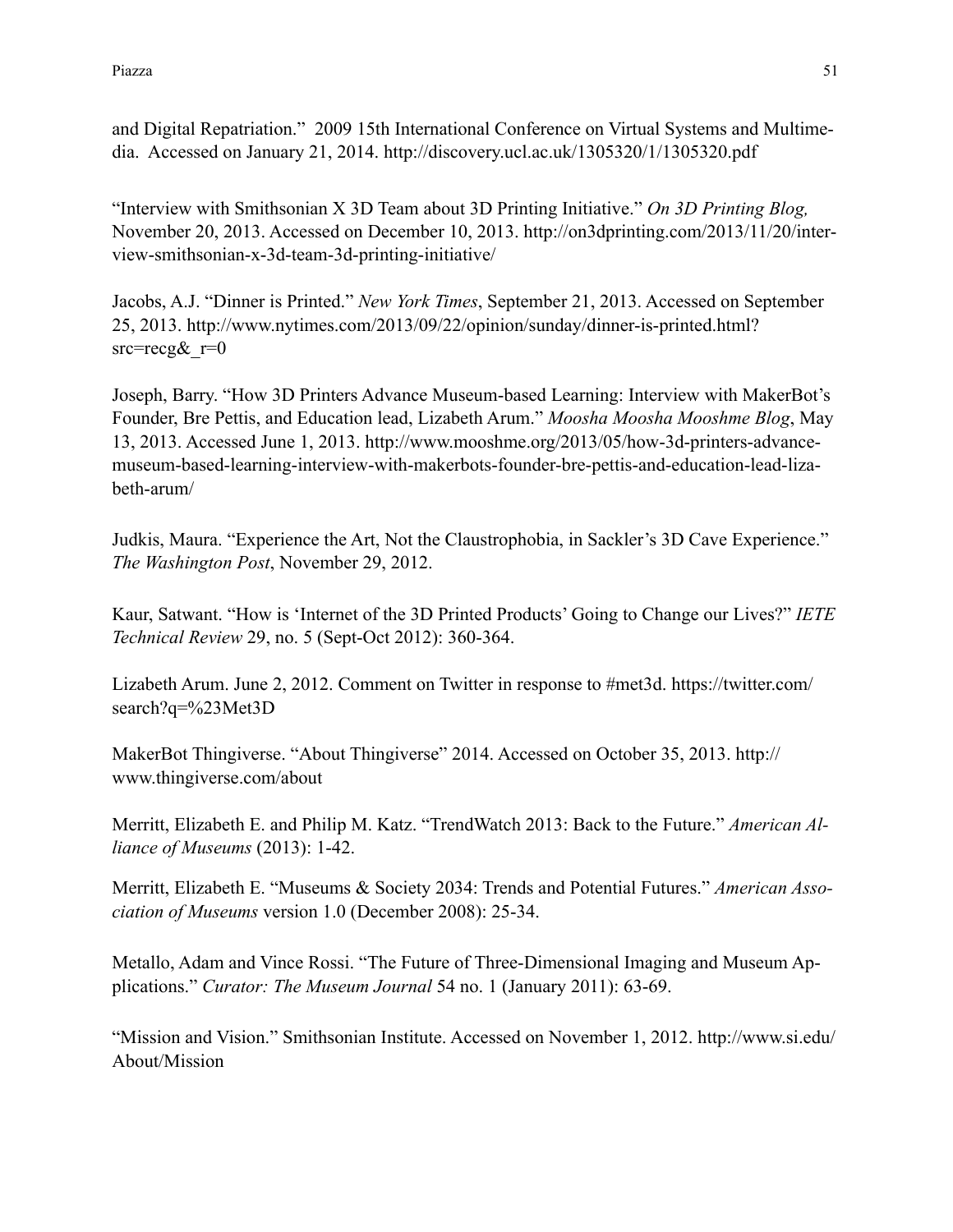"More than just Digital Quilting." *The Economist*, Technology Quarterly: Q4 2011, December 3, 2011. Accessed on December 15, 2013.<http://www.economist.com/node/21540392>

Neely, Liz and Miriam Langer. "Please Feel the Museum: The Emergence of Printing and Scanning." Paper presented at the annual conference of Museums and the Web, Portland, Oregon, [April 17-20, 2013. Accessed on August 15, 2013. http://mw2013.museumsandtheweb.com/paper/](http://mw2013.museumsandtheweb.com/paper/please-feel-the-museum-the-emergence-of-3d-printing-and-scanning/) please-feel-the-museum-the-emergence-of-3d-printing-and-scanning/

Newport, Cal. "Solving Gen Y's Passion Problem." *Harvard Business Review*, September 18, 2012. Accessed January 20, 2014. <http://blogs.hbr.org/2012/09/solving-gen-ys-passion-problem/>

Organovo. "3D Human Tissues." Organovo Holdings Inc. 2013-2014. Accessed on November 15, 2013. <http://www.organovo.com/company/about-organovo>

Pfeifle, Sam. "Scanning at the Smithsonian." *Spar Point Group*, February 1, 2012. Accessed on June 6, 2013. <http://www.sparpointgroup.com/News/Vol10No5-Scanning-at-the-Smithsonian/>

"Price Compare-3D Printers." *3D Printer and 3D Printer News*, 2011-2014. Accessed on February 9, 2014.<http://www.3ders.org/pricecompare/3dprinters/>

"Print Me a Stradivarius." *The Economist*[, February 10, 2011. Accessed July 29, 2013. www.e](http://www.economist.com/node/18114327)conomist.com/node/18114327

Rajadhyaksha, Madhavi. "Museums are about Authenticity in a World of Reproductions: Thomas P Campbell," *The Times of India*, April 10, 2013. Accessed February 5, 2014. http://timesofindi[a.indiatimes.com/home/opinion/interviews/Museums-are-about-authenticity-in-a-world-of-re](http://timesofindia.indiatimes.com/home/opinion/interviews/Museums-are-about-authenticity-in-a-world-of-reproductions-Thomas-P-Campbell/articleshow/19463958.cms)productions-Thomas-P-Campbell/articleshow/19463958.cms

Robson, Stuart, Sally MacDonald, Graeme Were, and Mona Hess, "Chapter 5: 3D Recording and Museums." *UNCL Center For Digital Humanities:* Case-Study, Accessed on February 15, 2013. <http://blogs.ucl.ac.uk/dh-in-practice/chapter-5/>

Robinson, Andrew. "An A to Z Theory, Walter Benjamin: Art, Aura and Authenticity," *Ceasefire*, [June 14, 2013. Accessed February 25, 2014. http://ceasefiremagazine.co.uk/walter-benjamin-art](http://ceasefiremagazine.co.uk/walter-benjamin-art-aura-authenticity/)aura-authenticity/

Rodrigues, Marcos A, Marzia Kormann, and Lucy Davison. "A Case Study of 3D Technologies in Higher Education: Scanning the Metalwork of the Collection of Museums Sheffield and its Implications to Teaching and Learning." Paper presented at IEEE 10th International Conference on Information Based Higher Education and Training, Kusadasi, Turkey, August 4-6, 2011. http://www.jisc.ac.uk/media/documents/programmes/digitisation/econtent/econtent11\_13/ Rapid3dAppendixA.pdf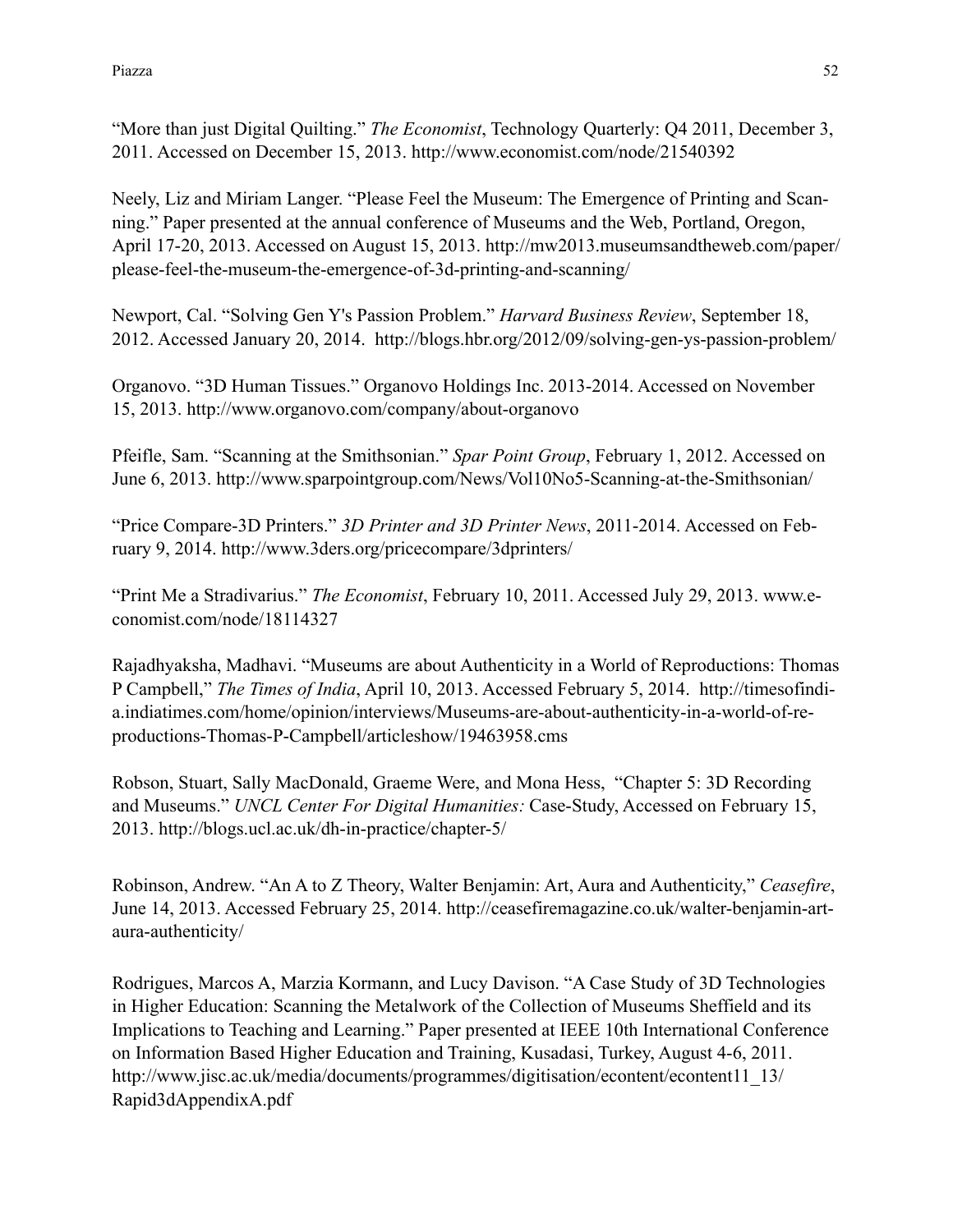Schwarzer, Marjorie. "Art & Gadgetry: The Future of the Museum Visit." *Museum News* (July/ August 2001): 1-9.

Sheffield Hallam University. "GMPR Rapid 3D Digitization of Museums Sheffield Metalwork Collection." *Communication and Computing Research Center,* September 2012. Accessed on [November 1, 2012. http://www.shu.ac.uk/research/c3ri/projects/rapid-3d-digitization-museums](http://www.shu.ac.uk/research/c3ri/projects/rapid-3d-digitization-museums-sheffield-metalwork-collection)sheffield-metalwork-collection

Siegal, Nina. "Technology Mimics the Brushstrokes of Masters." *New York Times*, October 23, [2013. Accessed on February 2, 2014. http://www.nytimes.com/2013/10/24/arts/international/](http://www.nytimes.com/2013/10/24/arts/international/technology-mimics-the-brushstrokes-of-masters.html) technology-mimics-the-brushstrokes-of-masters.html

"Smithsonian Turns to 3D to bring Collection to the World." *CNET*, February 24, 2012. Ac[cessed on October 20, 2012. http://news.cnet.com/8301-13772\\_3-57384166-52/smithsonian](http://news.cnet.com/8301-13772_3-57384166-52/smithsonian-turns-to-3d-to-bring-collection-to-the-world/)turns-to-3d-to-bring-collection-to-the-world/

Spiro, Lisa. "A Brief History of Stereographs and Stereoscopes." *OpenStax-CNX*, October 30, 2006. Accessed on November 2, 2013. http://cnx.org/content/m13784/1.5/.

Stakelon, Pauline. "Travel Through the Stereoscope: Movement and Narrative in Topographic Stereoview Collections of Europe." *Media History* 16, no. 4 (2010): 407-22.

[Stratasys: For A 3D World. "CAD to STL." 2013. Accessed on November 10, 2013. http://](http://www.stratasys.com/customer-support/cad-to-stl) www.stratasys.com/customer-support/cad-to-stl

Steinbach, Leonard. "3D or Not 3D? Is that a Question?" *Curator: The Museum Journal* 54, no 1 (January 2011): 41-54.

Szilvasi-Nagy, M. and GY. Matyasi. "Analysis of STL Files." *Mathematical and Computer Modeling* 38 (2003): 945-60.

Taressa, Jackie and Don Undeen."Met 3D: The Museum's First 3D Scanning and Printing Hackathon." The Metropolitan Museum of Art, May 31, 2012. Accessed on December 15, 2013. <http://www.metmuseum.org/about-the-museum/now-at-the-met/features/2012/hackathon>

[tayloramarel.](http://modelyst.com/blog/author/tayloramarel/)"Smithsonian Opens up its 3D Collection Everywhere." *Modelyst Blog*, November [14, 2013. Accessed on December 15, 2013. http://modelyst.com/blog/smithsonian-opens-its-col](http://modelyst.com/blog/smithsonian-opens-its-collection-to-3d-printers-everywhere/)lection-to-3d-printers-everywhere/

Taylor, Paul and Scott Keeter. "Millennials: Confident, Connected, Open to Change." *PEW Research Center*[, February 2010. Accessed on January 20, 2014. http://www.pewinternet.org/](http://www.pewinternet.org/2010/02/24/millennials-confident-connected-open-to-change/) 2010/02/24/millennials-confident-connected-open-to-change/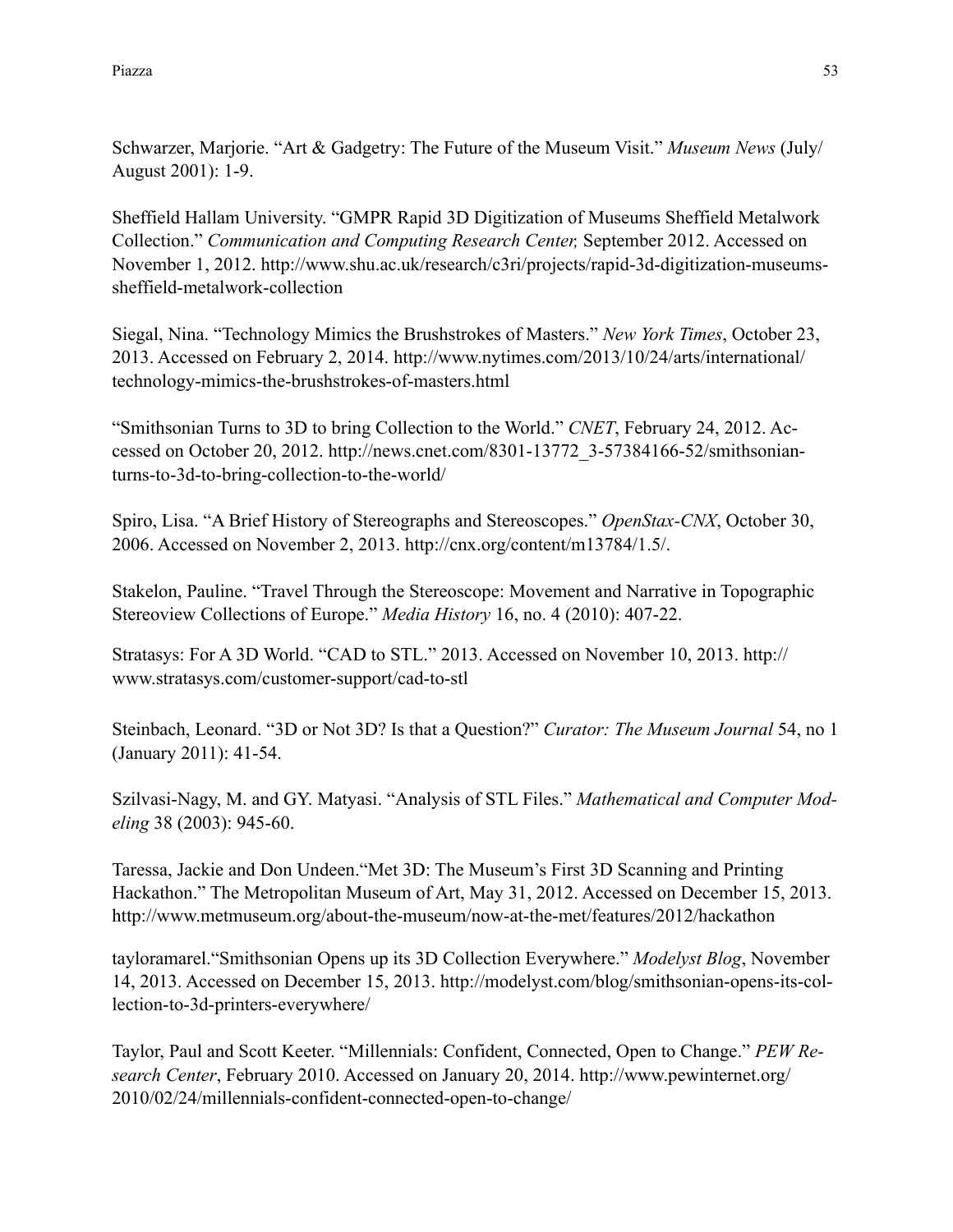Terdiman, Daniel. "Smithsonian Turns to 3D to Bring Collection to the World." *CNET*, February 24, 2012.

"Thomas Jefferson in the House." *RedEye On Demand*: Case Study, 2014. Accessed on April 15, 2013, [http://www.redeyeondemand.com/CS\\_TJefferson.aspx](http://www.redeyeondemand.com/CS_TJefferson.aspx)

Thompson, Cady. "How 3D Printers Are Reshaping Medicine." *CNBC*, October 10, 2012. Accessed May 19, 2013.<http://www.cnbc.com/id/49348354>

The Mourners: Tomb Sculptures from the Court of Burgundy Pleurants du tombeau de Jean sans Peur. "About the Mourners." FRAME 2010. <http://www.themourners.org/about.html>.

 US National Park Service Museum Handbook, Chapter 6: "Handling, Packing and Shipping," 1999. http://www.nps.gov/museum/publications/mhi/chap6.pdf

"Using 3D Printing to Reconstruct Dinosaurs, Students Learn to Think Like Paleontologists." [American Museum of Natural History, August 2, 2013. Accessed on December 10, 2013, http://](http://www.amnh.org/explore/news-blogs/education-posts/students-use-3d-printing-to-reconstruct-dinosaurs) www.amnh.org/explore/news-blogs/education-posts/students-use-3d-printing-to-reconstruct-dinosaurs

Waibel, Gunter. "About Smithsonian X 3D." Smithsonian Institute: Digitization Program Office. Accessed on November 1, 2013. <http://3d.si.edu/about>

Weinberg, Michael. "It Will Be Awesome If They Don't Screw It Up: 3D Printing, Intellectual Property, and the Fight Over the Next Great Disruptive Technology." *Public Knowledge*, No[vember 2010. Accessed on July 25, 2013. http://www.publicknowledge.org/news-blog/blogs/it](http://www.publicknowledge.org/news-blog/blogs/it-will-be-awesome-if-they-dont-screw-it-up-3d-printing)will-be-awesome-if-they-dont-screw-it-up-3d-printing

Wilkening, Susie and James Chung. *Life Stages of the Museum Visitor*. AAM Press, Washington D.C, 2009.

Winkler, Rolfe. " Reading the Fine Print on 3D Systems." *Wall Street Journal*, September 5, [2013. Accessed September 29, 2013. http://online.wsj.com/article/](http://online.wsj.com/article/SB10001424127887323893004579057284020672944.html) SB10001424127887323893004579057284020672944.html

Youtube. "Smithsonian X 3D - Conservation." [Smithsonian's Digitization Program Office](https://www.youtube.com/user/SmithsonianDPO), No[vember 30, 2013. Accessed on January 10, 2014. https://www.youtube.com/watch?v=6ij4W](https://www.youtube.com/watch?v=6ij4WtocR2U)tocR2U

Zickuhr, Kathryn. "Generations 2010." *PEW Research Center*, December 16, 2010. Accessed on January 20, 2014.<http://pewinternet.org/Reports/2010/Generations-2010.aspx>